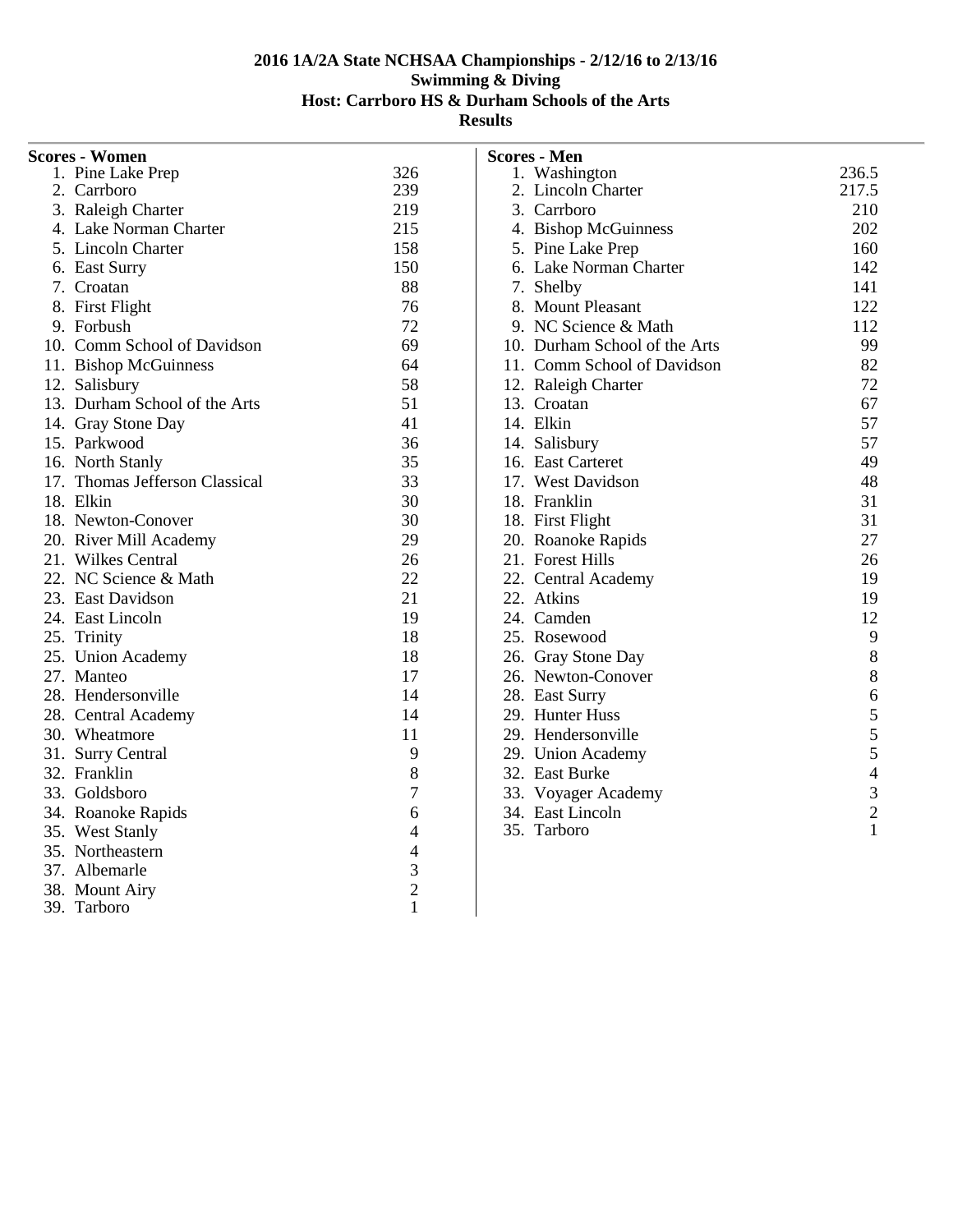|   | <b>Event 1 Women 200 Yard Medley Relay</b>  |                         |                               |                                |                |
|---|---------------------------------------------|-------------------------|-------------------------------|--------------------------------|----------------|
|   | $1:43.21$ S<br><b>State Record:</b><br>2016 | Hough, W.A.             |                               |                                |                |
|   | 1:46.30#<br>2006<br><b>A/AA State:</b>      | <b>Cardinal Gibbons</b> |                               |                                |                |
|   | 1:45.59 AA-A                                | 1:47.45 AA-C            |                               |                                |                |
|   | <b>Team</b>                                 | <b>Relay</b>            | <b>Prelim Time</b>            | <b>Finals Time</b>             | <b>Points</b>  |
|   | <b>Championship Final</b>                   |                         |                               |                                |                |
|   | 1 Lake Norman Charter                       |                         | 1:51.87                       | 1:50.39                        | 40             |
|   | 1) Carole Fish SR                           | 2) Riggan Ayscue FR     | 3) Ariel Hopper FR            | 4) Andrea Gartner SR           |                |
|   | 2 Carrboro                                  |                         | 1:50.98                       | 1:50.81                        | 34             |
|   | 1) Paloma Baca FR                           | 2) Audrey Costley FR    | 3) Mia Morrell SR             | 4) Anneliese Merry FR          |                |
|   | 3 Raleigh Charter                           |                         | 1:53.94                       | 1:52.06                        | 32             |
|   | 1) Kate Schauss SO                          | 2) Sydney Parsons SO    | 3) Lilly Whalen JR            | 4) Emma Peck SO                |                |
|   | 4 Lincoln Charter                           |                         | 1:54.30                       | 1:52.74                        | 30             |
|   | 1) Shelby Smith SR                          | 2) Alexandria Baker JR  | 3) Taylor Hughes SR           | 4) Christina Lappin SR         |                |
|   | 5 Pine Lake Prep                            |                         | 1:54.94                       | 1:52.92                        | 28             |
|   | 1) Lindsey Allison JR                       | 2) Cate Davis FR        | 3) Olivia Rasbornik SR        | 4) Rose Auten SO               |                |
|   | 6 Forbush                                   |                         | 2:00.46                       | 1:58.60                        | 26             |
|   | 1) Gina Myers SO                            | 2) Sierra Winters JR    | 3) Samantha Wooten JR         | 4) Maris Bey SR                |                |
|   | Comm School of Davidson                     |                         | 2:00.74                       | 1:59.94                        | 24             |
|   | 1) Emily Gosnell SO                         | 2) Sarah Kemp SR        | 3) Hannah Glover FR           | 4) Kylee Gomilla SR            |                |
| 8 | Croatan                                     |                         | 1:59.67                       | 2:01.60                        | 22             |
|   | 1) Lyndsey Reeve FR                         | 2) Allison Murphy JR    | 3) Annie Reindl SR            | 4) Lydia Domitrovits FR        |                |
|   | <b>Consolation Final</b>                    |                         |                               |                                |                |
|   | 9 East Surry                                |                         | 2:02.74                       | 2:02.19                        | 18             |
|   | 1) Sydney Beck FR                           | 2) Mikki Nunn SO        | 3) Anne-Louise Tunstall SO    | 4) Olivia Dunning FR           |                |
|   | 10 Bishop McGuinness                        |                         | 2:03.83                       | 2:02.28                        | 14             |
|   | 1) Gina Koesters SR                         | 2) Clare Gaylord SR     | 3) Natalie Hamlet JR          | 4) Carolyn O'Halloran SR       |                |
|   | 11 Durham School of the Arts                |                         | 2:04.95                       | 2:03.29                        | 12             |
|   | 1) Temple Walston JR<br>12 Elkin            | 2) Bella Cude FR        | 3) Misha Neal SR              | 4) Hannah Yueh SR              |                |
|   |                                             |                         | 2:04.17                       | 2:03.97                        | 10             |
|   | 1) Palmer Duncan SR<br>13 Gray Stone Day    | 2) Annie Douglas JR     | 3) Kirstain Beaver<br>2:04.00 | 4) Bianka Soos<br>2:04.59      | 8              |
|   | 1) Caroline Cody SO                         | 2) Emma Milem SO        | 3) Breanna Miller SO          |                                |                |
|   | 14 Thomas Jefferson Classical               |                         | 2:03.56                       | 4) Abby Buechler FR<br>2:05.39 | 6              |
|   | 1) Sonia Colnot SR                          | 2) Lindsey Martelle SR  | 3) Ali Huston JR              | 4) Makayla Greene SO           |                |
|   | 15 Roanoke Rapids                           |                         | 2:06.82                       | 2:06.45                        | 4              |
|   | 1) Katherine King SR                        | 2) Addie Nixon SR       | 3) Kristy Price JR            | 4) Amy Fromal SO               |                |
|   | 16 NC Science & Math                        |                         | 2:06.82                       | 2:06.74                        | $\overline{2}$ |
|   | 1) Sophia Hurr JR                           | 2) Sharon Chen SR       | 3) Rachael Shaughnessy JR     | 4) Taylor Stevens SR           |                |
|   |                                             |                         |                               |                                |                |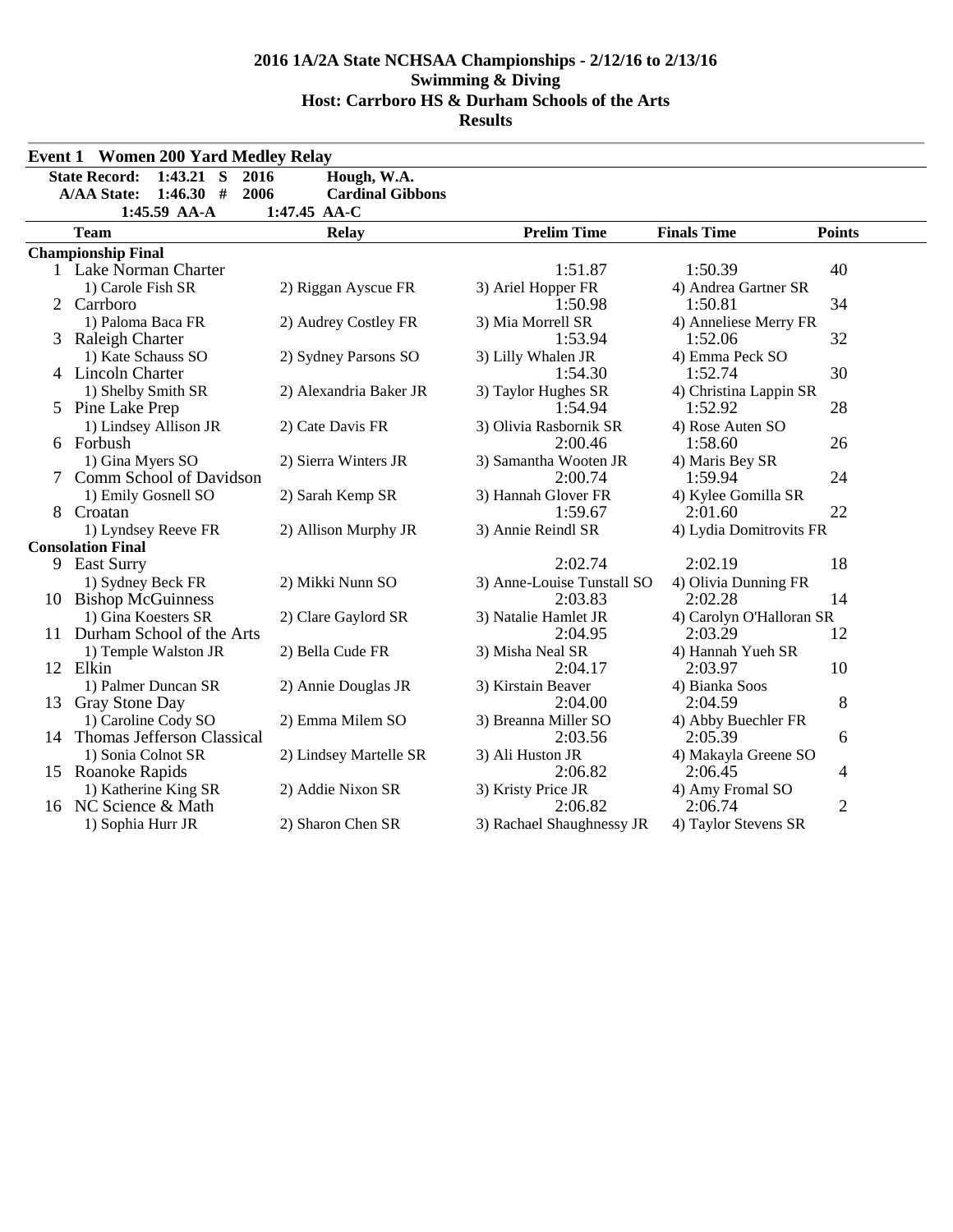| <b>Event 1 Women 200 Yard Medley Relay</b>         |                            |                                    |                                 |
|----------------------------------------------------|----------------------------|------------------------------------|---------------------------------|
| 1:43.21 S 2016<br><b>State Record:</b>             | Hough, W.A.                |                                    |                                 |
| <b>A/AA State:</b><br>1:46.30#<br>2006             | <b>Cardinal Gibbons</b>    |                                    |                                 |
| 1:45.59 AA-A                                       | 1:47.45 AA-C               |                                    |                                 |
| <b>Team</b>                                        | <b>Relay</b>               | <b>Seed Time</b>                   | <b>Prelim Time</b>              |
| <b>Preliminaries</b>                               |                            |                                    |                                 |
| 1 Carrboro                                         |                            | 1:55.87                            | 1:50.98                         |
| 1) Paloma Baca FR                                  | 2) Audrey Costley FR       | 3) Mia Morrell SR                  | 4) Anneliese Merry FR           |
| 2 Lake Norman Charter                              |                            | 1:52.32                            | 1:51.87                         |
| 1) Carole Fish SR                                  | 2) Riggan Ayscue FR        | 3) Ariel Hopper FR                 | 4) Andrea Gartner SR            |
| 3 Raleigh Charter                                  |                            | 1:56.32                            | 1:53.94                         |
| 1) Kate Schauss SO                                 | 2) Sydney Parsons SO       | 3) Lilly Whalen JR                 | 4) Emma Peck SO                 |
| 4 Lincoln Charter                                  |                            | 1:53.70                            | 1:54.30                         |
| 1) Shelby Smith SR                                 | 2) Alexandria Baker JR     | 3) Taylor Hughes SR                | 4) Christina Lappin SR          |
| 5 Pine Lake Prep                                   |                            | 1:55.69                            | 1:54.94                         |
| 1) Lindsey Allison JR                              | 2) Cate Davis FR           | 3) Olivia Rasbornik SR             | 4) Rose Auten SO                |
| 6 Croatan                                          |                            | 1:59.89                            | 1:59.67                         |
| 1) Lyndsey Reeve FR                                | 2) Allison Murphy JR       | 3) Annie Reindl SR                 | 4) Lydia Domitrovits FR         |
| 7 Forbush                                          |                            | 2:01.44                            | 2:00.46                         |
| 1) Gina Myers SO                                   | 2) Sierra Winters JR       | 3) Samantha Wooten JR              | 4) Maris Bey SR                 |
| Comm School of Davidson                            |                            | 2:01.14                            | 2:00.74                         |
| 1) Emily Gosnell SO                                | 2) Sarah Kemp SR           | 3) Hannah Glover FR<br>2:01.26     | 4) Kylee Gomilla SR<br>2:02.74  |
| 9 East Surry                                       | 2) Anne-Louise Tunstall SO |                                    |                                 |
| 1) Sydney Beck FR<br>10 Thomas Jefferson Classical |                            | 3) Mikki Nunn SO<br>2:03.91        | 4) Olivia Dunning FR<br>2:03.56 |
| 1) Sonia Colnot SR                                 | 2) Lindsey Martelle SR     | 3) Ali Huston JR                   | 4) Makayla Greene SO            |
| 11 Bishop McGuinness                               |                            | 2:03.84                            | 2:03.83                         |
| 1) Gina Koesters SR                                | 2) Clare Gaylord SR        | 3) Natalie Hamlet JR               | 4) Carolyn O'Halloran SR        |
| 12 Gray Stone Day                                  |                            | 2:05.71                            | 2:04.00                         |
| 1) Caroline Cody SO                                | 2) Emma Milem SO           | 3) Breanna Miller SO               | 4) Abby Buechler FR             |
| 13 Elkin                                           |                            | 2:04.28                            | 2:04.17                         |
| 1) Palmer Duncan SR                                | 2) Annie Douglas JR        | 3) Kirstain Beaver                 | 4) Bianka Soos                  |
| 14 Durham School of the Arts                       |                            | 2:02.25                            | 2:04.95                         |
| 1) Temple Walston JR                               | 2) Bella Cude FR           | 3) Misha Neal SR                   | 4) Hannah Yueh SR               |
| *15 NC Science & Math                              |                            | 2:08.26                            | 2:06.82                         |
| 1) Sophia Hurr JR                                  | 2) Sharon Chen SR          | 3) Rachael Shaughnessy JR          | 4) Taylor Stevens SR            |
| *15 Roanoke Rapids                                 |                            | 2:05.42                            | 2:06.82                         |
| 1) Katherine King SR                               | 2) Addie Nixon SR          | 3) Kristy Price JR                 | 4) Amy Fromal SO                |
| 17 Franklin                                        |                            | 2:05.73                            | 2:07.37                         |
| 1) Anissa Holland                                  | 2) Carly Davis FR          | 3) Shelby Frazier JR               | 4) Cassidy Zemmin SR            |
| 18 Mount Airy                                      |                            | 2:07.62                            | 2:07.48                         |
| 1) Lindley Williams SO                             | 2) Sierra Best SO          | 3) Elizabeth Marion SO             | 4) Paige Berman SR              |
| 19 Voyager Academy                                 |                            | 2:11.71                            | 2:09.19                         |
| 1) Hannah Guerrier SO                              | 2) Carli Reo SR            | 3) Natalie Hollon SR               | 4) Ali Hibbard FR               |
| 20 Newton-Conover                                  |                            | 2:11.22<br>3) Annamarie Eustice SO | 2:10.49                         |
| 1) Tabb Shea<br>21 Northeastern                    | 2) Mia Macon FR            | 2:11.38                            | 4) Madyson Fair JR<br>2:12.58   |
| 1) Elizabeth Breaux SR                             | 2) Julianna Connor FR      |                                    |                                 |
| 22 Tarboro                                         |                            | 3) Emily Breaux SO<br>2:10.70      | 4) Anna Cherry SR<br>2:12.98    |
| 1) Kaylyn Norville SR                              | 2) Hannah Staton FR        | 3) Victoria Modlin SR              | 4) Chandler Harrell JR          |
| 23 First Flight                                    |                            | 2:04.85                            | 2:13.02                         |
| 1) Olivia Kyger SO                                 | 2) Brooke Vuyovich SR      | 3) Laura Maniet SR                 | 4) Savanah Wallace SO           |
| 24 East Carteret                                   |                            | 2:12.26                            | 2:15.44                         |
| 1) Sarah Golden FR                                 | 2) Sarah MacArthur JR      | 3) Christian Corwin JR             | 4) Erin Midgett JR              |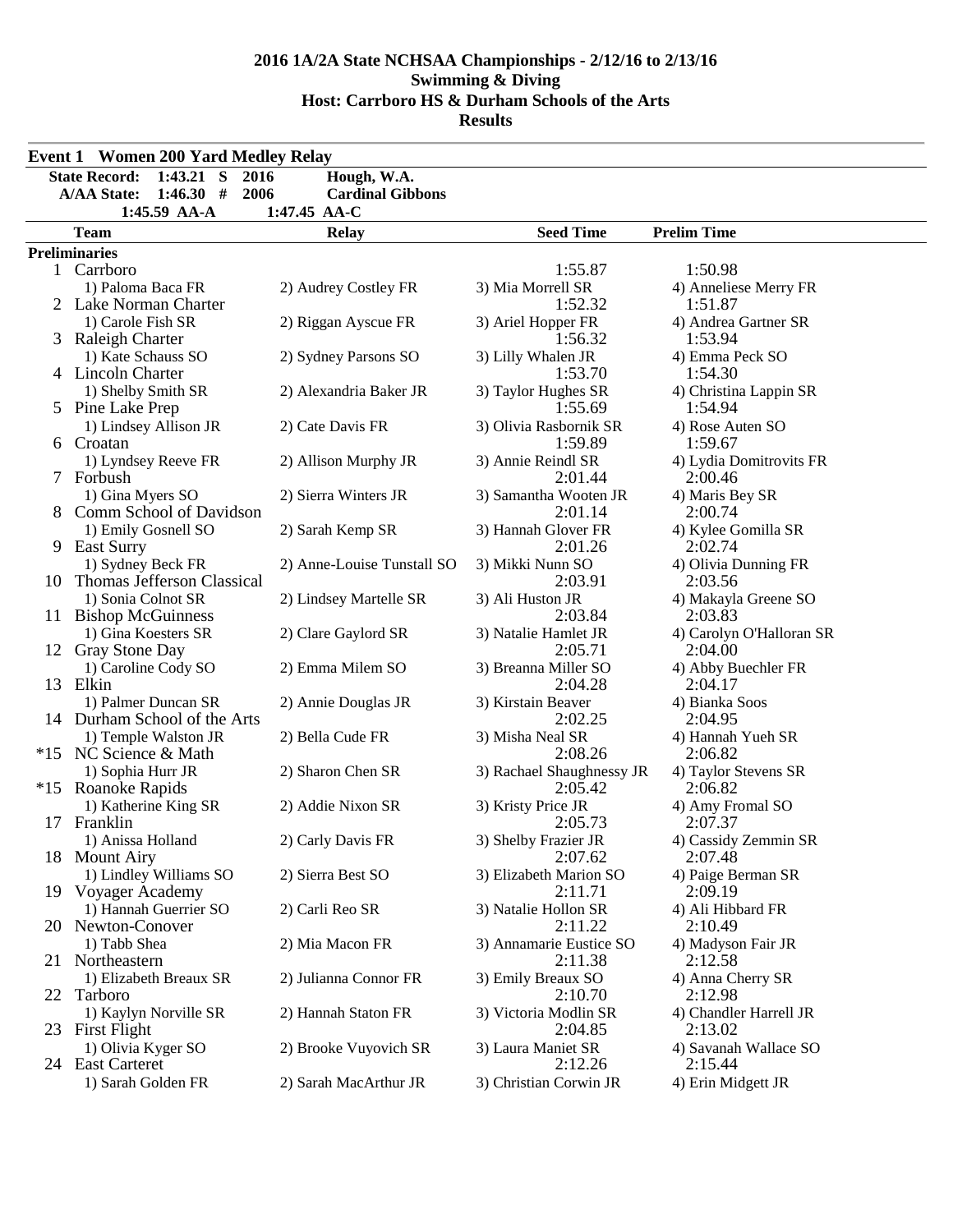|    | <b>Event 2 Men 200 Yard Medley Relay</b>     |                          |                              |                                  |                |  |  |
|----|----------------------------------------------|--------------------------|------------------------------|----------------------------------|----------------|--|--|
|    | <b>State Record:</b><br>1:32.58<br>S<br>2016 | <b>South Mecklenburg</b> |                              |                                  |                |  |  |
|    | 1:35.00#<br>2015<br><b>A/AA State:</b>       | Carrboro                 |                              |                                  |                |  |  |
|    | 1:34.13 AA-A                                 | 1:35.69 AA-C             |                              |                                  |                |  |  |
|    | <b>Team</b>                                  | <b>Relay</b>             | <b>Prelim Time</b>           | <b>Finals Time</b>               | <b>Points</b>  |  |  |
|    | <b>Championship Final</b>                    |                          |                              |                                  |                |  |  |
|    | 1 Carrboro                                   |                          | 1:40.68                      | 1:37.63                          | 40             |  |  |
|    | 1) Will Macmillan                            | 2) Simon Deshusses SR    | 3) Myles Miller SR           | 4) Jack Dozier SR                |                |  |  |
|    | 2 Bishop McGuinness                          |                          | 1:39.29                      | 1:38.99                          | 34             |  |  |
|    | 1) Ethan Chase FR                            | 2) Thomas Hamlet FR      | 3) Alex Strasser SR          | 4) Jeffrey Davidson SR           |                |  |  |
|    | 3 Lincoln Charter                            |                          | 1:39.20                      | 1:39.14                          | 32             |  |  |
|    | 1) Jackson Law SO                            | 2) Taylor Powell SR      | 3) Reece Hodges SR           | 4) Dillon Carey SR               |                |  |  |
|    | 4 Washington                                 |                          | 1:42.49                      | 1:41.19                          | 30             |  |  |
|    | 1) Kevin Andrews JR                          | 2) Mason Beach SR        | 3) AJ Howard JR              | 4) Tony Lovenberg JR             | 28             |  |  |
|    | 5 Mount Pleasant                             |                          |                              | 1:42.59<br>1:41.39               |                |  |  |
|    | 1) James Lambert JR                          | 2) Danny Dilks SR        | 3) Joshua Kuenzli SR         | 4) Miles Walker SR               |                |  |  |
|    | 6 Pine Lake Prep                             |                          | 1:45.77                      | 1:43.56                          | 26             |  |  |
|    | 1) Christian McDonough SR                    | 2) Joseph Murray JR      | 3) Cole Rafizadeh            | 4) Grayson Parker SR             |                |  |  |
|    | 7 Comm School of Davidson                    |                          | 1:47.03                      | 1:46.36                          | 24             |  |  |
|    | 1) Zack Burrows FR                           | 2) Reid Hannam SR        | 3) Wiley Reddick SO          | 4) Ethan Russell FR              |                |  |  |
|    | Croatan                                      |                          | 1:47.34                      | 1:46.80                          | 22             |  |  |
|    | 1) Shane Hooley SR                           | 2) James Reindl SO       | 3) Ethan Loveless JR         | 4) Hunter Klaumann JR            |                |  |  |
|    | <b>Consolation Final</b>                     |                          |                              |                                  |                |  |  |
|    | 9 Shelby                                     |                          | 1:47.46                      | 1:45.99                          | 18             |  |  |
|    | 1) Davis Kennedy JR                          | 2) Jay Wilson JR         | 3) Ryan Eusebio SR           | 4) Keith Chung JR                |                |  |  |
|    | 10 NC Science & Math                         |                          | 1:48.48                      | 1:47.54                          | 14             |  |  |
|    | 1) Cole Lewis JR                             | 2) Richard Lang SR       | 3) Laydon Hutchins SR        | 4) Ian Bunner SR                 |                |  |  |
| 11 | Salisbury                                    |                          | 1:48.36                      | 1:48.19                          | 12             |  |  |
|    | 1) Roarke Burton FR                          | 2) Matt Woolly SR        | 3) Ethan Knorr SO            | 4) Keegan Dillon                 |                |  |  |
|    | 12 Durham School of the Arts                 |                          | 1:48.03                      | 1:48.31                          | 10             |  |  |
|    | 1) Jackson Holcomb SO                        | 2) Myles Sims SO         | 3) Eugen Craciunescu JR      | 4) Justin Brennan SO             | 8              |  |  |
|    | 13 Roanoke Rapids                            | 2) Shaun Fromal SR       | 1:49.13                      | 1:48.33                          |                |  |  |
|    | 1) Douglas Glasgow JR<br>14 Elkin            |                          | 3) AJ Hoscila SO<br>1:48.88  | 4) Hunter Hargrave SO<br>1:48.58 |                |  |  |
|    |                                              |                          |                              |                                  | 6              |  |  |
|    | 1) Alex Duncan SO<br>15 Central Academy      | 2) Jarrett Petterson JR  | 3) Tyler Eaton SR<br>1:49.10 | 4) Dockery Sloop<br>1:48.86      | 4              |  |  |
|    | 1) Mitchell Palmer JR                        | 2) Deyton Cook SR        | 3) Sawyer Newsome SR         | 4) Mark Goodson SR               |                |  |  |
|    | 16 Raleigh Charter                           |                          | 1:50.05                      | 1:49.32                          | $\overline{2}$ |  |  |
|    | 1) Isaac Hancock FR                          | 2) Aravind Ganesan FR    | 3) Noah McDonald SR          | 4) William Oakley SR             |                |  |  |
|    |                                              |                          |                              |                                  |                |  |  |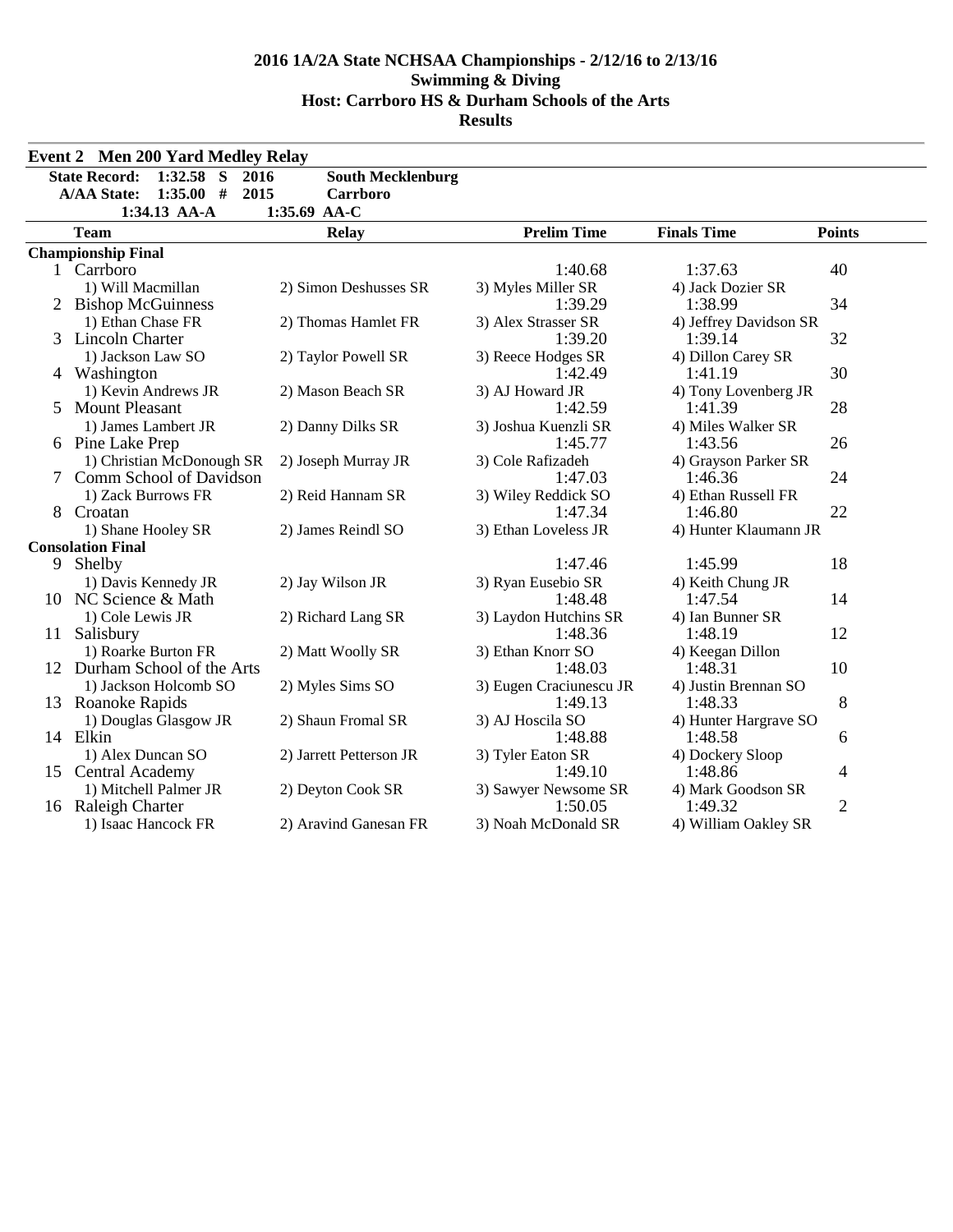|               | <b>Event 2 Men 200 Yard Medley Relay</b>             |                          |                                |                                 |  |  |  |  |  |
|---------------|------------------------------------------------------|--------------------------|--------------------------------|---------------------------------|--|--|--|--|--|
|               | $1:32.58$ S<br><b>State Record:</b><br>2016          | <b>South Mecklenburg</b> |                                |                                 |  |  |  |  |  |
|               | 1:35.00#<br>2015<br><b>A/AA State:</b>               | Carrboro                 |                                |                                 |  |  |  |  |  |
|               | 1:34.13 AA-A                                         | 1:35.69 AA-C             |                                |                                 |  |  |  |  |  |
|               | <b>Team</b>                                          | <b>Relay</b>             | <b>Seed Time</b>               | <b>Prelim Time</b>              |  |  |  |  |  |
|               | <b>Preliminaries</b>                                 |                          |                                |                                 |  |  |  |  |  |
|               | 1 Lincoln Charter                                    |                          | 1:43.04                        | 1:39.20                         |  |  |  |  |  |
|               | 1) Jackson Law SO                                    | 2) Taylor Powell SR      | 3) Reece Hodges SR             | 4) Dillon Carey SR              |  |  |  |  |  |
|               | 2 Bishop McGuinness                                  |                          | 1:43.89                        | 1:39.29                         |  |  |  |  |  |
|               | 1) Ethan Chase FR                                    | 2) Thomas Hamlet FR      | 3) Alex Strasser SR            | 4) Jeffrey Davidson SR          |  |  |  |  |  |
|               | 3 Carrboro                                           |                          | 1:41.09                        | 1:40.68                         |  |  |  |  |  |
|               | 1) Will Macmillan                                    | 2) Simon Deshusses SR    | 3) Myles Miller SR             | 4) Jack Dozier SR               |  |  |  |  |  |
|               | 4 Washington                                         |                          | 1:41.79                        | 1:42.49                         |  |  |  |  |  |
|               | 1) Kevin Andrews JR                                  | 2) Mason Beach SR        | 3) AJ Howard JR                | 4) Tony Lovenberg JR            |  |  |  |  |  |
| $\mathcal{F}$ | <b>Mount Pleasant</b>                                |                          | 1:42.74                        | 1:42.59                         |  |  |  |  |  |
|               | 1) James Lambert JR                                  | 2) Danny Dilks SR        | 3) Joshua Kuenzli SR           | 4) Miles Walker SR              |  |  |  |  |  |
|               | 6 Pine Lake Prep                                     |                          | 1:48.50                        | 1:45.77                         |  |  |  |  |  |
|               | 1) Christian McDonough SR<br>Comm School of Davidson | 2) Joseph Murray JR      | 3) Cole Rafizadeh              | 4) Grayson Parker SR<br>1:47.03 |  |  |  |  |  |
|               | 1) Zack Burrows FR                                   | 2) Reid Hannam SR        | 1:47.98<br>3) Wiley Reddick SO |                                 |  |  |  |  |  |
| 8.            | Croatan                                              |                          | 1:47.61                        | 4) Ethan Russell FR<br>1:47.34  |  |  |  |  |  |
|               | 1) Shane Hooley SR                                   | 2) James Reindl SO       | 3) Ethan Loveless JR           | 4) Hunter Klaumann JR           |  |  |  |  |  |
| 9             | Shelby                                               |                          | 1:49.39                        | 1:47.46                         |  |  |  |  |  |
|               | 1) Ryan Eusebio SR                                   | 2) Jay Wilson JR         | 3) Keith Chung JR              | 4) Davis Kennedy JR             |  |  |  |  |  |
|               | 10 Durham School of the Arts                         |                          | 1:47.36                        | 1:48.03                         |  |  |  |  |  |
|               | 1) Jackson Holcomb SO                                | 2) Myles Sims SO         | 3) Eugen Craciunescu JR        | 4) Justin Brennan SO            |  |  |  |  |  |
|               | 11 Salisbury                                         |                          | 1:50.17                        | 1:48.36                         |  |  |  |  |  |
|               | 1) Roarke Burton FR                                  | 2) Matt Woolly SR        | 3) Ethan Knorr SO              | 4) Keegan Dillon                |  |  |  |  |  |
|               | 12 NC Science & Math                                 |                          | 1:48.34                        | 1:48.48                         |  |  |  |  |  |
|               | 1) Cole Lewis JR                                     | 2) Richard Lang SR       | 3) Laydon Hutchins SR          | 4) Ian Bunner SR                |  |  |  |  |  |
|               | 13 Elkin                                             |                          | 1:49.55                        | 1:48.88                         |  |  |  |  |  |
|               | 1) Alex Duncan SO                                    | 2) Jarrett Petterson JR  | 3) Tyler Eaton SR              | 4) Dockery Sloop                |  |  |  |  |  |
|               | 14 Central Academy                                   |                          | 1:51.70                        | 1:49.10                         |  |  |  |  |  |
|               | 1) Mitchell Palmer JR                                | 2) Deyton Cook SR        | 3) Sawyer Newsome SR           | 4) Mark Goodson SR              |  |  |  |  |  |
|               | 15 Roanoke Rapids                                    |                          | 1:49.21                        | 1:49.13                         |  |  |  |  |  |
|               | 1) Douglas Glasgow JR                                | 2) Shaun Fromal SR       | 3) AJ Hoscila SO               | 4) Hunter Hargrave SO           |  |  |  |  |  |
|               | 16 Raleigh Charter                                   |                          | 1:50.41                        | 1:50.05                         |  |  |  |  |  |
|               | 1) Isaac Hancock FR<br>17 East Burke                 | 2) Aravind Ganesan FR    | 3) Noah McDonald SR<br>1:51.84 | 4) William Oakley SR<br>1:50.80 |  |  |  |  |  |
|               | 1) Trey Blackwood FR                                 | 2) Riley Welch SO        | 3) Ethan Wilson                | 4) Avery Bumgarner              |  |  |  |  |  |
|               | 18 West Davidson                                     |                          | 1:52.70                        | 1:51.00                         |  |  |  |  |  |
|               | 1) Brandon Van Der Linden                            | 2) Noah Ridge SR         | 3) Alex Van Der Linden SR      | 4) Cameron Walser SR            |  |  |  |  |  |
|               | 19 Tarboro                                           |                          | 1:53.16                        | 1:53.24                         |  |  |  |  |  |
|               | 1) Trey Lancaster SO                                 | 2) Seth Dupree SO        | 3) Alex King SR                | 4) Dawson Harris                |  |  |  |  |  |
|               | 20 Voyager Academy                                   |                          | 1:57.27                        | 1:55.43                         |  |  |  |  |  |
|               | 1) Connor Hollon JR                                  | 2) Adam Cheifetz FR      | 3) Sam Johnson JR              | 4) Michael Jones                |  |  |  |  |  |
|               | 21 Camden                                            |                          | 1:57.06                        | 1:56.37                         |  |  |  |  |  |
|               | 1) Ethan Jones FR                                    | 2) Gabriel Keeling FR    | 3) Brock Robertson JR          | 4) Braden Barhan FR             |  |  |  |  |  |
|               | 22 Gray Stone Day                                    |                          | 1:55.78                        | 1:57.80                         |  |  |  |  |  |
|               | 1) Daniel Yu SO                                      | 2) Nicolas Goodnight SO  | 3) Carson Sperber FR           | 4) Benjamin Ostrander SO        |  |  |  |  |  |
| 23            | <b>Stuart Cramer</b>                                 |                          | 1:54.27                        | 1:59.11                         |  |  |  |  |  |
|               | 1) Harrison Mantooth SR                              | 2) Logan Mantooth SO     | 3) Alex Pracher SR             | 4) Chad Speas SR                |  |  |  |  |  |
|               | 24 First Flight                                      |                          | 1:57.01                        | 2:05.67                         |  |  |  |  |  |
|               | 1) Byrde Wells                                       | 2) Bryce Pugh SO         | 3) Alan Maniet SO              | 4) Daegan Gilbreath SO          |  |  |  |  |  |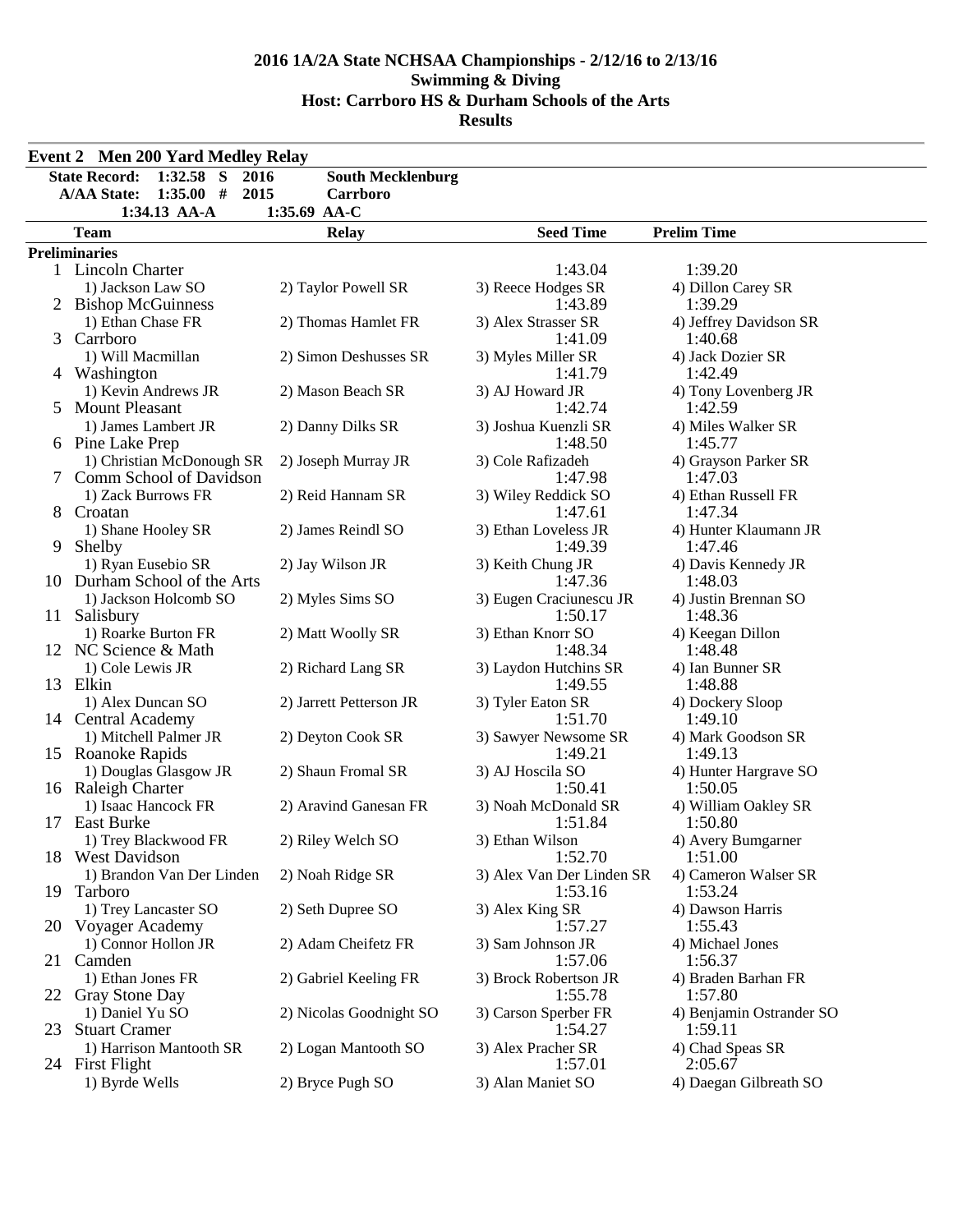|    | <b>Event 3 Women 200 Yard Freestyle</b>                                               |      |                                       |         |         |                |  |  |  |  |  |  |
|----|---------------------------------------------------------------------------------------|------|---------------------------------------|---------|---------|----------------|--|--|--|--|--|--|
|    | <b>State Record:</b><br>$1:46.47$ S<br>2015<br>Erika Brown (Hough, W.A.)              |      |                                       |         |         |                |  |  |  |  |  |  |
|    | <b>A/AA State:</b><br>$1:49.31$ #                                                     | 2014 | <b>Christina Lappin(Lincoln Char)</b> |         |         |                |  |  |  |  |  |  |
|    | 1:49.09 AA-A<br>1:50.82 AA-C                                                          |      |                                       |         |         |                |  |  |  |  |  |  |
|    | <b>Prelim Time</b><br>Yr School<br><b>Finals Time</b><br><b>Points</b><br><b>Name</b> |      |                                       |         |         |                |  |  |  |  |  |  |
|    | <b>Championship Final</b>                                                             |      |                                       |         |         |                |  |  |  |  |  |  |
|    | Christina Lappin                                                                      |      | <b>SR</b> Lincoln Charter             | 1:55.53 | 1:49.95 | 20             |  |  |  |  |  |  |
| 2  | Sydney Willis                                                                         |      | SO Raleigh Charter                    | 1:53.47 | 1:52.65 | 17             |  |  |  |  |  |  |
| 3  | Paloma Baca                                                                           |      | FR Carrboro                           | 1:55.77 | 1:54.24 | 16             |  |  |  |  |  |  |
|    | <b>Lyndsey Reeve</b>                                                                  | FR.  | Croatan                               | 1:55.80 | 1:55.74 | 15             |  |  |  |  |  |  |
| 5  | Ann Carr                                                                              |      | JR River Mill Academy                 | 1:57.24 | 1:56.56 | 14             |  |  |  |  |  |  |
| 6  | Natalie Hamlet                                                                        |      | <b>JR</b> Bishop McGuinness           | 1:58.32 | 1:56.57 | 13             |  |  |  |  |  |  |
|    | Sarah Mandis                                                                          |      | <b>SR</b> First Flight                | 1:57.44 | 1:56.65 | 12             |  |  |  |  |  |  |
| 8  | Misha Neal                                                                            |      | SR Durham School of the Arts          | 1:56.38 | 1:57.53 | 11             |  |  |  |  |  |  |
|    | <b>Consolation Final</b>                                                              |      |                                       |         |         |                |  |  |  |  |  |  |
| 9  | Maggie Whitman                                                                        |      | <b>SO</b> East Davidson               | 2:00.02 | 1:58.73 | 9              |  |  |  |  |  |  |
| 10 | Morgan Davis                                                                          |      | <b>SR</b> Trinity                     | 2:00.13 | 2:00.50 | 7              |  |  |  |  |  |  |
| 11 | Carole Fish                                                                           |      | <b>SR</b> Lake Norman Charter         | 2:02.27 | 2:01.15 | 6              |  |  |  |  |  |  |
| 12 | Allyson Accordino                                                                     |      | FR Pine Lake Prep                     | 2:02.68 | 2:01.29 | 5              |  |  |  |  |  |  |
| 13 | Annamarie Eustice                                                                     |      | <b>SO</b> Newton-Conover              | 2:01.79 | 2:02.75 | 4              |  |  |  |  |  |  |
| 14 | Valentyna Koudelkova                                                                  |      | SO Manteo                             | 2:05.54 | 2:04.40 | $\mathfrak{Z}$ |  |  |  |  |  |  |
| 15 | Katelyn Southard                                                                      |      | <b>SR</b> Surry Central               | 2:06.26 | 2:05.25 | $\overline{c}$ |  |  |  |  |  |  |
| 16 | Reed Newkirk                                                                          |      | <b>SO</b> Pine Lake Prep              | 2:07.43 | 2:08.10 |                |  |  |  |  |  |  |

#### **Event 3 Women 200 Yard Freestyle**

|    | Event 3 Women 200 Yard Freestyle    |              |                                       |                  |                    |  |
|----|-------------------------------------|--------------|---------------------------------------|------------------|--------------------|--|
|    | <b>State Record:</b><br>$1:46.47$ S | 2015         | Erika Brown (Hough, W.A.)             |                  |                    |  |
|    | $1:49.31$ #<br><b>A/AA State:</b>   | 2014         | <b>Christina Lappin(Lincoln Char)</b> |                  |                    |  |
|    | 1:49.09 AA-A                        | 1:50.82 AA-C |                                       |                  |                    |  |
|    | <b>Name</b>                         |              | Yr School                             | <b>Seed Time</b> | <b>Prelim Time</b> |  |
|    | Preliminaries                       |              |                                       |                  |                    |  |
|    | Sydney Willis                       |              | <b>SO</b> Raleigh Charter             | 1:57.71          | 1:53.47            |  |
|    | Christina Lappin                    |              | <b>SR</b> Lincoln Charter             | 1:54.45          | 1:55.53            |  |
| 3  | Paloma Baca                         |              | FR Carrboro                           | 1:58.13          | 1:55.77            |  |
|    | <b>Lyndsey Reeve</b>                |              | FR Croatan                            | 1:55.82          | 1:55.80            |  |
| 5  | Misha Neal                          |              | SR Durham School of the Arts          | 1:57.58          | 1:56.38            |  |
| 6  | Ann Carr                            |              | JR River Mill Academy                 | 1:57.60          | 1:57.24            |  |
|    | Sarah Mandis                        |              | <b>SR</b> First Flight                | 1:56.02          | 1:57.44            |  |
| 8  | Natalie Hamlet                      |              | JR Bishop McGuinness                  | 1:57.94          | 1:58.32            |  |
| 9  | Maggie Whitman                      |              | <b>SO</b> East Davidson               | 2:00.29          | 2:00.02            |  |
| 10 | Morgan Davis                        |              | <b>SR</b> Trinity                     | 2:01.13          | 2:00.13            |  |
| 11 | <b>Annamarie Eustice</b>            |              | SO Newton-Conover                     | 2:06.52          | 2:01.79            |  |
| 12 | Carole Fish                         |              | <b>SR</b> Lake Norman Charter         | 1:59.52          | 2:02.27            |  |
| 13 | Allyson Accordino                   |              | FR Pine Lake Prep                     | 2:03.08          | 2:02.68            |  |
| 14 | Valentyna Koudelkova                |              | SO Manteo                             | 2:06.00          | 2:05.54            |  |
| 15 | Katelyn Southard                    |              | <b>SR</b> Surry Central               | 2:07.26          | 2:06.26            |  |
| 16 | <b>Reed Newkirk</b>                 |              | SO Pine Lake Prep                     | 2:08.84          | 2:07.43            |  |
| 17 | Gina Myers                          |              | SO Forbush                            | 2:09.07          | 2:07.88            |  |
| 18 | Caroline Macfee                     |              | FR Lake Norman Charter                | 2:05.94          | 2:08.07            |  |
| 19 | Daniela Welsh                       |              | SR Raleigh Charter                    | 2:07.97          | 2:08.45            |  |
| 20 | Cynthia Sullenger                   |              | FR Carrboro                           | 2:08.36          | 2:09.66            |  |
| 21 | <b>Emily Gosnell</b>                |              | SO Comm School of Davidson            | 2:11.58          | 2:10.41            |  |
| 22 | Emma Milem                          |              | SO Gray Stone Day                     | 2:07.22          | 2:10.60            |  |
| 23 | Olivia Weigle                       |              | FR Carrboro                           | 2:10.61          | 2:11.49            |  |
| 24 | <b>Sydney Carte</b>                 |              | <b>JR</b> Lake Norman Charter         | 2:12.93          | 2:16.99            |  |
|    |                                     |              |                                       |                  |                    |  |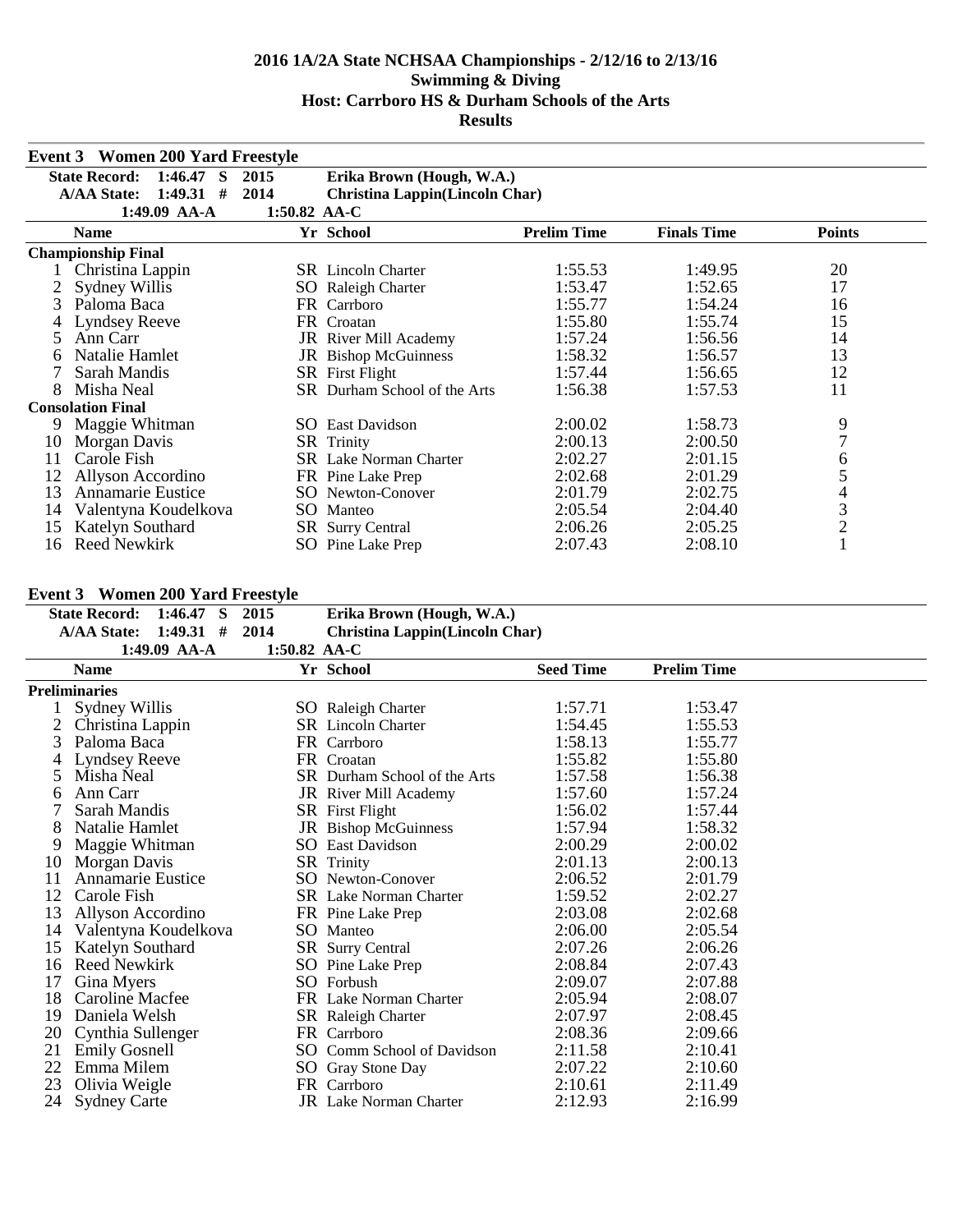|    | <b>Event 4 Men 200 Yard Freestyle</b> |              |                                  |                    |                    |                |  |  |  |
|----|---------------------------------------|--------------|----------------------------------|--------------------|--------------------|----------------|--|--|--|
|    | <b>State Record:</b><br>1:37.95<br>S  | 2006         | <b>Charlie Houchin (Enloe)</b>   |                    |                    |                |  |  |  |
|    | 1:38.85<br><b>A/AA State:</b><br>#    | 2015         | <b>Will Macmillan (Carrboro)</b> |                    |                    |                |  |  |  |
|    | 1:39.07 AA-A                          | 1:40.69 AA-C |                                  |                    |                    |                |  |  |  |
|    | <b>Name</b>                           |              | Yr School                        | <b>Prelim Time</b> | <b>Finals Time</b> | <b>Points</b>  |  |  |  |
|    | <b>Championship Final</b>             |              |                                  |                    |                    |                |  |  |  |
|    | Will Macmillan                        |              | <b>SR</b> Carrboro               | 1:44.26            | 1:36.99S           | 20             |  |  |  |
|    | Padgett Powe                          |              | <b>SR</b> Lake Norman Charter    | 1:43.95            | 1:42.52            | 17             |  |  |  |
|    | Kevin Andrews                         |              | JR Washington                    | 1:46.54            | 1:45.04            | 16             |  |  |  |
|    | <b>Ryan McCourt</b>                   |              | JR Pine Lake Prep                | 1:51.63            | 1:49.44            | 15             |  |  |  |
| 5  | Emerson Hershfeld                     |              | FR Raleigh Charter               | 1:51.36            | 1:51.33            | 14             |  |  |  |
| 6  | Eric Lovenberg                        | SR           | Washington                       | 1:50.63            | 1:51.83            | 13             |  |  |  |
|    | Jackson Holcomb                       | SO.          | Durham School of the Arts        | 1:53.24            | 1:53.68            | 12             |  |  |  |
| 8  | <b>Hunter Crook</b>                   |              | JR First Flight                  | 1:47.27            | 2:02.05            | 11             |  |  |  |
|    | <b>Consolation Final</b>              |              |                                  |                    |                    |                |  |  |  |
| 9  | Tyler McCutchan                       |              | <b>SR</b> Lincoln Charter        | 1:53.42            | 1:50.05            | 9              |  |  |  |
| 10 | Joshua Kuenzli                        |              | <b>SR</b> Mount Pleasant         | 1:53.25            | 1:51.17            | $\overline{7}$ |  |  |  |
| 11 | <b>Robert Coles</b>                   |              | <b>JR</b> East Carteret          | 1:54.32            | 1:54.10            | 6              |  |  |  |
| 12 | John Demeraski                        |              | SR Union Academy                 | 1:54.44            | 1:54.18            | 5              |  |  |  |
| 13 | Allen Yuan                            |              | SO Raleigh Charter               | 1:55.90            | 1:54.33            | 4              |  |  |  |
| 14 | Paul Karre                            |              | FR Newton-Conover                | 1:56.21            | 1:54.94            | 3              |  |  |  |
| 15 | Sam Johnson                           |              | <b>JR</b> Voyager Academy        | 1:55.05            | 1:56.39            | $\overline{c}$ |  |  |  |
| 16 | Cade O'Connell                        |              | SO Lake Norman Charter           | 1:58.18            | 2:01.72            |                |  |  |  |

## **Event 4 Men 200 Yard Freestyle**

| State Record: 1:37.95 S |                | -2006 | <b>Charlie Houchin (Enloe)</b> |
|-------------------------|----------------|-------|--------------------------------|
| A/AA State: 1:38.85 #   |                | 2015  | Will Macmillan (Carrboro)      |
|                         | 1:39.07 $AA-A$ |       | 1:40.69 $AA-C$                 |

|              | <b>Name</b>              | Yr School                     | <b>Seed Time</b> | <b>Prelim Time</b> |  |
|--------------|--------------------------|-------------------------------|------------------|--------------------|--|
|              | <b>Preliminaries</b>     |                               |                  |                    |  |
|              | Padgett Powe             | <b>SR</b> Lake Norman Charter | 1:45.94          | 1:43.95            |  |
|              | Will Macmillan           | SR Carrboro                   | 1:42.98          | 1:44.26            |  |
| 3            | Kevin Andrews            | JR Washington                 | 1:44.79          | 1:46.54            |  |
| 4            | <b>Hunter Crook</b>      | JR First Flight               | 1:46.86          | 1:47.27            |  |
|              | Eric Lovenberg           | SR Washington                 | 1:51.16          | 1:50.63            |  |
| <sub>6</sub> | <b>Emerson Hershfeld</b> | FR Raleigh Charter            | 1:53.78          | 1:51.36            |  |
|              | <b>Ryan McCourt</b>      | JR Pine Lake Prep             | 1:50.48          | 1:51.63            |  |
| 8            | Jackson Holcomb          | SO Durham School of the Arts  | 1:52.92          | 1:53.24            |  |
| 9            | Joshua Kuenzli           | <b>SR</b> Mount Pleasant      | 1:51.78          | 1:53.25            |  |
| 10           | <b>Tyler McCutchan</b>   | SR Lincoln Charter            | 1:55.91          | 1:53.42            |  |
| 11           | <b>Robert Coles</b>      | <b>JR</b> East Carteret       | 1:54.35          | 1:54.32            |  |
| 12           | John Demeraski           | SR Union Academy              | 1:55.67          | 1:54.44            |  |
| 13           | Sam Johnson              | <b>JR</b> Voyager Academy     | 2:00.69          | 1:55.05            |  |
| 14           | Allen Yuan               | SO Raleigh Charter            | 1:55.59          | 1:55.90            |  |
| 15           | Paul Karre               | FR Newton-Conover             | 1:56.94          | 1:56.21            |  |
| 16           | Cade O'Connell           | <b>SO</b> Lake Norman Charter | 1:58.13          | 1:58.18            |  |
| 17           | <b>Matthew Fender</b>    | <b>SO</b> Hunter Huss         | 2:01.89          | 1:59.57            |  |
| 18           | <b>Grant Swicegood</b>   | SO Lincoln Charter            | 2:03.20          | 1:59.93            |  |
| 19           | Jack Lari                | JR Shelby                     | 2:02.67          | 2:00.63            |  |
| 20           | Dalton Ira               | SO Rosewood                   | 2:02.83          | 2:01.79            |  |
| 21           | Glenn Luther             | SO Lake Norman Charter        | 2:04.28          | 2:02.59            |  |
| 22           | Gentry Williamson        | SR Mount Airy                 | 2:04.82          | 2:03.14            |  |
| 23           | Mikey Beaver             | JR Shelby                     | 2:05.33          | 2:06.43            |  |
| ---          | Ian Foster               | JR Carrboro                   | 2:03.19          | <b>DFS</b>         |  |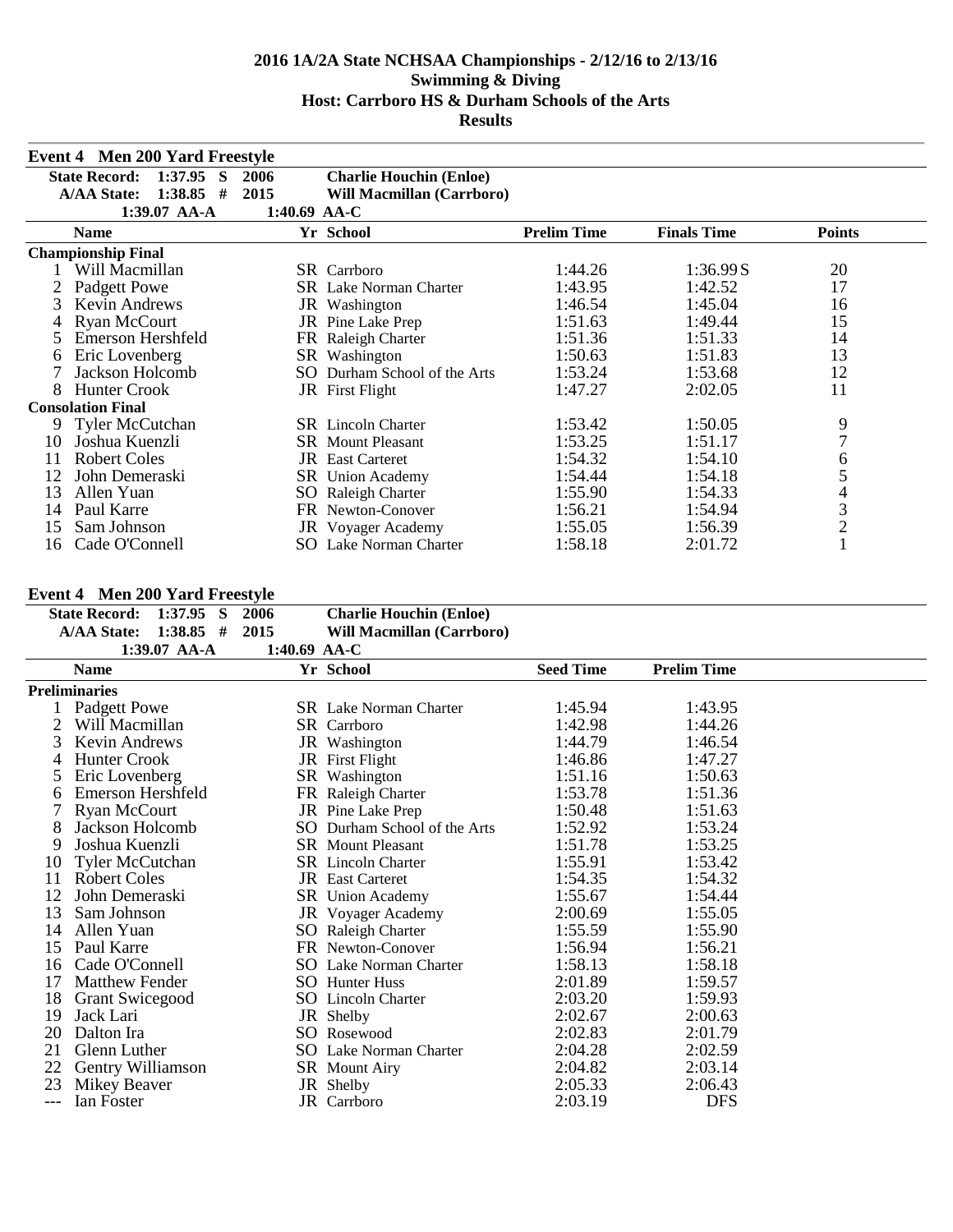|    | <b>Event 5 Women 200 Yard IM</b>    |                |                                       |                    |                    |                |  |  |  |
|----|-------------------------------------|----------------|---------------------------------------|--------------------|--------------------|----------------|--|--|--|
|    | <b>State Record:</b><br>$1:58.85$ S | 2016           | <b>Caroline Hauder (Marvin Ridge)</b> |                    |                    |                |  |  |  |
|    | <b>A/AA State:</b><br>2:02.63<br>#  | 2014           | <b>Olivia Ontjes (Raleigh Char)</b>   |                    |                    |                |  |  |  |
|    | $2:02.49$ AA-A                      | $2:04.60$ AA-C |                                       |                    |                    |                |  |  |  |
|    | <b>Name</b>                         |                | Yr School                             | <b>Prelim Time</b> | <b>Finals Time</b> | <b>Points</b>  |  |  |  |
|    | <b>Championship Final</b>           |                |                                       |                    |                    |                |  |  |  |
|    | Alexandria Baker                    |                | <b>JR</b> Lincoln Charter             | 2:09.70            | 2:05.75            | 20             |  |  |  |
|    | <b>Kelsey Tunstall</b>              |                | <b>SR</b> East Surry                  | 2:10.24            | 2:09.15            | 17             |  |  |  |
|    | Riggan Ayscue                       |                | FR Lake Norman Charter                | 2:13.66            | 2:10.45            | 16             |  |  |  |
| 4  | Mia Morrell                         |                | <b>SR</b> Carrboro                    | 2:10.77            | 2:10.51            | 15             |  |  |  |
| 5  | <b>Anneliese Merry</b>              |                | FR Carrboro                           | 2:09.19            | 2:10.57            | 14             |  |  |  |
| 6  | <b>Sydney Parsons</b>               |                | SO Raleigh Charter                    | 2:17.86            | 2:16.53            | 13             |  |  |  |
|    | Cate Davis                          |                | FR Pine Lake Prep                     | 2:19.78            | 2:16.54            | 12             |  |  |  |
| 8  | Olivia Rasbornik                    |                | SR Pine Lake Prep                     | 2:18.67            | 2:18.86            | 11             |  |  |  |
|    | <b>Consolation Final</b>            |                |                                       |                    |                    |                |  |  |  |
| 9  | Breanna Miller                      |                | SO Gray Stone Day                     | 2:20.82            | 2:17.25            | 9              |  |  |  |
| 10 | Kelsi Hill                          |                | FR Union Academy                      | 2:22.26            | 2:19.73            | 7              |  |  |  |
| 11 | <b>Avery Tilley</b>                 |                | <b>SR</b> East Surry                  | 2:20.76            | 2:20.57            | 6              |  |  |  |
| 12 | Karina Lubian-Lopez                 | SO -           | Hendersonville                        | 2:25.20            | 2:21.95            | 5              |  |  |  |
| 13 | Ellen Robertson                     |                | <b>SR</b> Lake Norman Charter         | 2:19.87            | 2:21.96            | 4              |  |  |  |
| 14 | Lydia Domitrovits                   |                | FR Croatan                            | 2:22.48            | 2:23.59            | $\mathfrak{Z}$ |  |  |  |
| 15 | Mikki Nunn                          |                | <b>SO</b> East Surry                  | 2:26.45            | 2:24.17            | $\overline{2}$ |  |  |  |
| 16 | Leah Abrams                         |                | SR Carrboro                           | 2:26.72            | 2:26.90            |                |  |  |  |

## **Event 5 Women 200 Yard IM**

| е уень э | WOMEN ZUU TAFU IM                   |              |                                       |                  |                    |  |
|----------|-------------------------------------|--------------|---------------------------------------|------------------|--------------------|--|
|          | $1:58.85$ S<br><b>State Record:</b> | 2016         | <b>Caroline Hauder (Marvin Ridge)</b> |                  |                    |  |
|          | $2:02.63$ #<br><b>A/AA State:</b>   | 2014         | <b>Olivia Ontjes (Raleigh Char)</b>   |                  |                    |  |
|          | $2:02.49$ AA-A                      | 2:04.60 AA-C |                                       |                  |                    |  |
|          | <b>Name</b>                         |              | Yr School                             | <b>Seed Time</b> | <b>Prelim Time</b> |  |
|          | Preliminaries                       |              |                                       |                  |                    |  |
|          | <b>Anneliese Merry</b>              |              | FR Carrboro                           | 2:13.54          | 2:09.19            |  |
| 2        | Alexandria Baker                    |              | <b>JR</b> Lincoln Charter             | 2:09.08          | 2:09.70            |  |
| 3        | Kelsey Tunstall                     |              | <b>SR</b> East Surry                  | 2:10.11          | 2:10.24            |  |
| 4        | Mia Morrell                         |              | <b>SR</b> Carrboro                    | 2:14.47          | 2:10.77            |  |
|          | Riggan Ayscue                       |              | FR Lake Norman Charter                | 2:09.96          | 2:13.66            |  |
| 6        | <b>Sydney Parsons</b>               |              | <b>SO</b> Raleigh Charter             | 2:21.67          | 2:17.86            |  |
|          | Olivia Rasbornik                    |              | SR Pine Lake Prep                     | 2:19.77          | 2:18.67            |  |
| 8        | Cate Davis                          |              | FR Pine Lake Prep                     | 2:22.42          | 2:19.78            |  |
| 9        | Ellen Robertson                     |              | SR Lake Norman Charter                | 2:20.68          | 2:19.87            |  |
| 10       | <b>Avery Tilley</b>                 |              | <b>SR</b> East Surry                  | 2:20.52          | 2:20.76            |  |
| 11       | Breanna Miller                      |              | SO Gray Stone Day                     | 2:20.77          | 2:20.82            |  |
| 12       | Kelsi Hill                          |              | FR Union Academy                      | 2:19.95          | 2:22.26            |  |
| 13       | Lydia Domitrovits                   |              | FR Croatan                            | 2:20.07          | 2:22.48            |  |
| 14       | Karina Lubian-Lopez                 |              | SO Hendersonville                     | 2:26.92          | 2:25.20            |  |
| 15       | Mikki Nunn                          |              | <b>SO</b> East Surry                  | 2:23.49          | 2:26.45            |  |
| 16       | Leah Abrams                         |              | SR Carrboro                           | 2:26.75          | 2:26.72            |  |
| 17       | Sierra Best                         |              | <b>SO</b> Mount Airy                  | 2:28.65          | 2:28.07            |  |
| 18       | Kaylyn Norville                     |              | SR Tarboro                            | 2:29.37          | 2:28.64            |  |
| 19       | Allie Bridges                       |              | SR Chase                              | 2:25.21          | 2:28.91            |  |
| 20       | Camryn Gleason                      |              | <b>JR</b> Franklinton                 | 2:28.27          | 2:29.57            |  |
| 21       | Sarah Van Wagener                   |              | SR Durham School of the Arts          | 2:33.35          | 2:33.53            |  |
| 22       | Sharon Chen                         |              | SR NC Science & Math                  | 2:45.68          | 2:43.37            |  |
| 23       | <b>Madison Smith</b>                |              | SO Raleigh Charter                    | 2:42.65          | 2:43.90            |  |
|          | Mia Macon                           |              | FR Newton-Conover                     | 2:23.03          | DQ                 |  |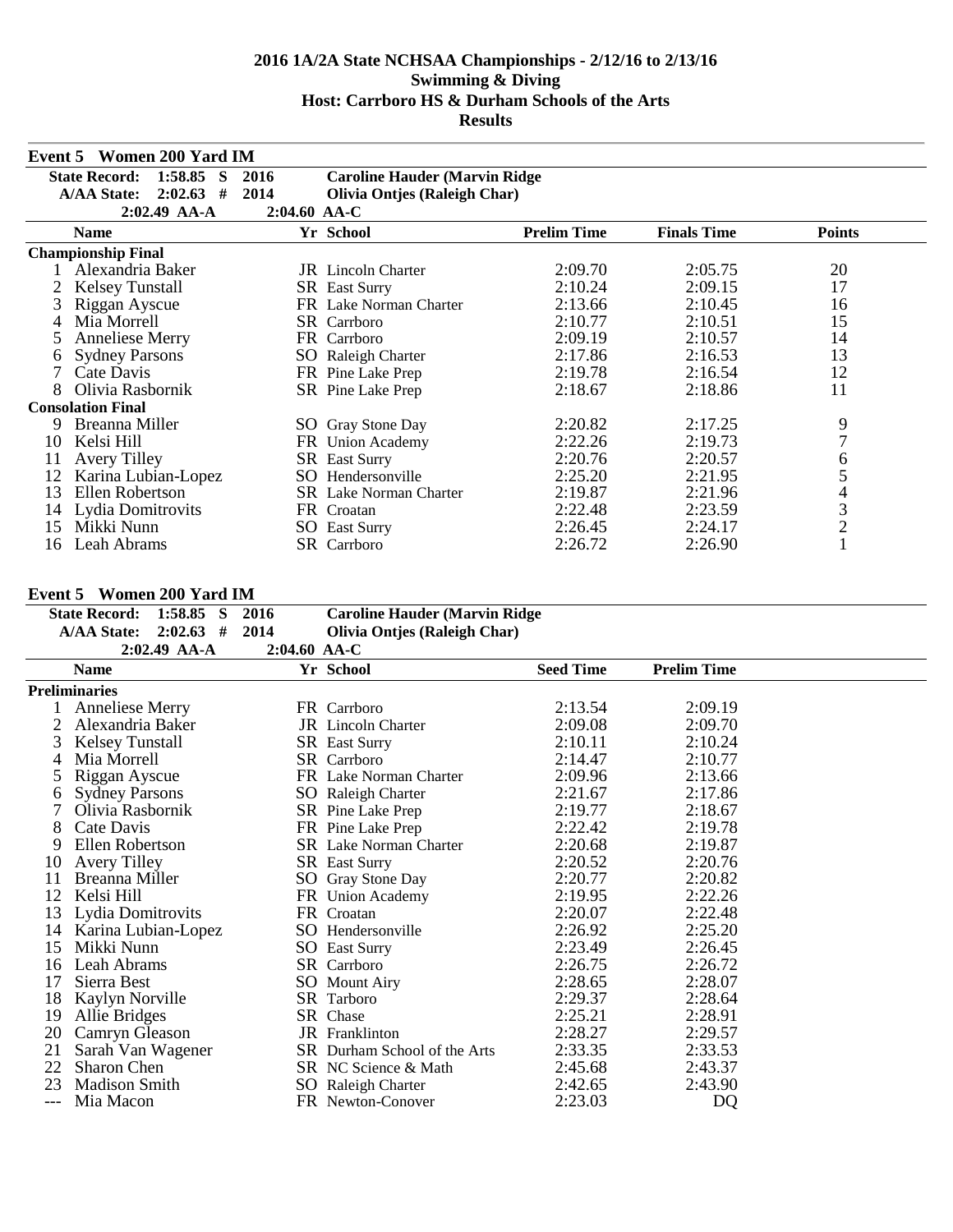|     | Event 6 Men 200 Yard IM              |                |                                   |                    |                    |               |
|-----|--------------------------------------|----------------|-----------------------------------|--------------------|--------------------|---------------|
|     | <b>State Record:</b><br>1:48.26<br>S | 2009           | Matt Houser (Rose, J. H.)         |                    |                    |               |
|     | <b>A/AA State:</b><br>1:52.53<br>#   | 2014           | Will Macmillan (Carrboro)         |                    |                    |               |
|     | $1:50.28$ AA-A                       | $1:52.59$ AA-C |                                   |                    |                    |               |
|     | <b>Name</b>                          |                | Yr School                         | <b>Prelim Time</b> | <b>Finals Time</b> | <b>Points</b> |
|     | <b>Championship Final</b>            |                |                                   |                    |                    |               |
|     | Danny Dilks                          |                | <b>SR</b> Mount Pleasant          | 1:56.05            | 1:52.27#           | 20            |
|     | <b>Taylor Powell</b>                 |                | <b>SR</b> Lincoln Charter         | 1:54.22            | 1:52.80            | 17            |
| 3   | <b>Simon Deshusses</b>               |                | <b>SR</b> Carrboro                | 2:00.43            | 1:55.90            | 16            |
| 4   | <b>James Reindl</b>                  | SO.            | Croatan                           | 2:00.78            | 1:59.98            | 15            |
| 5   | Richard Lang                         |                | SR NC Science & Math              | 2:02.39            | 2:00.76            | 14            |
| 6   | Thomas Hamlet                        |                | FR Bishop McGuinness              | 2:01.60            | 2:01.42            | 13            |
|     | Reid Hannam                          |                | <b>SR</b> Comm School of Davidson | 2:02.12            | 2:01.44            | 12            |
| 8   | Ethan Knorr                          |                | SO Salisbury                      | 2:00.95            | 2:01.53            | 11            |
|     | <b>Consolation Final</b>             |                |                                   |                    |                    |               |
| 9   | Tony Lovenberg                       |                | JR Washington                     | 2:05.10            | 2:02.31            | 9             |
| 10  | Dylan Fore                           | SO.            | Atkins                            | 2:02.60            | 2:02.44            | 7             |
| 11  | Myles Miller                         |                | SR Carrboro                       | 2:12.05            | 2:09.16            | 6             |
| 12  | Eugen Craciunescu                    | JR             | Durham School of the Arts         | 2:11.51            | 2:10.41            | 5             |
| 13  | Jackson Law                          | SO.            | Lincoln Charter                   | 2:13.49            | 2:11.53            | 4             |
| 14  | Cole Lewis                           |                | JR NC Science & Math              | 2:14.49            | 2:13.42            | $\frac{3}{2}$ |
| 15  | <b>Aravind Ganesan</b>               |                | FR Raleigh Charter                | 2:13.70            | 2:15.93            |               |
| --- | Ethan Jones                          |                | FR Camden                         | 2:11.17            | DQ                 |               |

## **Event 6 Men 200 Yard IM**

| State Record: 1:48.26 S 2009 |                |                | Matt Houser (Rose, J. H.)        |
|------------------------------|----------------|----------------|----------------------------------|
| A/AA State: 1:52.53 # 2014   |                |                | <b>Will Macmillan (Carrboro)</b> |
|                              | $1:50.28$ AA-A | 1:52.59 $AA-C$ |                                  |

|     | 1.JV.40 AA-A             | 1. <i>04.0)</i> aa'u |                                   |                  |                    |  |
|-----|--------------------------|----------------------|-----------------------------------|------------------|--------------------|--|
|     | <b>Name</b>              |                      | Yr School                         | <b>Seed Time</b> | <b>Prelim Time</b> |  |
|     | <b>Preliminaries</b>     |                      |                                   |                  |                    |  |
|     | <b>Taylor Powell</b>     |                      | <b>SR</b> Lincoln Charter         | 1:57.74          | 1:54.22            |  |
|     | Danny Dilks              |                      | <b>SR</b> Mount Pleasant          | 1:56.65          | 1:56.05            |  |
| 3   | <b>Simon Deshusses</b>   |                      | SR Carrboro                       | 2:00.14          | 2:00.43            |  |
|     | James Reindl             |                      | SO Croatan                        | 2:00.91          | 2:00.78            |  |
| 5   | Ethan Knorr              |                      | SO Salisbury                      | 2:04.10          | 2:00.95            |  |
| 6   | <b>Thomas Hamlet</b>     |                      | FR Bishop McGuinness              | 2:06.62          | 2:01.60            |  |
|     | Reid Hannam              |                      | <b>SR</b> Comm School of Davidson | 2:05.17          | 2:02.12            |  |
| 8   | Richard Lang             |                      | SR NC Science & Math              | 2:02.39          | 2:02.39            |  |
| 9   | <b>Dylan Fore</b>        |                      | SO Atkins                         | 2:03.03          | 2:02.60            |  |
| 10  | Tony Lovenberg           |                      | JR Washington                     | 2:08.43          | 2:05.10            |  |
| 11  | Ethan Jones              |                      | FR Camden                         | 2:13.00          | 2:11.17            |  |
| 12  | Eugen Craciunescu        |                      | JR Durham School of the Arts      | 2:09.95          | 2:11.51            |  |
| 13  | <b>Myles Miller</b>      |                      | SR Carrboro                       | 2:13.18          | 2:12.05            |  |
| 14  | Jackson Law              |                      | <b>SO</b> Lincoln Charter         | 2:15.13          | 2:13.49            |  |
| 15  | <b>Aravind Ganesan</b>   |                      | FR Raleigh Charter                | 2:17.13          | 2:13.70            |  |
| 16  | Cole Lewis               |                      | JR NC Science & Math              | 2:16.29          | 2:14.49            |  |
| 17  | Nolan Gilliam            |                      | FR East Surry                     | 2:15.71          | 2:16.39            |  |
| 18  | Jay Wilson               |                      | JR Shelby                         | 2:19.42          | 2:17.13            |  |
| 19  | Shane Hooley             |                      | SR Croatan                        | 2:18.78          | 2:17.20            |  |
| 20  | Zach Walker              |                      | <b>SR</b> Mount Pleasant          | 2:17.94          | 2:18.17            |  |
| 21  | <b>Matt Robertson</b>    |                      | <b>SO</b> Lake Norman Charter     | 2:19.88          | 2:20.26            |  |
| 22  | <b>Matthew Zheng</b>     |                      | SR NC Science & Math              | 2:24.54          | 2:22.31            |  |
| 23  | <b>Harrison Mantooth</b> |                      | <b>SR</b> Stuart Cramer           | 2:19.73          | 2:24.72            |  |
| --- | <b>Steve Park</b>        |                      | SR NC Science & Math              | 2:14.88          | DQ                 |  |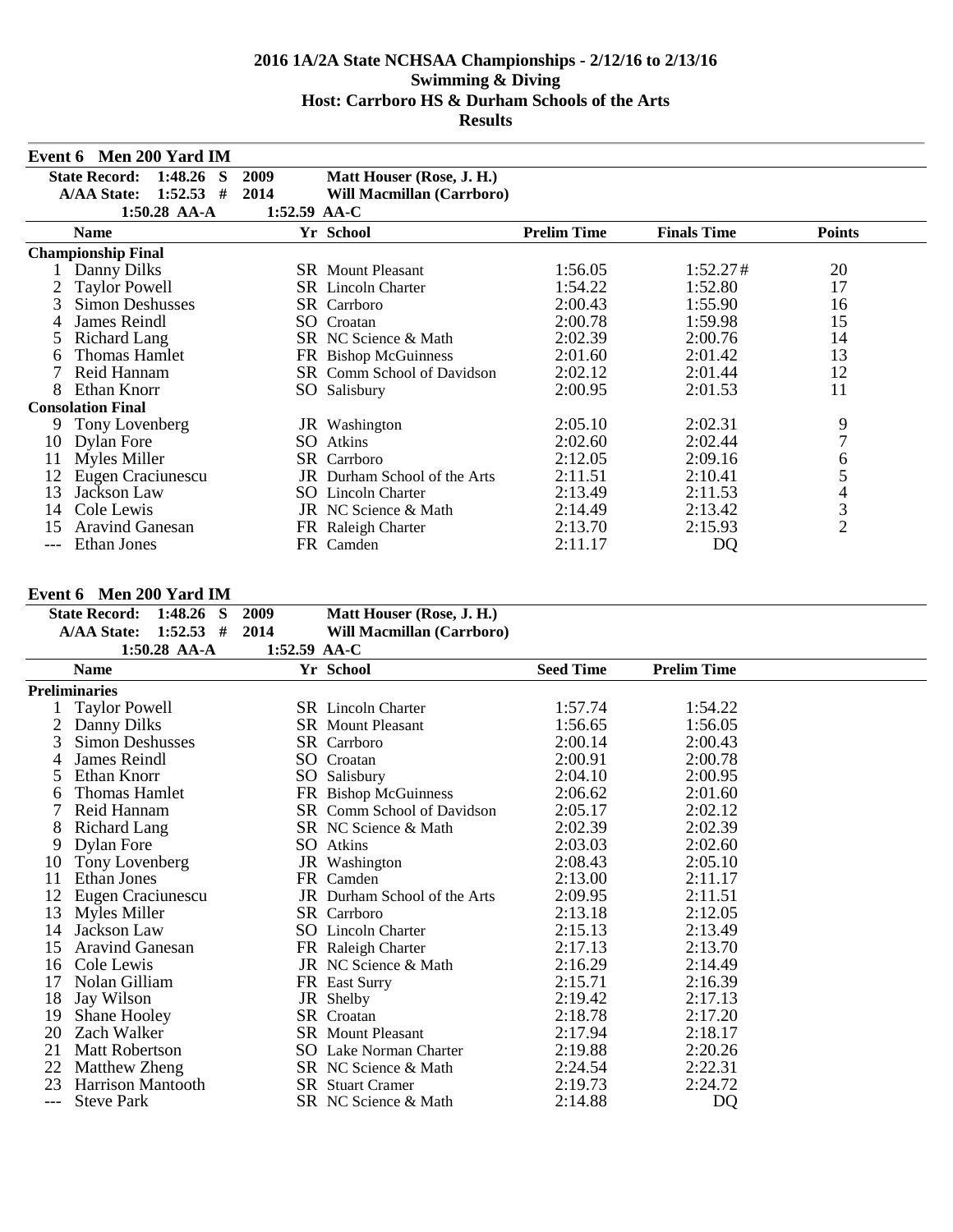|    | <b>Event 7 Women 50 Yard Freestyle</b>           |            |                                      |                    |                    |                         |
|----|--------------------------------------------------|------------|--------------------------------------|--------------------|--------------------|-------------------------|
|    | <b>State Record:</b><br>22.75 S                  | 2016       | <b>Grace Countie (Leesville Rd)</b>  |                    |                    |                         |
|    | <b>State Record:</b><br>22.75<br>- S             | 2016       | <b>Alyssa Marsh (Pine Lake Prep)</b> |                    |                    |                         |
|    | $22.75$ #<br><b>A/AA State:</b>                  | 2016       | <b>Alyssa Marsh (Pine Lake Prep)</b> |                    |                    |                         |
|    | 23.31 AA-A                                       | 23.71 AA-C |                                      |                    |                    |                         |
|    | <b>Name</b>                                      |            | Yr School                            | <b>Prelim Time</b> | <b>Finals Time</b> | <b>Points</b>           |
|    | <b>Championship Final</b>                        |            |                                      |                    |                    |                         |
|    | 1 Alyssa Marsh                                   |            | SR Pine Lake Prep                    | 22.75              | 22.83              | 20                      |
| 2  | Lilly Whalen                                     |            | JR Raleigh Charter                   | 25.28              | 24.94              | 17                      |
| 3  | <b>KK Rasbornik</b>                              |            | SO Pine Lake Prep                    | 25.02              | 25.18              | 16                      |
| 4  | Kali Krehnbrink                                  |            | JR East Lincoln                      | 25.56              | 25.38              | 15                      |
| 5  | Sarah Olson                                      |            | FR Wilkes Central                    | 25.70              | 25.52              | 14                      |
| 6  | Emma Peck                                        |            | SO Raleigh Charter                   | 25.82              | 25.63              | 13                      |
| 7  | Maddie Marsh                                     |            | SO Pine Lake Prep                    | 25.73              | 25.77              | 12                      |
| 8  | Kara Jones                                       |            | <b>JR</b> Lake Norman Charter        | 26.06              | 25.82              | 11                      |
|    | <b>Consolation Final</b>                         |            |                                      |                    |                    |                         |
|    | 9 Whitney Throneburg                             |            | <b>SR</b> North Stanly               | 26.35              | 26.13              | 9                       |
|    | 10 Lindsey Martelle                              |            | SR Thomas Jefferson Classical        | 26.54              | 26.17              | $\boldsymbol{7}$        |
| 11 | <b>Lindsay Hatt</b>                              |            | SR Raleigh Charter                   | 26.49              | 26.24              | 6                       |
| 12 | Emma Godwin                                      |            | FR Wheatmore                         | 26.50              | 26.26              | 5                       |
| 13 | Amelia Steinman                                  |            | SR Salisbury                         | 26.44              | 26.33              | $\overline{\mathbf{4}}$ |
| 14 | Kylee Gomilla                                    |            | SR Comm School of Davidson           | 26.63              | 26.37              | $\overline{3}$          |
| 15 | Andrea Gartner                                   |            | <b>SR</b> Lake Norman Charter        | 26.48              | 26.44              | $\overline{c}$          |
| 16 | Madeleine Pletzke                                |            | SR Carrboro                          | 26.61              | 27.06              | $\mathbf{1}$            |
|    |                                                  |            |                                      |                    |                    |                         |
|    | <b>Event 7 Women 50 Yard Freestyle</b>           |            |                                      |                    |                    |                         |
|    | <b>Name</b>                                      |            | Yr School                            | <b>Seed Time</b>   | <b>Prelim Time</b> |                         |
|    | <b>Preliminaries</b>                             |            |                                      |                    |                    |                         |
| 1  | Alyssa Marsh                                     |            | SR Pine Lake Prep                    | 23.85              | 22.75 S            |                         |
| 2  | <b>KK Rasbornik</b>                              |            | SO Pine Lake Prep                    | 25.38              | 25.02              |                         |
| 3  | Lilly Whalen                                     |            | JR Raleigh Charter                   | 25.30              | 25.28              |                         |
| 4  | Kali Krehnbrink                                  |            | JR East Lincoln                      | 25.59              | 25.56              |                         |
| 5  | Sarah Olson                                      |            | FR Wilkes Central                    | 25.35              | 25.70              |                         |
| 6  | Maddie Marsh                                     |            | SO Pine Lake Prep                    | 25.40              | 25.73              |                         |
| 7  | Emma Peck                                        |            | SO Raleigh Charter                   | 26.20              | 25.82              |                         |
| 8  | Kara Jones                                       |            | JR Lake Norman Charter               | 25.95              | 26.06              |                         |
| 9  | Whitney Throneburg                               |            | SR North Stanly                      | 25.56              | 26.35              |                         |
| 10 | Amelia Steinman                                  |            | SR Salisbury                         | 26.55              | 26.44              |                         |
| 11 | Andrea Gartner                                   |            | SR Lake Norman Charter               | 26.43              | 26.48              |                         |
|    | 12 Lindsay Hatt                                  |            | SR Raleigh Charter                   | 27.02              | 26.49              |                         |
|    | 13 Emma Godwin                                   |            | FR Wheatmore                         | 26.17              | 26.50              |                         |
| 14 | <b>Lindsey Martelle</b>                          |            | SR Thomas Jefferson Classical        | 26.15              | 26.54              |                         |
| 15 | Madeleine Pletzke                                |            | SR Carrboro                          | 27.38              | 26.61              |                         |
|    | *16 Kylee Gomilla                                |            | SR Comm School of Davidson           | 26.24              | 26.63              |                         |
|    | *16 Cassidy Zemmin                               |            | SR Franklin                          | 26.29              | 26.63              |                         |
| 18 | Carolyn O'Halloran                               |            | SR Bishop McGuinness                 | 26.59              | 26.79              |                         |
| 19 | Emma Caulfield                                   |            | JR Raleigh Charter                   | 28.20              | 26.91              |                         |
| 20 | Alexa Sells                                      |            | JR North Stanly                      | 27.16              | 27.47              |                         |
| 21 | Ali Hibbard                                      |            | FR Voyager Academy                   | 27.69              | 27.61              |                         |
| 22 | Victoria Modlin                                  |            | SR Tarboro                           | 27.98              | 28.11              |                         |
| 23 | Caroline Jarvis                                  |            | SR Manteo                            | 27.63              | 28.43              |                         |
|    | 24 Savanah Wallace                               |            | <b>SO</b> First Flight               | 28.35              | 28.47              |                         |
|    | <b>Event 7S</b> Women 50 Yard Freestyle Swim-off |            |                                      |                    |                    |                         |
|    | - Swim-off                                       |            |                                      |                    |                    |                         |
|    | 16 Kylee Gomilla                                 |            | SR Comm School of Davidson           | NT                 | 26.15              |                         |
|    | 17 Cassidy Zemmin                                |            | SR Franklin                          | <b>NT</b>          | 26.41              |                         |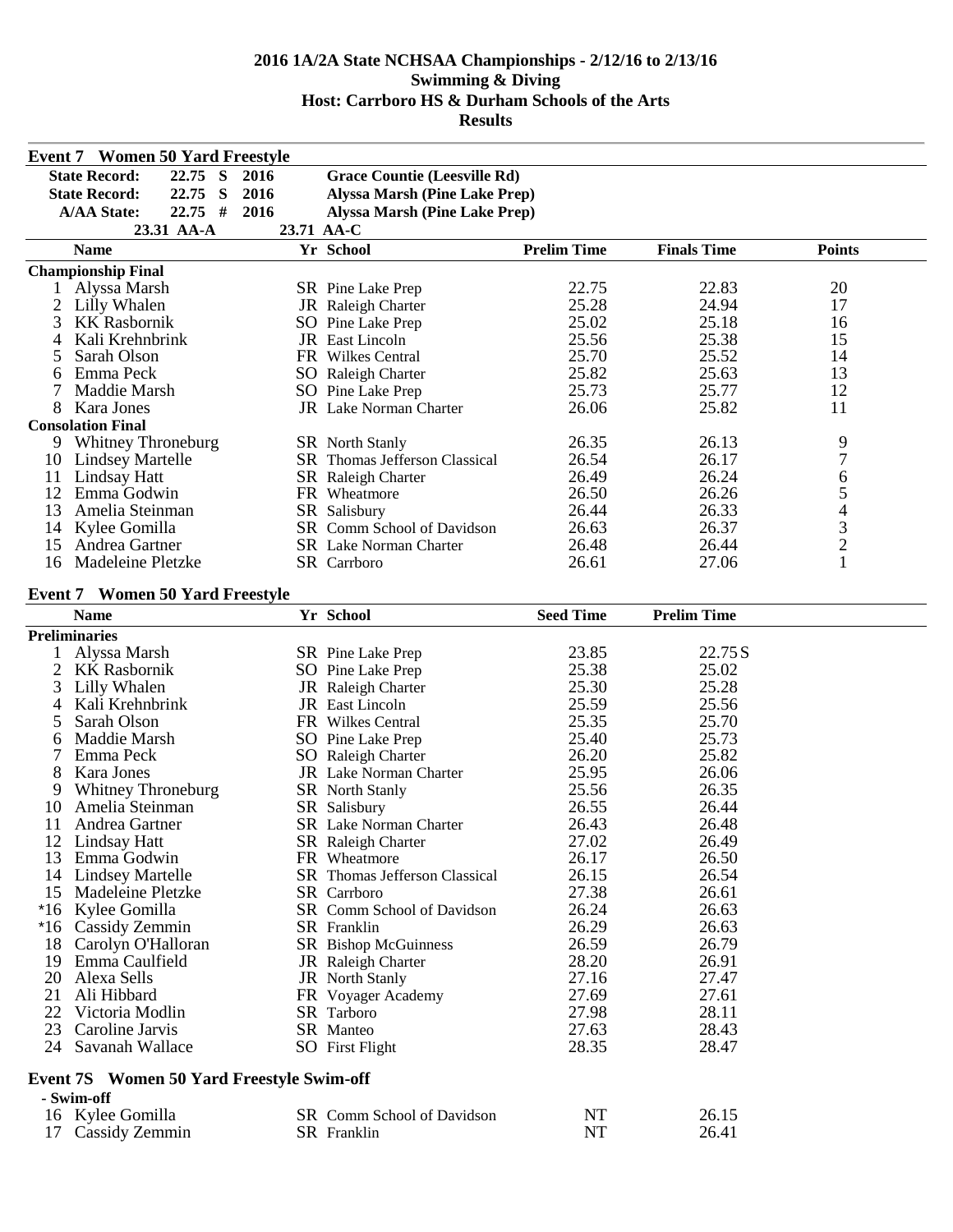| <b>Event 8 Men 50 Yard Freestyle</b> |                                                |                |                                     |                    |                    |                |  |
|--------------------------------------|------------------------------------------------|----------------|-------------------------------------|--------------------|--------------------|----------------|--|
|                                      | <b>State Record:</b><br>20.44 S                | 1990           | <b>Chris Compton (T.W. Andrews)</b> |                    |                    |                |  |
|                                      | <b>A/AA State:</b>                             | $20.46$ # 2012 | <b>Joe Bonk (Raleigh Charter)</b>   |                    |                    |                |  |
|                                      | 20.72 AA-A                                     |                | 21.04 AA-C                          |                    |                    |                |  |
|                                      | <b>Name</b>                                    |                | Yr School                           | <b>Prelim Time</b> | <b>Finals Time</b> | <b>Points</b>  |  |
|                                      | <b>Championship Final</b>                      |                |                                     |                    |                    |                |  |
|                                      | 1 Alex Van Der Linden                          |                | <b>SR</b> West Davidson             | 21.76              | 21.17              | 20             |  |
| 2                                    | Christian McDonough                            |                | SR Pine Lake Prep                   | 21.83              | 21.68              | 17             |  |
| 3                                    | Alex Strasser                                  |                | SR Bishop McGuinness                | 21.74              | 21.96              | 16             |  |
| 4                                    | <b>Dillon Carey</b>                            |                | SR Lincoln Charter                  | 22.87              | 22.37              | 15             |  |
| 5                                    | AJ Howard                                      |                | JR Washington                       | 22.73              | 22.51              | 14             |  |
| 6                                    | <b>Cameron Harding</b>                         |                | <b>SO</b> East Carteret             | 22.74              | 22.52              | 13             |  |
| 7                                    | Jeffrey Davidson                               |                | SR Bishop McGuinness                | 22.71              | 22.94              | 12             |  |
| 8                                    | <b>Conner Noble</b>                            |                | <b>SR</b> Lake Norman Charter       | 22.92              | 23.07              | 11             |  |
|                                      | <b>Consolation Final</b>                       |                |                                     |                    |                    |                |  |
| 9                                    | <b>Andrew Tucker</b>                           |                | <b>JR</b> Forest Hills              | 23.04              | 22.60              | 9              |  |
|                                      | 10 Lucas Haskins                               |                | SR Lincoln Charter                  | 23.07              | 22.63              | $\overline{7}$ |  |
| 11                                   | Sean Farley                                    |                | SR Bishop McGuinness                | 22.99              | 23.16              | 6              |  |
| 12                                   | Caleb Bollenbacher                             |                | JR Carrboro                         | 23.15              | 23.18              | $\frac{5}{4}$  |  |
| 13                                   | Miles Walker                                   |                | <b>SR</b> Mount Pleasant            | 23.10              | 23.36              |                |  |
| 14                                   | Benjamin Ostrander                             |                | SO Gray Stone Day                   | 23.48              | 23.50              | 3              |  |
| 15                                   | Brandon Van Der Linden                         |                | FR West Davidson                    | 23.93              | 23.85              | $\overline{c}$ |  |
| 16                                   | Alex King                                      |                | SR Tarboro                          | 23.90              | 24.08              | $\mathbf{1}$   |  |
|                                      |                                                |                |                                     |                    |                    |                |  |
|                                      | <b>Event 8 Men 50 Yard Freestyle</b>           |                |                                     |                    |                    |                |  |
|                                      | <b>State Record:</b><br>20.44                  | S<br>1990      | <b>Chris Compton (T.W. Andrews)</b> |                    |                    |                |  |
|                                      | <b>A/AA State:</b>                             | 20.46 # 2012   | <b>Joe Bonk (Raleigh Charter)</b>   |                    |                    |                |  |
|                                      | 20.72 AA-A                                     |                | 21.04 AA-C                          |                    |                    |                |  |
|                                      | <b>Name</b>                                    |                | Yr School                           | <b>Seed Time</b>   | <b>Prelim Time</b> |                |  |
|                                      | <b>Preliminaries</b>                           |                |                                     |                    |                    |                |  |
| 1                                    | Alex Strasser                                  |                | SR Bishop McGuinness                | 23.13              | 21.74              |                |  |
| 2                                    | Alex Van Der Linden                            |                | SR West Davidson                    | 21.83              | 21.76              |                |  |
| 3                                    | Christian McDonough                            |                | SR Pine Lake Prep                   | 22.38              | 21.83              |                |  |
| 4                                    | Jeffrey Davidson                               |                | SR Bishop McGuinness                | 23.60              | 22.71              |                |  |
| 5                                    | AJ Howard                                      |                | JR Washington                       | 22.70              | 22.73              |                |  |
| 6                                    | <b>Cameron Harding</b>                         |                | <b>SO</b> East Carteret             | 22.37              | 22.74              |                |  |
| 7                                    | Dillon Carey                                   |                | SR Lincoln Charter                  | 22.47              | 22.87              |                |  |
| 8                                    | <b>Conner Noble</b>                            |                | SR Lake Norman Charter              | 23.59              | 22.92              |                |  |
| 9                                    | Sean Farley                                    |                | SR Bishop McGuinness                | 23.33              | 22.99              |                |  |
| 10                                   | <b>Andrew Tucker</b>                           |                | JR Forest Hills                     | 22.70              | 23.04              |                |  |
| 11                                   | <b>Lucas Haskins</b>                           |                | SR Lincoln Charter                  | 23.24              | 23.07              |                |  |
| 12                                   | Miles Walker                                   |                | SR Mount Pleasant                   | 23.53              | 23.10              |                |  |
| 13                                   | Caleb Bollenbacher                             |                | JR Carrboro                         | 23.22              | 23.15              |                |  |
| 14                                   | Benjamin Ostrander                             |                | SO Gray Stone Day                   | 23.24              | 23.48              |                |  |
| 15                                   | Alex King                                      |                | SR Tarboro                          | 23.78              | 23.90              |                |  |
| 16                                   | Brandon Van Der Linden                         |                | FR West Davidson                    | 24.05              | 23.93              |                |  |
| 17                                   | Johnathon McAllister                           |                | SR Franklin                         | 24.04              | 23.93              |                |  |
| 18                                   | Hunter Hargrave                                |                | SO Roanoke Rapids                   | 24.77              | 24.30              |                |  |
| 19                                   | <b>Harrison Pletzke</b>                        |                | SO Carrboro                         | 24.91              | 24.44              |                |  |
| 20                                   | Mason Beach                                    |                | SR Washington                       | 24.50              | 24.51              |                |  |
| 21                                   | Ian Bunner                                     |                | SR NC Science & Math                | 24.29              | 24.53              |                |  |
| 22                                   | Hunter Klaumann                                |                | JR Croatan                          | 24.62              | 24.97              |                |  |
| 23                                   | Win Martin                                     |                | SR Washington                       | 24.90              | 25.04              |                |  |
| 24                                   | Noah McDonald                                  |                | SR Raleigh Charter                  | 24.17              | 25.56              |                |  |
|                                      |                                                |                |                                     |                    |                    |                |  |
|                                      | <b>Event 8S</b> Men 50 Yard Freestyle Swim-off |                |                                     |                    |                    |                |  |
|                                      | - Swim-off<br>16 Brandon Van Der Linden        |                |                                     | <b>NT</b>          | 23.83              |                |  |
| 17                                   | Johnathon McAllister                           |                | FR West Davidson<br>SR Franklin     | <b>NT</b>          | 23.89              |                |  |
|                                      |                                                |                |                                     |                    |                    |                |  |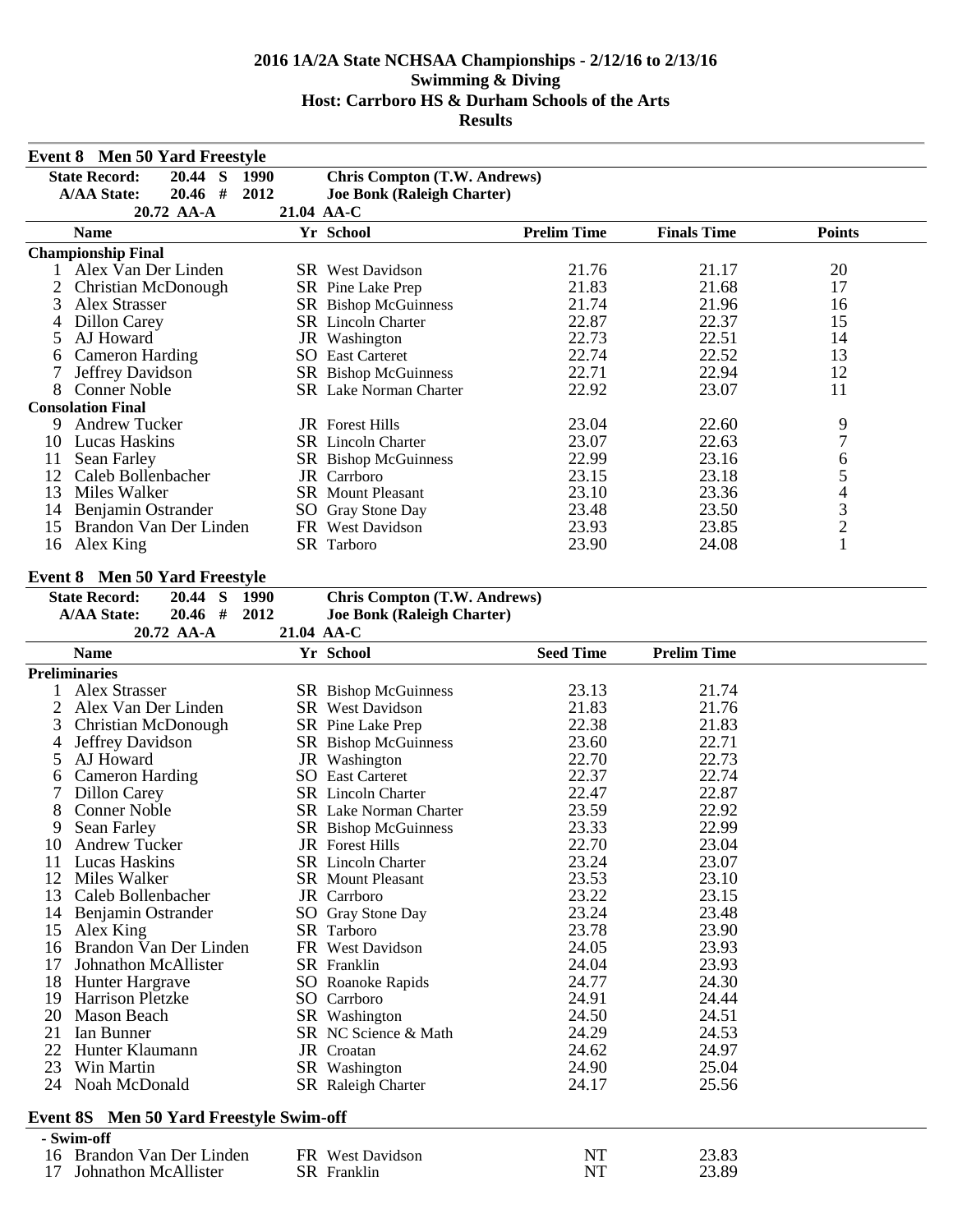| Event 9 Women 1 mtr Diving |         |     |      |                                       |        |                     |               |  |
|----------------------------|---------|-----|------|---------------------------------------|--------|---------------------|---------------|--|
| <b>State Record:</b>       | 511.60  | - S | 2015 | Nikki Canale (Marvin Ridge)           |        |                     |               |  |
| <b>A/AA State:</b>         | 466.60# |     | 2015 | <b>Adyson Lowe (Lake Norman Char)</b> |        |                     |               |  |
| <b>Name</b>                |         |     |      | Yr School                             |        | <b>Finals Score</b> | <b>Points</b> |  |
| 1 Lindsey Ruderman         |         |     |      | <b>JR</b> NC Science & Math           | 403.95 | 405.45              | 20            |  |
| 2 Emma Yeakley             |         |     |      | SO Pine Lake Prep                     | 339.05 | 347.10              | 17            |  |
| 3 Nicole Yeakley           |         |     |      | SO Pine Lake Prep                     | 362.30 | 343.60              | 16            |  |
| 4 Isabel Chung             |         |     |      | JR Carrboro                           | 279.05 | 255.75              | 15            |  |
| 5 Sam Carr                 |         |     |      | <b>SR</b> Lincoln Charter             | 254.80 | 252.55              | 14            |  |
| 6 Elise Roth               |         |     |      | FR Durham School of the Arts          | 211.10 | 203.40              | 13            |  |

## **Event 10 Men 1 mtr Diving**

| <b>State Record:</b><br>637.30   | 2008<br><b>Nick McCroy(East Chapel Hill)</b>   |        |                     |               |
|----------------------------------|------------------------------------------------|--------|---------------------|---------------|
| <b>A/AA State:</b><br>$456.25$ # | <b>Nick Garberina (Pine Lake Prep)</b><br>2016 |        |                     |               |
| <b>Name</b>                      | Yr School                                      |        | <b>Finals Score</b> | <b>Points</b> |
| 1 Nick Garberina                 | SO Pine Lake Prep                              | 430.50 | $456.25\#$          | 20            |
| 2 Ryan Ballant                   | <b>SR</b> Franklin                             | 299.35 | 311.35              | 17            |
| 3 Ryan Chestnutt                 | FR Lake Norman Charter                         | 246.95 | 221.45              | 16            |
| 4 Tyler Cowan                    | SR Shelby                                      | 217.75 | 219.35              | 15            |
| 5 Tripp Schenck                  | SR Shelby                                      | 174.10 | 213.40              | 14            |
| Joshua Yueh                      | SO Durham School of the Arts                   | 220.15 | 204.55              | 13            |
| 7 Boyd Tisdale                   | <b>JR</b> NC Science & Math                    | 206.60 | 194.70              | 12            |
| Michael Seen                     | SR Shelby                                      | 191.60 | 178.10              | 11            |
| Wilson McNeary<br>9              | SO Shelby                                      | 142.45 | 136.95              | 9             |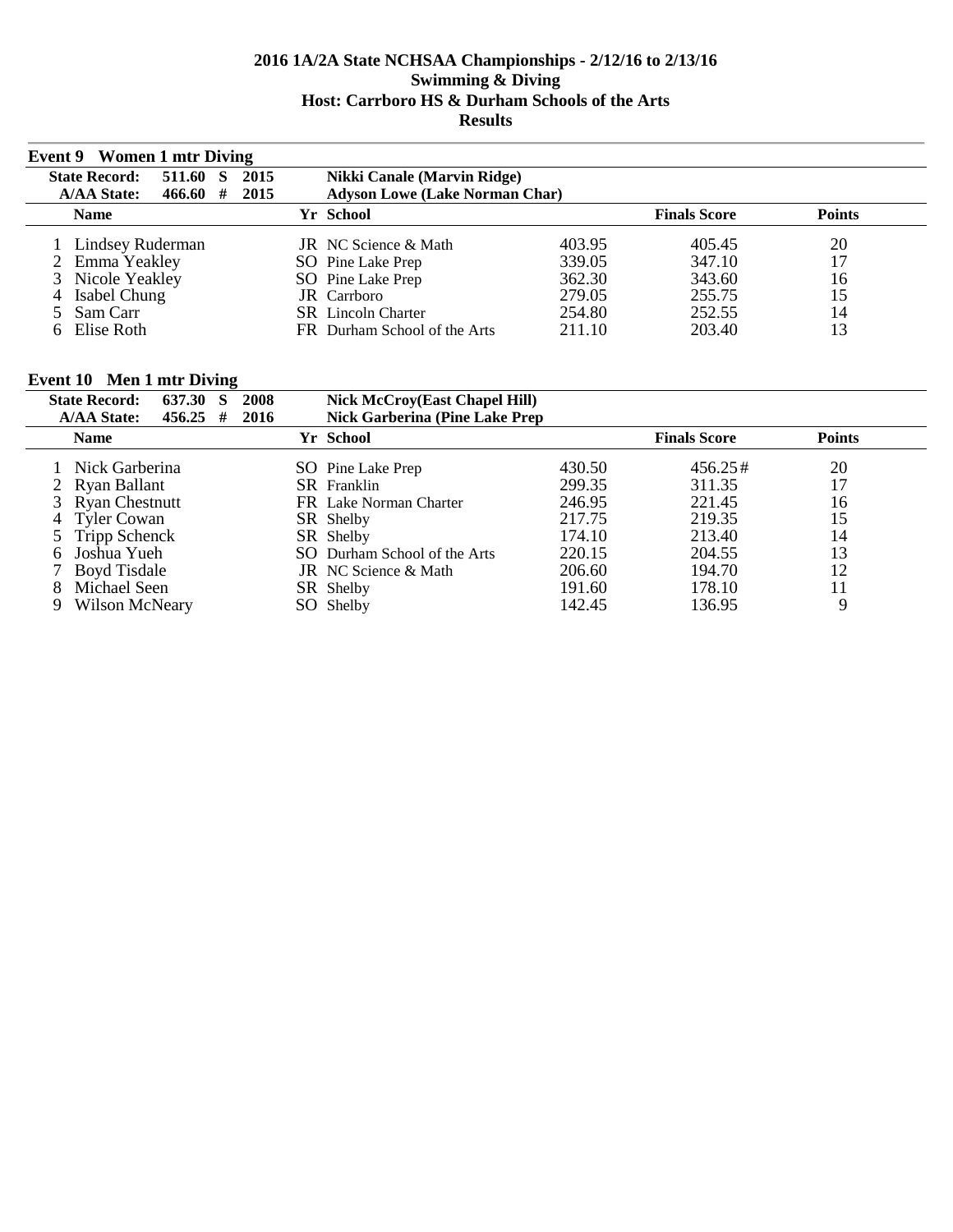|    | <b>Event 11 Women 100 Yard Butterfly</b>                                          |              |                                                                                            |                    |                    |                |  |
|----|-----------------------------------------------------------------------------------|--------------|--------------------------------------------------------------------------------------------|--------------------|--------------------|----------------|--|
|    | <b>State Record:</b><br>53.72 S<br><b>A/AA State:</b><br>53.72<br>#<br>54.84 AA-A | 2014<br>2014 | <b>Alyssa Marsh (Pine Lake Prep)</b><br><b>Alyssa Marsh (Pine Lake Prep)</b><br>55.98 AA-C |                    |                    |                |  |
|    | <b>Name</b>                                                                       |              | Yr School                                                                                  | <b>Prelim Time</b> | <b>Finals Time</b> | <b>Points</b>  |  |
|    | <b>Championship Final</b>                                                         |              |                                                                                            |                    |                    |                |  |
|    | Alyssa Marsh                                                                      |              | SR Pine Lake Prep                                                                          | 54.70              | 53.23 S            | 20             |  |
|    | Kathryn Morrison                                                                  | SO.          | Salisbury                                                                                  | 56.06              | 55.27              | 17             |  |
| 3  | Lexi Souther                                                                      |              | SR Parkwood                                                                                | 55.22              | 55.38              | 16             |  |
|    | Mia Morrell                                                                       |              | <b>SR</b> Carrboro                                                                         | 58.18              | 58.27              | 15             |  |
|    | Sarah Everhart                                                                    |              | <b>JR</b> Central Academy                                                                  | 1:01.15            | 59.37              | 14             |  |
| 6  | <b>Audrey Costley</b>                                                             |              | FR Carrboro                                                                                | 1:00.02            | 59.53              | 13             |  |
|    | Olivia Rasbornik                                                                  |              | SR Pine Lake Prep                                                                          | 59.37              | 59.99              | 12             |  |
| 8  | Misha Neal                                                                        |              | SR Durham School of the Arts                                                               | 1:00.81            | 1:00.01            | 11             |  |
|    | <b>Consolation Final</b>                                                          |              |                                                                                            |                    |                    |                |  |
| 9. | Cecilia Cortez                                                                    |              | FR First Flight                                                                            | 1:02.39            | 1:01.78            | 9              |  |
| 10 | Olivia Weigle                                                                     |              | FR Carrboro                                                                                | 1:04.24            | 1:02.24            | 7              |  |
| 11 | Lindsey Allison                                                                   |              | <b>JR</b> Pine Lake Prep                                                                   | 1:02.95            | 1:02.74            | 6              |  |
| 12 | Katelyn Southard                                                                  |              | SR Surry Central                                                                           | 1:04.01            | 1:03.26            | 5              |  |
| 13 | Annie Reindl                                                                      |              | <b>SR</b> Croatan                                                                          | 1:01.93            | 1:03.44            | 4              |  |
| 14 | Ellen Robertson                                                                   |              | <b>SR</b> Lake Norman Charter                                                              | 1:03.18            | 1:03.69            | 3              |  |
| 15 | Sarah Southard                                                                    |              | FR Surry Central                                                                           | 1:05.32            | 1:05.39            | $\overline{2}$ |  |
| 16 | Lydia Domitrovits                                                                 |              | FR Croatan                                                                                 | 1:05.13            | 1:06.36            |                |  |

### **Event 11 Women 100 Yard Butterfly**

|    | EVENT 11 TV UNEN 100 TAIM DUUCINY<br><b>State Record:</b><br>53.72 S | 2014 | <b>Alyssa Marsh (Pine Lake Prep)</b> |                  |                    |  |
|----|----------------------------------------------------------------------|------|--------------------------------------|------------------|--------------------|--|
|    | #<br><b>A/AA State:</b><br>53.72                                     | 2014 | <b>Alyssa Marsh (Pine Lake Prep)</b> |                  |                    |  |
|    | 54.84 AA-A                                                           |      | 55.98 AA-C                           |                  |                    |  |
|    | <b>Name</b>                                                          |      | Yr School                            | <b>Seed Time</b> | <b>Prelim Time</b> |  |
|    | <b>Preliminaries</b>                                                 |      |                                      |                  |                    |  |
|    | Alyssa Marsh                                                         |      | SR Pine Lake Prep                    | 55.83            | 54.70              |  |
|    | Lexi Souther                                                         |      | <b>SR</b> Parkwood                   | 59.40            | 55.22              |  |
|    | Kathryn Morrison                                                     |      | SO Salisbury                         | 58.95            | 56.06              |  |
| 4  | Mia Morrell                                                          |      | SR Carrboro                          | 59.35            | 58.18              |  |
| 5  | Olivia Rasbornik                                                     |      | SR Pine Lake Prep                    | 1:00.09          | 59.37              |  |
| 6  | <b>Audrey Costley</b>                                                |      | FR Carrboro                          | 1:01.78          | 1:00.02            |  |
|    | Misha Neal                                                           |      | SR Durham School of the Arts         | 1:00.47          | 1:00.81            |  |
| 8  | Sarah Everhart                                                       |      | JR Central Academy                   | 1:03.87          | 1:01.15            |  |
| 9  | Annie Reindl                                                         |      | SR Croatan                           | 1:01.99          | 1:01.93            |  |
| 10 | Cecilia Cortez                                                       |      | FR First Flight                      | 1:01.61          | 1:02.39            |  |
| 11 | Lindsey Allison                                                      |      | JR Pine Lake Prep                    | 1:04.22          | 1:02.95            |  |
| 12 | Ellen Robertson                                                      |      | SR Lake Norman Charter               | 1:03.10          | 1:03.18            |  |
| 13 | Katelyn Southard                                                     |      | <b>SR</b> Surry Central              | 1:03.68          | 1:04.01            |  |
| 14 | Olivia Weigle                                                        |      | FR Carrboro                          | 1:04.18          | 1:04.24            |  |
| 15 | Lydia Domitrovits                                                    |      | FR Croatan                           | 1:03.92          | 1:05.13            |  |
| 16 | Sarah Southard                                                       |      | FR Surry Central                     | 1:05.83          | 1:05.32            |  |
| 17 | Rachael Shaughnessy                                                  |      | JR NC Science & Math                 | 1:06.69          | 1:05.80            |  |
| 18 | Sierra Winters                                                       |      | JR Forbush                           | 1:06.59          | 1:06.48            |  |
| 19 | Logan Luckadoo                                                       |      | <b>SR</b> East Rutherford            | 1:05.93          | 1:06.60            |  |
| 20 | Sydney Beck                                                          |      | FR East Surry                        | 1:06.20          | 1:08.36            |  |
| 21 | Emma Caulfield                                                       |      | JR Raleigh Charter                   | 1:12.25          | 1:09.79            |  |
| 22 | Christian Corwin                                                     |      | <b>JR</b> East Carteret              | 1:11.65          | 1:11.77            |  |
| 23 | Zoe Matney                                                           |      | FR Gray Stone Day                    | 1:12.66          | 1:12.46            |  |
| 24 | <b>Avery Busick</b>                                                  |      | FR Raleigh Charter                   | 1:12.43          | 1:14.95            |  |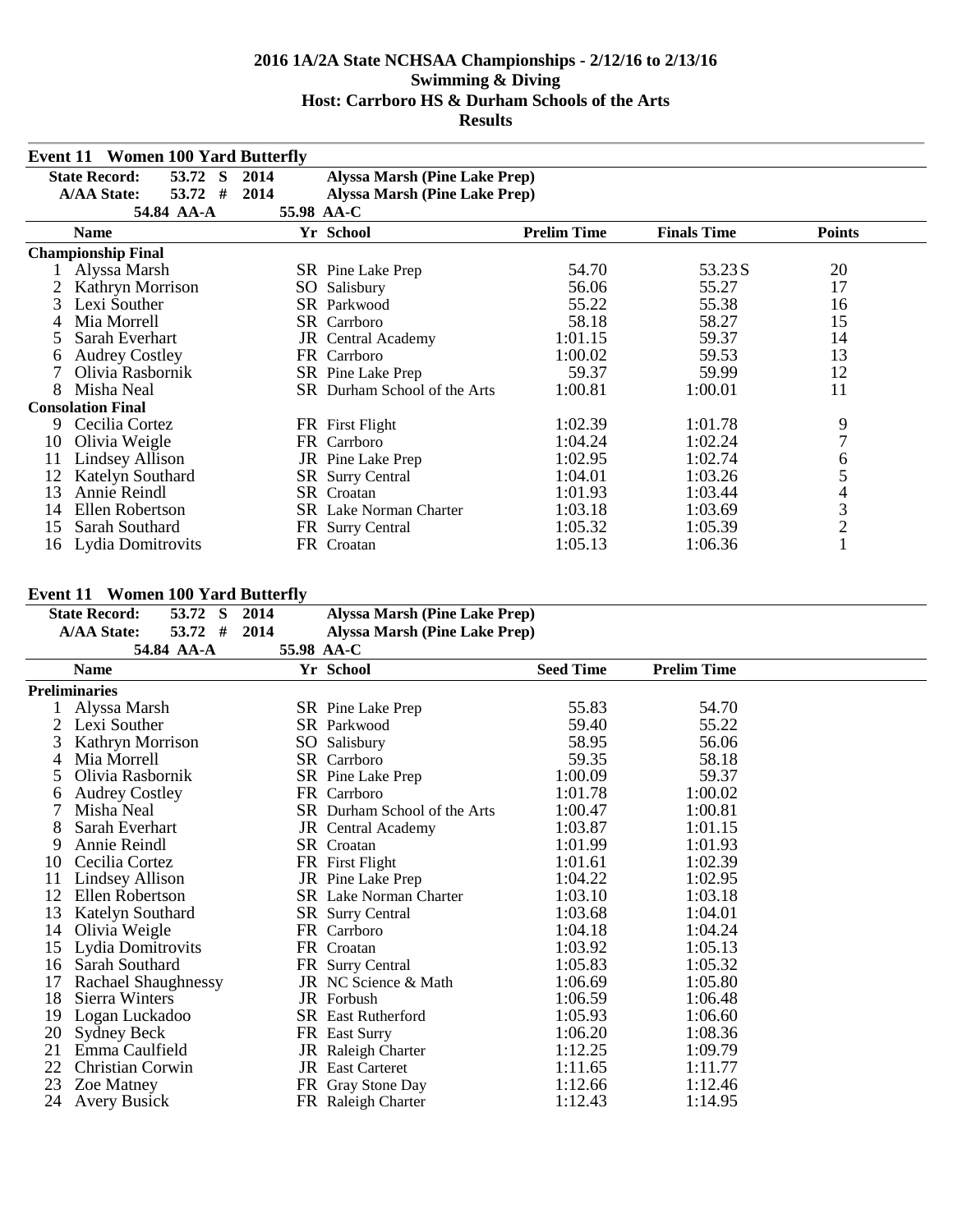|     | <b>Event 12 Men 100 Yard Butterfly</b><br><b>State Record:</b><br><b>Ricky Berens (S Mecklenburg)</b><br>47.33<br><b>2006</b><br>-S<br>2016<br><b>A/AA State:</b><br>49.84<br>#<br>Will Macmillan (Carrboro) |     |                              |                    |                    |                |  |
|-----|--------------------------------------------------------------------------------------------------------------------------------------------------------------------------------------------------------------|-----|------------------------------|--------------------|--------------------|----------------|--|
|     |                                                                                                                                                                                                              |     |                              |                    |                    |                |  |
|     |                                                                                                                                                                                                              |     |                              |                    |                    |                |  |
|     | 49.37 AA-A                                                                                                                                                                                                   |     | 50.27 AA-C                   |                    |                    |                |  |
|     | <b>Name</b>                                                                                                                                                                                                  |     | Yr School                    | <b>Prelim Time</b> | <b>Finals Time</b> | <b>Points</b>  |  |
|     | <b>Championship Final</b>                                                                                                                                                                                    |     |                              |                    |                    |                |  |
|     | Will Macmillan                                                                                                                                                                                               |     | <b>SR</b> Carrboro           | 49.84              | 48.26#             | 20             |  |
|     | Alex Strasser                                                                                                                                                                                                |     | SR Bishop McGuinness         | 50.10              | 50.50              | 17             |  |
| 3   | AJ Howard                                                                                                                                                                                                    |     | JR Washington                | 53.99              | 52.92              | 16             |  |
|     | Reece Hodges                                                                                                                                                                                                 |     | <b>SR</b> Lincoln Charter    | 55.73              | 56.21              | 15             |  |
|     | Eugen Craciunescu                                                                                                                                                                                            |     | JR Durham School of the Arts | 56.85              | 56.45              | 14             |  |
| 6   | Alex Duncan                                                                                                                                                                                                  |     | SO Elkin                     | 56.46              | 57.11              | 13             |  |
|     | Myles Miller                                                                                                                                                                                                 |     | SR Carrboro                  | 58.18              | 57.21              | 12             |  |
| 8   | <b>Tyler Eaton</b>                                                                                                                                                                                           |     | SR Elkin                     | 57.33              | 57.25              | 11             |  |
|     | <b>Consolation Final</b>                                                                                                                                                                                     |     |                              |                    |                    |                |  |
| 9   | Joshua Kuenzli                                                                                                                                                                                               |     | <b>SR</b> Mount Pleasant     | 58.56              | 57.05              | 9              |  |
| 10  | <b>Sawyer Newsome</b>                                                                                                                                                                                        |     | <b>SR</b> Central Academy    | 58.92              | 57.64              | 7              |  |
| 11  | Nolan Gilliam                                                                                                                                                                                                |     | FR East Surry                | 59.18              | 59.30              | 6              |  |
| 12  | <b>Matthew Fender</b>                                                                                                                                                                                        | SO. | <b>Hunter Huss</b>           | 1:00.36            | 59.56              | 5              |  |
| 13  | Laydon Hutchins                                                                                                                                                                                              |     | SR NC Science & Math         | 59.83              | 59.60              | 4              |  |
| 14  | Wiley Reddick                                                                                                                                                                                                |     | SO Comm School of Davidson   | 59.88              | 59.95              | $\mathfrak{Z}$ |  |
| 15  | Matthew Zheng                                                                                                                                                                                                |     | SR NC Science & Math         | 1:01.60            | 1:01.18            | $\overline{2}$ |  |
| --- | <b>Ethan Loveless</b>                                                                                                                                                                                        |     | JR Croatan                   | 1:00.23            | DQ                 |                |  |

### **Event 12 Men 100 Yard Butterfly**

|    | 1.10111001101010111<br><b>State Record:</b> | 47.33 S | 2006      |            | <b>Ricky Berens (S Mecklenburg)</b> |                  |                    |  |
|----|---------------------------------------------|---------|-----------|------------|-------------------------------------|------------------|--------------------|--|
|    | <b>A/AA State:</b>                          | 49.84   | #<br>2016 |            | Will Macmillan (Carrboro)           |                  |                    |  |
|    | 49.37 AA-A                                  |         |           | 50.27 AA-C |                                     |                  |                    |  |
|    | <b>Name</b>                                 |         |           |            | Yr School                           | <b>Seed Time</b> | <b>Prelim Time</b> |  |
|    | <b>Preliminaries</b>                        |         |           |            |                                     |                  |                    |  |
|    | Will Macmillan                              |         |           |            | SR Carrboro                         | 50.47            | 49.84#             |  |
|    | Alex Strasser                               |         |           |            | SR Bishop McGuinness                | 53.78            | 50.10              |  |
| 3  | AJ Howard                                   |         |           |            | JR Washington                       | 55.22            | 53.99              |  |
|    | Reece Hodges                                |         |           |            | <b>SR</b> Lincoln Charter           | 56.91            | 55.73              |  |
| 5  | Alex Duncan                                 |         |           |            | SO Elkin                            | 56.78            | 56.46              |  |
| 6  | Eugen Craciunescu                           |         |           |            | JR Durham School of the Arts        | 56.31            | 56.85              |  |
| 7  | <b>Tyler Eaton</b>                          |         |           |            | SR Elkin                            | 57.66            | 57.33              |  |
| 8  | Myles Miller                                |         |           |            | SR Carrboro                         | 59.02            | 58.18              |  |
| 9  | Joshua Kuenzli                              |         |           |            | <b>SR</b> Mount Pleasant            | 57.02            | 58.56              |  |
| 10 | Sawyer Newsome                              |         |           |            | SR Central Academy                  | 1:00.15          | 58.92              |  |
| 11 | Nolan Gilliam                               |         |           |            | FR East Surry                       | 58.75            | 59.18              |  |
| 12 | Laydon Hutchins                             |         |           |            | SR NC Science & Math                | 1:00.20          | 59.83              |  |
| 13 | Wiley Reddick                               |         |           |            | SO Comm School of Davidson          | 1:00.49          | 59.88              |  |
| 14 | Ethan Loveless                              |         |           |            | JR Croatan                          | 1:00.78          | 1:00.23            |  |
| 15 | <b>Matthew Fender</b>                       |         |           |            | <b>SO</b> Hunter Huss               | 1:00.31          | 1:00.36            |  |
| 16 | Matthew Zheng                               |         |           |            | SR NC Science & Math                | 1:01.55          | 1:01.60            |  |
| 17 | Jake Craddock                               |         |           |            | SR NC Science & Math                | 1:02.03          | 1:02.46            |  |
| 18 | Riley Welch                                 |         |           |            | <b>SO</b> East Burke                | 1:01.56          | 1:02.74            |  |
| 19 | <b>Brock Robertson</b>                      |         |           |            | JR Camden                           | 1:04.04          | 1:03.00            |  |
| 20 | AJ Hoscila                                  |         |           |            | SO Roanoke Rapids                   | 1:03.22          | 1:03.11            |  |
| 21 | Noah McDonald                               |         |           |            | SR Raleigh Charter                  | 1:03.00          | 1:03.66            |  |
| 22 | Keith Chung                                 |         |           |            | JR Shelby                           | 1:04.58          | 1:04.00            |  |
| 23 | Donnie Bowman                               |         |           |            | SO Highlands Tech                   | 1:03.16          | 1:05.41            |  |
|    | Paris Buedel                                |         |           |            | SR Carrboro                         | 1:01.58          | <b>DFS</b>         |  |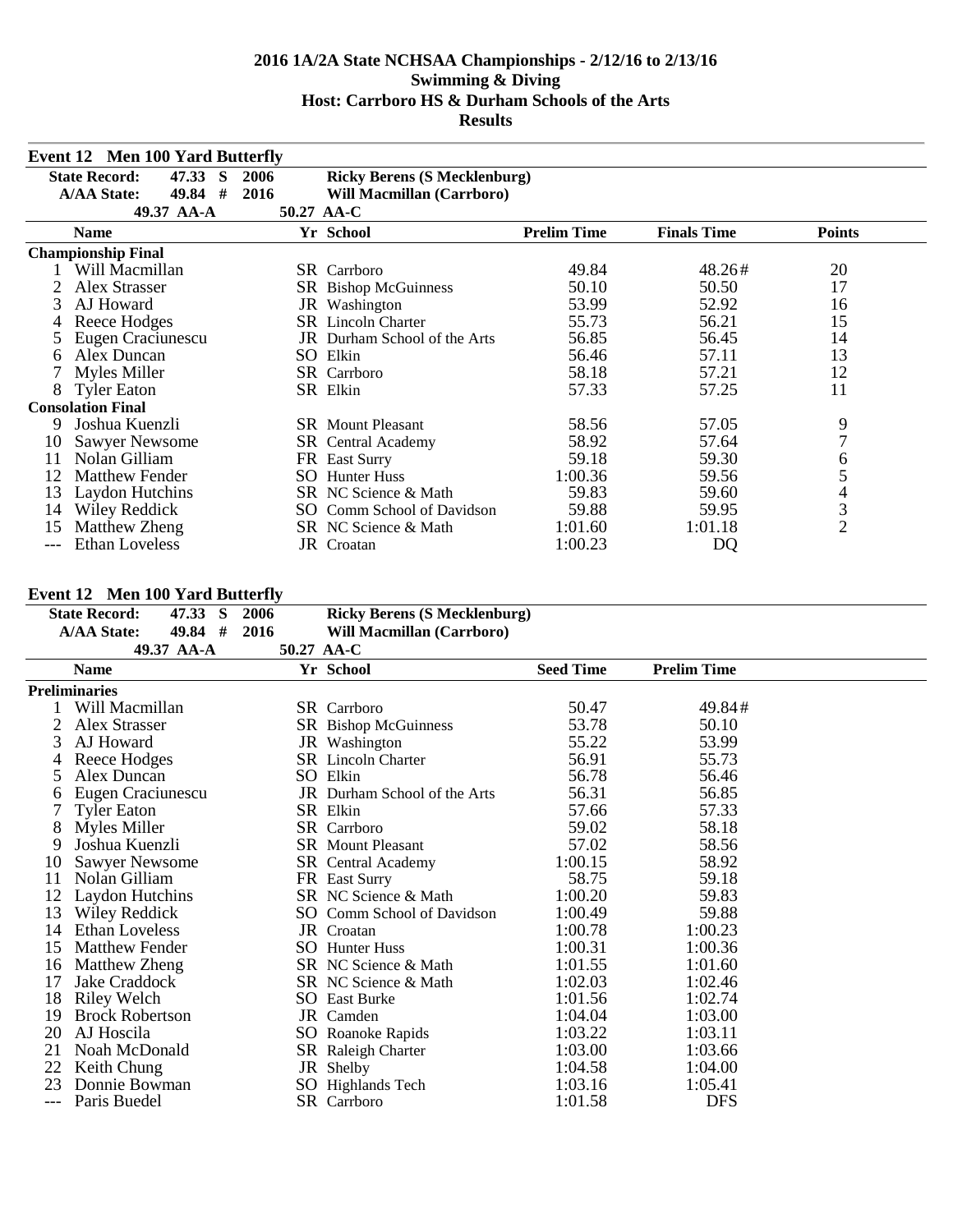| Event 13 | <b>Women 100 Yard Freestyle</b>  |            |                                     |                    |                    |                |  |
|----------|----------------------------------|------------|-------------------------------------|--------------------|--------------------|----------------|--|
|          | <b>State Record:</b><br>49.68 S  | 2014       | Emily Allen (Hough, W.A.)           |                    |                    |                |  |
|          | #<br><b>A/AA State:</b><br>50.75 | 2013       | <b>Olivia Ontjes (Raleigh Char)</b> |                    |                    |                |  |
|          | 50.59 AA-A                       | 51.40 AA-C |                                     |                    |                    |                |  |
|          | <b>Name</b>                      |            | Yr School                           | <b>Prelim Time</b> | <b>Finals Time</b> | <b>Points</b>  |  |
|          | <b>Championship Final</b>        |            |                                     |                    |                    |                |  |
|          | Christina Lappin                 |            | <b>SR</b> Lincoln Charter           | 53.06              | 50.64#             | 20             |  |
|          | <b>KK Rasbornik</b>              |            | <b>SO</b> Pine Lake Prep            | 54.14              | 53.96              | 17             |  |
| 3        | <b>Anneliese Merry</b>           |            | FR Carrboro                         | 55.66              | 54.08              | 16             |  |
|          | Allyson Accordino                |            | FR Pine Lake Prep                   | 54.15              | 54.37              | 15             |  |
| 5        | Ariel Hopper                     |            | FR Lake Norman Charter              | 54.95              | 54.45              | 14             |  |
| 6        | Lilly Whalen                     |            | JR Raleigh Charter                  | 55.39              | 54.96              | 13             |  |
|          | Sarah Olson                      |            | FR Wilkes Central                   | 55.79              | 55.68              | 12             |  |
| 8        | <b>Reed Newkirk</b>              |            | SO Pine Lake Prep                   | 57.55              | 57.14              | 11             |  |
|          | <b>Consolation Final</b>         |            |                                     |                    |                    |                |  |
| 9        | Cecilia Cortez                   |            | FR First Flight                     | 58.10              | 56.41              | 9              |  |
| 10       | Caroline Macfee                  |            | FR Lake Norman Charter              | 57.91              | 56.92              | 7              |  |
| 11       | Kara Jones                       |            | <b>JR</b> Lake Norman Charter       | 57.71              | 56.98              | 6              |  |
| 12       | <b>Ashley Hicks</b>              |            | <b>JR</b> East Surry                | 58.03              | 57.52              | 5              |  |
| 13       | Kali Krehnbrink                  |            | <b>JR</b> East Lincoln              | 58.01              | 57.55              | 4              |  |
| 14       | Meghan Krol                      |            | FR Albemarle                        | 58.20              | 58.00              | 3              |  |
| 15       | Amelia Steinman                  | SR.        | Salisbury                           | 58.24              | 58.08              | $\overline{2}$ |  |
| 16       | Daniela Welsh                    |            | <b>SR</b> Raleigh Charter           | 58.20              | 58.80              |                |  |

# **Event 13 Women 100 Yard Freestyle**

|       | Event 13 Women 100 Yard Freestyle |      |                                     |                  |                    |  |
|-------|-----------------------------------|------|-------------------------------------|------------------|--------------------|--|
|       | <b>State Record:</b><br>49.68 S   | 2014 | Emily Allen (Hough, W.A.)           |                  |                    |  |
|       | <b>A/AA State:</b><br>#<br>50.75  | 2013 | <b>Olivia Ontjes (Raleigh Char)</b> |                  |                    |  |
|       | 50.59 AA-A                        |      | 51.40 AA-C                          |                  |                    |  |
|       | <b>Name</b>                       |      | Yr School                           | <b>Seed Time</b> | <b>Prelim Time</b> |  |
|       | <b>Preliminaries</b>              |      |                                     |                  |                    |  |
|       | Christina Lappin                  |      | <b>SR</b> Lincoln Charter           | 52.39            | 53.06              |  |
|       | <b>KK Rasbornik</b>               |      | SO Pine Lake Prep                   | 55.26            | 54.14              |  |
| 3     | Allyson Accordino                 |      | FR Pine Lake Prep                   | 54.78            | 54.15              |  |
| 4     | Ariel Hopper                      |      | FR Lake Norman Charter              | 56.02            | 54.95              |  |
| 5     | Lilly Whalen                      |      | JR Raleigh Charter                  | 55.89            | 55.39              |  |
| 6     | <b>Anneliese Merry</b>            |      | FR Carrboro                         | 56.14            | 55.66              |  |
|       | Sarah Olson                       |      | FR Wilkes Central                   | 55.85            | 55.79              |  |
| 8     | <b>Reed Newkirk</b>               |      | SO Pine Lake Prep                   | 58.12            | 57.55              |  |
| 9     | Kara Jones                        |      | <b>JR</b> Lake Norman Charter       | 56.98            | 57.71              |  |
| 10    | Caroline Macfee                   |      | FR Lake Norman Charter              | 57.59            | 57.91              |  |
| 11    | Kali Krehnbrink                   |      | <b>JR</b> East Lincoln              | 59.10            | 58.01              |  |
| 12    | <b>Ashley Hicks</b>               |      | JR East Surry                       | 58.46            | 58.03              |  |
| 13    | Cecilia Cortez                    |      | FR First Flight                     | 57.93            | 58.10              |  |
| $*14$ | Meghan Krol                       |      | FR Albemarle                        | 57.31            | 58.20              |  |
| $*14$ | Daniela Welsh                     |      | <b>SR</b> Raleigh Charter           | 59.25            | 58.20              |  |
| 16    | Amelia Steinman                   |      | SR Salisbury                        | 58.69            | 58.24              |  |
| $*17$ | Kristina Lane                     |      | SR Raleigh Charter                  | 1:00.21          | 58.48              |  |
| $*17$ | Leah Abrams                       |      | SR Carrboro                         | 58.47            | 58.48              |  |
| 19    | <b>Bridget Williams</b>           |      | SR Raleigh Charter                  | 1:01.51          | 59.04              |  |
| 20    | Carolyn O'Halloran                |      | SR Bishop McGuinness                | 59.59            | 59.46              |  |
| 21    | <b>Kristy Price</b>               |      | JR Roanoke Rapids                   | 59.93            | 1:00.36            |  |
| 22    | Caroline Cody                     |      | SO Gray Stone Day                   | 1:00.11          | 1:01.44            |  |
| 23    | Ali Hibbard                       |      | FR Voyager Academy                  | 1:02.49          | 1:01.66            |  |
| 24    | Caroline Jarvis                   |      | SR Manteo                           | 1:02.26          | 1:05.79            |  |
|       |                                   |      |                                     |                  |                    |  |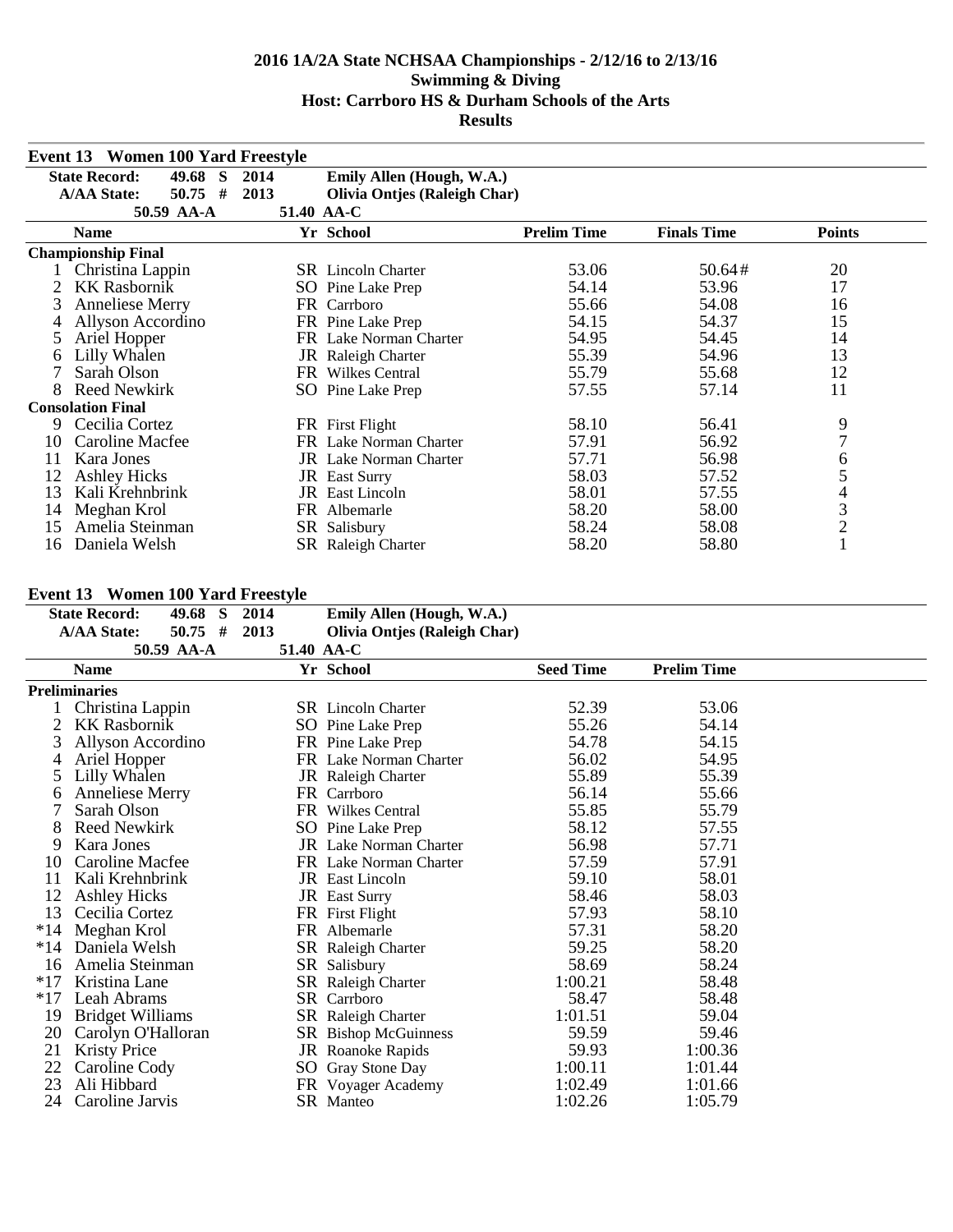|    | <b>Event 14 Men 100 Yard Freestyle</b>                                               |      |                                   |                    |                    |                |  |
|----|--------------------------------------------------------------------------------------|------|-----------------------------------|--------------------|--------------------|----------------|--|
|    | <b>State Record:</b><br>44.86<br><b>Colin Ellington</b> (Holly Springs)<br>S<br>2014 |      |                                   |                    |                    |                |  |
|    | <b>A/AA State:</b><br>45.12<br>#                                                     | 2012 | <b>Joe Bonk (Raleigh Charter)</b> |                    |                    |                |  |
|    | 45.28 AA-A                                                                           |      | 45.97 AA-C                        |                    |                    |                |  |
|    | <b>Name</b>                                                                          |      | Yr School                         | <b>Prelim Time</b> | <b>Finals Time</b> | <b>Points</b>  |  |
|    | <b>Championship Final</b>                                                            |      |                                   |                    |                    |                |  |
|    | Alex Van Der Linden                                                                  |      | <b>SR</b> West Davidson           | 48.55              | 47.07              | 20             |  |
|    | <b>Andrew Tucker</b>                                                                 |      | <b>JR</b> Forest Hills            | 50.11              | 48.64              | 17             |  |
| 3  | Dillon Carey                                                                         |      | <b>SR</b> Lincoln Charter         | 49.15              | 48.76              | 16             |  |
| 4  | <b>Robert Coles</b>                                                                  |      | <b>JR</b> East Carteret           | 50.35              | 49.75              | 15             |  |
| 5  | Justin Clark                                                                         | JR   | Washington                        | 50.36              | 50.28              | 14             |  |
| 6  | <b>Cameron Harding</b>                                                               | SO.  | <b>East Carteret</b>              | 50.64              | 50.47              | 13             |  |
|    | Myles Sims                                                                           | SO.  | Durham School of the Arts         | 50.57              | 50.73              | 12             |  |
| 8  | Jeffrey Davidson                                                                     |      | SR Bishop McGuinness              | 50.56              | 54.52              | 11             |  |
|    | <b>Consolation Final</b>                                                             |      |                                   |                    |                    |                |  |
| 9  | Caleb Bollenbacher                                                                   |      | JR Carrboro                       | 50.93              | 50.61              | 9              |  |
| 10 | <b>Conner Noble</b>                                                                  |      | <b>SR</b> Lake Norman Charter     | 51.54              | 51.31              | 7              |  |
| 11 | William Oakley                                                                       |      | <b>SR</b> Raleigh Charter         | 51.36              | 51.51              | 6              |  |
| 12 | Benjamin Ostrander                                                                   |      | SO Gray Stone Day                 | 51.89              | 51.85              | 5              |  |
| 13 | <b>Lucas Haskins</b>                                                                 |      | <b>SR</b> Lincoln Charter         | 52.17              | 51.92              | 4              |  |
| 14 | Kodey Silknitter                                                                     |      | SR Rosewood                       | 51.94              | 52.64              | 3              |  |
| 15 | Roarke Burton                                                                        | FR   | Salisbury                         | 52.02              | 52.68              | $\overline{c}$ |  |
| 16 | Sam Johnson                                                                          |      | JR Voyager Academy                | 52.78              | 53.18              |                |  |

### **Event 14 Men 100 Yard Freestyle**

| <b>State Record:</b><br>44.86 S | 2014                                                                                                                                           |                                   |                                                                                                                                                                                                                                                                                                                                                                                                                                                                                                                                                                                                               |                                                                                                                                  |                                                                                                                       |
|---------------------------------|------------------------------------------------------------------------------------------------------------------------------------------------|-----------------------------------|---------------------------------------------------------------------------------------------------------------------------------------------------------------------------------------------------------------------------------------------------------------------------------------------------------------------------------------------------------------------------------------------------------------------------------------------------------------------------------------------------------------------------------------------------------------------------------------------------------------|----------------------------------------------------------------------------------------------------------------------------------|-----------------------------------------------------------------------------------------------------------------------|
| <b>A/AA State:</b><br>$45.12$ # | 2012                                                                                                                                           | <b>Joe Bonk (Raleigh Charter)</b> |                                                                                                                                                                                                                                                                                                                                                                                                                                                                                                                                                                                                               |                                                                                                                                  |                                                                                                                       |
| 45.28 AA-A                      |                                                                                                                                                |                                   |                                                                                                                                                                                                                                                                                                                                                                                                                                                                                                                                                                                                               |                                                                                                                                  |                                                                                                                       |
| <b>Name</b>                     |                                                                                                                                                |                                   | <b>Seed Time</b>                                                                                                                                                                                                                                                                                                                                                                                                                                                                                                                                                                                              | <b>Prelim Time</b>                                                                                                               |                                                                                                                       |
| <b>Preliminaries</b>            |                                                                                                                                                |                                   |                                                                                                                                                                                                                                                                                                                                                                                                                                                                                                                                                                                                               |                                                                                                                                  |                                                                                                                       |
| Alex Van Der Linden             |                                                                                                                                                |                                   | 48.61                                                                                                                                                                                                                                                                                                                                                                                                                                                                                                                                                                                                         | 48.55                                                                                                                            |                                                                                                                       |
| Dillon Carey                    |                                                                                                                                                |                                   | 48.99                                                                                                                                                                                                                                                                                                                                                                                                                                                                                                                                                                                                         | 49.15                                                                                                                            |                                                                                                                       |
| <b>Andrew Tucker</b>            |                                                                                                                                                |                                   | 50.04                                                                                                                                                                                                                                                                                                                                                                                                                                                                                                                                                                                                         | 50.11                                                                                                                            |                                                                                                                       |
| <b>Robert Coles</b>             |                                                                                                                                                |                                   | 49.20                                                                                                                                                                                                                                                                                                                                                                                                                                                                                                                                                                                                         | 50.35                                                                                                                            |                                                                                                                       |
|                                 |                                                                                                                                                |                                   | 49.16                                                                                                                                                                                                                                                                                                                                                                                                                                                                                                                                                                                                         | 50.36                                                                                                                            |                                                                                                                       |
| Jeffrey Davidson                |                                                                                                                                                |                                   | 52.66                                                                                                                                                                                                                                                                                                                                                                                                                                                                                                                                                                                                         | 50.56                                                                                                                            |                                                                                                                       |
| Myles Sims                      |                                                                                                                                                |                                   |                                                                                                                                                                                                                                                                                                                                                                                                                                                                                                                                                                                                               | 50.57                                                                                                                            |                                                                                                                       |
| <b>Cameron Harding</b>          |                                                                                                                                                |                                   | 49.49                                                                                                                                                                                                                                                                                                                                                                                                                                                                                                                                                                                                         | 50.64                                                                                                                            |                                                                                                                       |
| Caleb Bollenbacher              |                                                                                                                                                |                                   | 50.88                                                                                                                                                                                                                                                                                                                                                                                                                                                                                                                                                                                                         | 50.93                                                                                                                            |                                                                                                                       |
| William Oakley                  |                                                                                                                                                |                                   | 53.24                                                                                                                                                                                                                                                                                                                                                                                                                                                                                                                                                                                                         | 51.36                                                                                                                            |                                                                                                                       |
| <b>Conner Noble</b>             |                                                                                                                                                |                                   |                                                                                                                                                                                                                                                                                                                                                                                                                                                                                                                                                                                                               |                                                                                                                                  |                                                                                                                       |
| Benjamin Ostrander              |                                                                                                                                                |                                   | 51.36                                                                                                                                                                                                                                                                                                                                                                                                                                                                                                                                                                                                         | 51.89                                                                                                                            |                                                                                                                       |
|                                 |                                                                                                                                                |                                   |                                                                                                                                                                                                                                                                                                                                                                                                                                                                                                                                                                                                               |                                                                                                                                  |                                                                                                                       |
| Roarke Burton                   |                                                                                                                                                |                                   | 54.16                                                                                                                                                                                                                                                                                                                                                                                                                                                                                                                                                                                                         |                                                                                                                                  |                                                                                                                       |
| Lucas Haskins                   |                                                                                                                                                |                                   | 53.24                                                                                                                                                                                                                                                                                                                                                                                                                                                                                                                                                                                                         | 52.17                                                                                                                            |                                                                                                                       |
| Sam Johnson                     |                                                                                                                                                |                                   |                                                                                                                                                                                                                                                                                                                                                                                                                                                                                                                                                                                                               |                                                                                                                                  |                                                                                                                       |
|                                 |                                                                                                                                                |                                   |                                                                                                                                                                                                                                                                                                                                                                                                                                                                                                                                                                                                               |                                                                                                                                  |                                                                                                                       |
|                                 |                                                                                                                                                |                                   |                                                                                                                                                                                                                                                                                                                                                                                                                                                                                                                                                                                                               |                                                                                                                                  |                                                                                                                       |
|                                 |                                                                                                                                                |                                   | 54.41                                                                                                                                                                                                                                                                                                                                                                                                                                                                                                                                                                                                         |                                                                                                                                  |                                                                                                                       |
|                                 |                                                                                                                                                |                                   |                                                                                                                                                                                                                                                                                                                                                                                                                                                                                                                                                                                                               |                                                                                                                                  |                                                                                                                       |
|                                 |                                                                                                                                                |                                   |                                                                                                                                                                                                                                                                                                                                                                                                                                                                                                                                                                                                               |                                                                                                                                  |                                                                                                                       |
| Justin Brennan                  |                                                                                                                                                |                                   |                                                                                                                                                                                                                                                                                                                                                                                                                                                                                                                                                                                                               | 54.47                                                                                                                            |                                                                                                                       |
|                                 |                                                                                                                                                |                                   |                                                                                                                                                                                                                                                                                                                                                                                                                                                                                                                                                                                                               | 55.40                                                                                                                            |                                                                                                                       |
| <b>Harrison Pletzke</b>         | SO.                                                                                                                                            | Carrboro                          | 55.04                                                                                                                                                                                                                                                                                                                                                                                                                                                                                                                                                                                                         | 55.67                                                                                                                            |                                                                                                                       |
|                                 | <b>Justin Clark</b><br>Kodey Silknitter<br>Grayson Parker<br>Reece Hodges<br>Kyle Fincher<br>Sean Farley<br>Jack McCluskey<br>Daegan Gilbreath |                                   | 45.97 AA-C<br>Yr School<br><b>SR</b> West Davidson<br><b>SR</b> Lincoln Charter<br><b>JR</b> Forest Hills<br><b>JR</b> East Carteret<br>JR Washington<br>SR Bishop McGuinness<br>SO Durham School of the Arts<br><b>SO</b> East Carteret<br>JR Carrboro<br>SR Raleigh Charter<br><b>SR</b> Lake Norman Charter<br>SO Gray Stone Day<br>SR Rosewood<br>FR Salisbury<br><b>SR</b> Lincoln Charter<br><b>JR</b> Voyager Academy<br>SR Pine Lake Prep<br><b>SR</b> Lincoln Charter<br><b>SR</b> Mount Pleasant<br>SR Bishop McGuinness<br>SR Mount Airy<br>SO Durham School of the Arts<br><b>SO</b> First Flight | <b>Colin Ellington</b> (Holly Springs)<br>50.91<br>53.00<br>54.50<br>54.99<br>53.88<br>53.84<br>53.12<br>54.00<br>53.58<br>54.50 | $E$ vent $I +$ vien two raturiestyle<br>51.54<br>51.94<br>52.02<br>52.78<br>53.04<br>53.18<br>53.25<br>53.57<br>53.69 |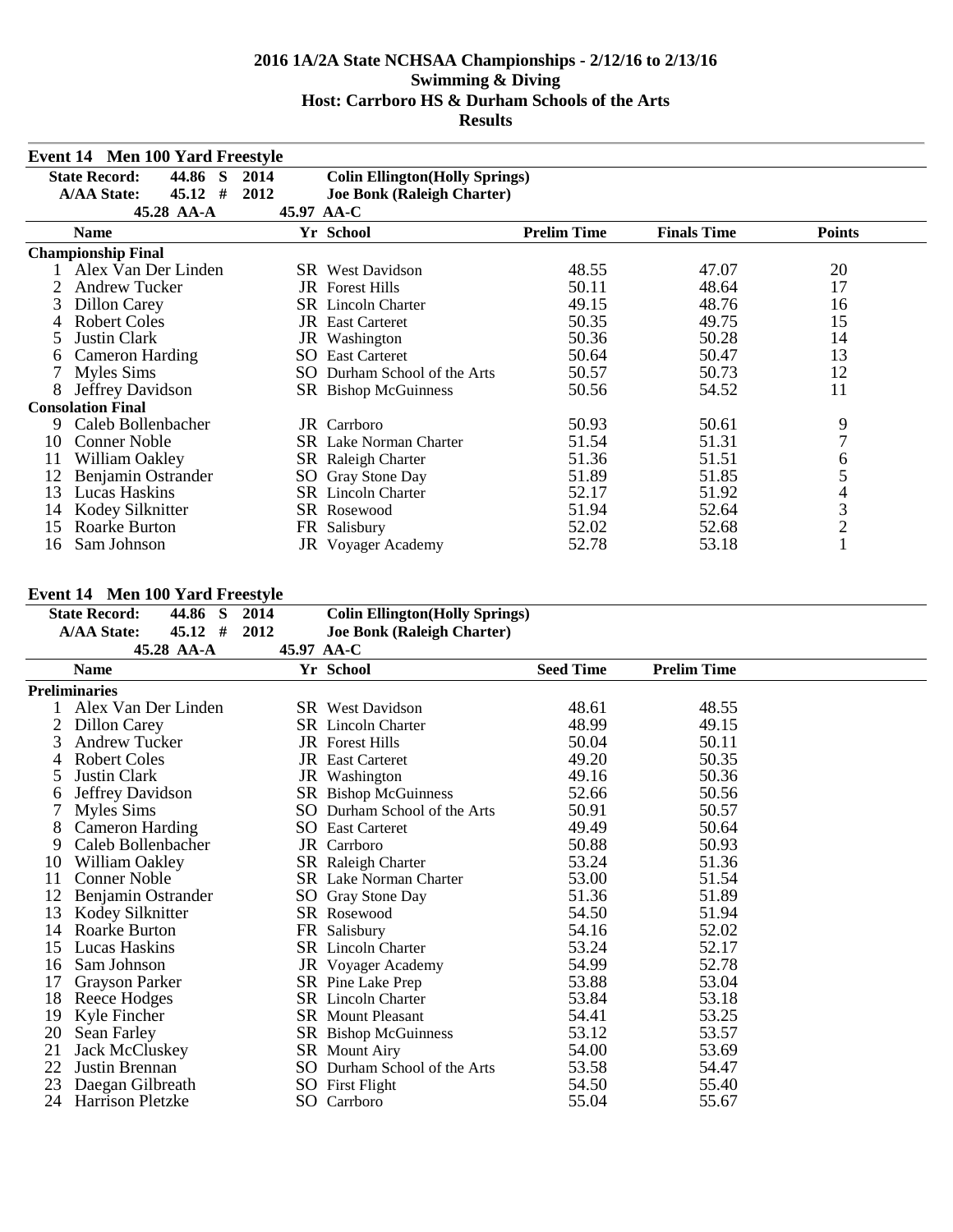|    | <b>Event 15 Women 500 Yard Freestyle</b> |      |                                     |                  |                    |                |  |
|----|------------------------------------------|------|-------------------------------------|------------------|--------------------|----------------|--|
|    | <b>State Record:</b><br>$4:40.98$ S      | 2014 | <b>Hannah Moore (Green Hope)</b>    |                  |                    |                |  |
|    | #<br><b>A/AA State:</b><br>4:49.20       | 2010 | <b>Kelly Ann Baird (W Davidson)</b> |                  |                    |                |  |
|    | $4:52.18$ AA-A<br>$4:57.63$ AA-C         |      |                                     |                  |                    |                |  |
|    | <b>Name</b>                              |      | Yr School                           | <b>Seed Time</b> | <b>Finals Time</b> | <b>Points</b>  |  |
|    | Sydney Willis                            |      | SO Raleigh Charter                  | 5:19.23          | 5:06.99            | 20             |  |
|    | Paloma Baca                              |      | FR Carrboro                         | 5:12.36          | 5:07.87            | 17             |  |
| 3  | Lyndsey Reeve                            |      | FR Croatan                          | 5:10.08          | 5:07.96            | 16             |  |
| 4  | Ann Carr                                 |      | JR River Mill Academy               | 5:11.69          | 5:08.37            | 15             |  |
| 5  | Sarah Mandis                             |      | SR First Flight                     | 5:14.74          | 5:14.33            | 14             |  |
| 6  | Natalie Hamlet                           |      | JR Bishop McGuinness                | 5:15.85          | 5:15.99            | 13             |  |
|    | Maggie Whitman                           |      | <b>SO</b> East Davidson             | 5:17.82          | 5:19.89            | 12             |  |
| 8  | Morgan Davis                             |      | SR Trinity                          | 5:22.98          | 5:20.02            | 11             |  |
| 9  | <b>Annamarie Eustice</b>                 |      | SO Newton-Conover                   | 5:32.68          | 5:22.17            | 9              |  |
| 10 | Carole Fish                              |      | <b>SR</b> Lake Norman Charter       | 5:21.81          | 5:22.90            | $\overline{7}$ |  |
|    | Breanna Miller                           |      | SO Gray Stone Day                   | 5:39.67          | 5:30.65            | 6              |  |
| 12 | <b>Kate Schauss</b>                      |      | SO Raleigh Charter                  | 5:42.83          | 5:34.83            | 5              |  |
| 13 | <b>Emily Breaux</b>                      |      | <b>SO</b> Northeastern              | 5:45.14          | 5:48.67            |                |  |
| 14 | Samantha Wooten                          |      | <b>JR</b> Forbush                   | 6:01.57          | 5:48.85            | $rac{4}{3}$    |  |
| 15 | Caroline Mode                            |      | FR Manteo                           | 5:51.51          | 5:49.05            | $\overline{c}$ |  |
| 16 | Anne-Louise Tunstall                     |      | <b>SO</b> East Surry                | 5:46.71          | 5:49.24            | $\mathbf{1}$   |  |
| 17 | Lauren Ball                              |      | <b>JR</b> West Stanly               | 6:00.85          | 5:54.69            |                |  |
| 18 | Lindley Williams                         |      | <b>SO</b> Mount Airy                | 5:54.08          | 5:55.28            |                |  |
| 19 | Katie Herzberger                         |      | FR Bishop McGuinness                | 6:02.63          | 5:55.44            |                |  |
| 20 | Allie Bridges                            |      | SR Chase                            | 5:55.98          | 5:56.16            |                |  |
| 21 | Sarah Van Wagener                        |      | SR Durham School of the Arts        | 6:05.58          | 6:01.38            |                |  |
| 22 | Chloe Turner                             |      | SO Carrboro                         | 6:16.36          | 6:02.87            |                |  |
| 23 | Laura Pulliam                            |      | <b>JR</b> West Stokes               | 6:04.87          | 6:03.61            |                |  |
| 24 | <b>Sydney Karre</b>                      |      | <b>SR</b> Newton-Conover            | 6:05.51          | 6:03.81            |                |  |

## **Event 16 Men 500 Yard Freestyle**

| State Record: 4:25.52 S |                | -2006          | <b>Charlie Houchin (Enloe)</b> |
|-------------------------|----------------|----------------|--------------------------------|
| A/AA State: 4:38.38 #   |                | 2013           | Jacob Vosburgh (NCSSM)         |
|                         | 4:29.64 $AA-A$ | 4:34.58 $AA-C$ |                                |

| 4:49.04 AA-A           |              |                                                                                                                                                                                                                                                                                                                                                                                                                                                                                                                                                              |                    |               |                                                              |
|------------------------|--------------|--------------------------------------------------------------------------------------------------------------------------------------------------------------------------------------------------------------------------------------------------------------------------------------------------------------------------------------------------------------------------------------------------------------------------------------------------------------------------------------------------------------------------------------------------------------|--------------------|---------------|--------------------------------------------------------------|
| <b>Name</b>            |              | <b>Seed Time</b>                                                                                                                                                                                                                                                                                                                                                                                                                                                                                                                                             | <b>Finals Time</b> | <b>Points</b> |                                                              |
| <b>Hunter Crook</b>    |              |                                                                                                                                                                                                                                                                                                                                                                                                                                                                                                                                                              |                    |               |                                                              |
|                        |              | 4:50.13                                                                                                                                                                                                                                                                                                                                                                                                                                                                                                                                                      | 4:41.53            | 17            |                                                              |
| Ethan Knorr            | SO.          | 4:56.73                                                                                                                                                                                                                                                                                                                                                                                                                                                                                                                                                      | 4:44.98            | 16            |                                                              |
| <b>Ethan Chase</b>     |              | 5:03.82                                                                                                                                                                                                                                                                                                                                                                                                                                                                                                                                                      | 4:55.50            | 15            |                                                              |
| Ryan McCourt           |              | 4:58.26                                                                                                                                                                                                                                                                                                                                                                                                                                                                                                                                                      | 4:55.67            | 14            |                                                              |
| Reid Hannam            |              | 4:57.64                                                                                                                                                                                                                                                                                                                                                                                                                                                                                                                                                      | 4:59.90            | 13            |                                                              |
| Emerson Hershfeld      |              | 5:08.75                                                                                                                                                                                                                                                                                                                                                                                                                                                                                                                                                      | 5:00.91            | 12            |                                                              |
| Tony Lovenberg         |              | 5:14.18                                                                                                                                                                                                                                                                                                                                                                                                                                                                                                                                                      | 5:01.02            | 11            |                                                              |
| Jackson Holcomb        |              | 5:01.33                                                                                                                                                                                                                                                                                                                                                                                                                                                                                                                                                      | 5:01.09            | 9             |                                                              |
| Allen Yuan             |              | 5:09.23                                                                                                                                                                                                                                                                                                                                                                                                                                                                                                                                                      | 5:01.34            |               |                                                              |
| Richard Lang           |              | 5:04.66                                                                                                                                                                                                                                                                                                                                                                                                                                                                                                                                                      | 5:02.67            | 6             |                                                              |
| Paul Karre             |              | 5:14.80                                                                                                                                                                                                                                                                                                                                                                                                                                                                                                                                                      | 5:12.18            |               |                                                              |
| Cade O'Connell         |              | 5:16.39                                                                                                                                                                                                                                                                                                                                                                                                                                                                                                                                                      | 5:14.27            |               |                                                              |
| <b>Tyler McCutchan</b> |              | 5:32.47                                                                                                                                                                                                                                                                                                                                                                                                                                                                                                                                                      | 5:16.44            |               |                                                              |
| Jamie Rodriguez        |              | 5:32.69                                                                                                                                                                                                                                                                                                                                                                                                                                                                                                                                                      | 5:23.86            |               |                                                              |
| Dalton Ira             |              | 5:36.73                                                                                                                                                                                                                                                                                                                                                                                                                                                                                                                                                      | 5:27.76            |               |                                                              |
| Glenn Luther           |              | 5:30.69                                                                                                                                                                                                                                                                                                                                                                                                                                                                                                                                                      | 5:28.42            |               |                                                              |
| Jack Lari              |              | 5:32.46                                                                                                                                                                                                                                                                                                                                                                                                                                                                                                                                                      | 5:30.91            |               |                                                              |
| <b>Ethan Loveless</b>  |              | 5:38.43                                                                                                                                                                                                                                                                                                                                                                                                                                                                                                                                                      | 5:37.13            |               |                                                              |
| <b>Austin Coley</b>    |              | 5:52.81                                                                                                                                                                                                                                                                                                                                                                                                                                                                                                                                                      | 5:46.24            |               |                                                              |
| Daniel Yu              |              | 5:52.13                                                                                                                                                                                                                                                                                                                                                                                                                                                                                                                                                      | 5:53.61            |               |                                                              |
| Donnie Bowman          |              | 5:46.22                                                                                                                                                                                                                                                                                                                                                                                                                                                                                                                                                      | 6:00.71            |               |                                                              |
| <b>Lawton Ives</b>     |              | 5:56.19                                                                                                                                                                                                                                                                                                                                                                                                                                                                                                                                                      | 6:13.21            |               |                                                              |
| Ian Foster             |              | 5:40.17                                                                                                                                                                                                                                                                                                                                                                                                                                                                                                                                                      | <b>DFS</b>         |               |                                                              |
|                        | Padgett Powe | 4:34.30 AA-U<br>Yr School<br>JR First Flight<br><b>SR</b> Lake Norman Charter<br>Salisbury<br>FR Bishop McGuinness<br>JR Pine Lake Prep<br>SR Comm School of Davidson<br>FR Raleigh Charter<br>JR Washington<br>SO Durham School of the Arts<br>SO Raleigh Charter<br>SR NC Science & Math<br>FR Newton-Conover<br>SO Lake Norman Charter<br><b>SR</b> Lincoln Charter<br>FR Croatan<br>SO Rosewood<br><b>SO</b> Lake Norman Charter<br>JR Shelby<br>JR Croatan<br>SR Elkin<br>SO Gray Stone Day<br>SO Highlands Tech<br>JR NC Science & Math<br>JR Carrboro | 4:41.43            | 4:36.37#      | 20<br>$\overline{7}$<br>5<br>$\overline{4}$<br>$\frac{3}{2}$ |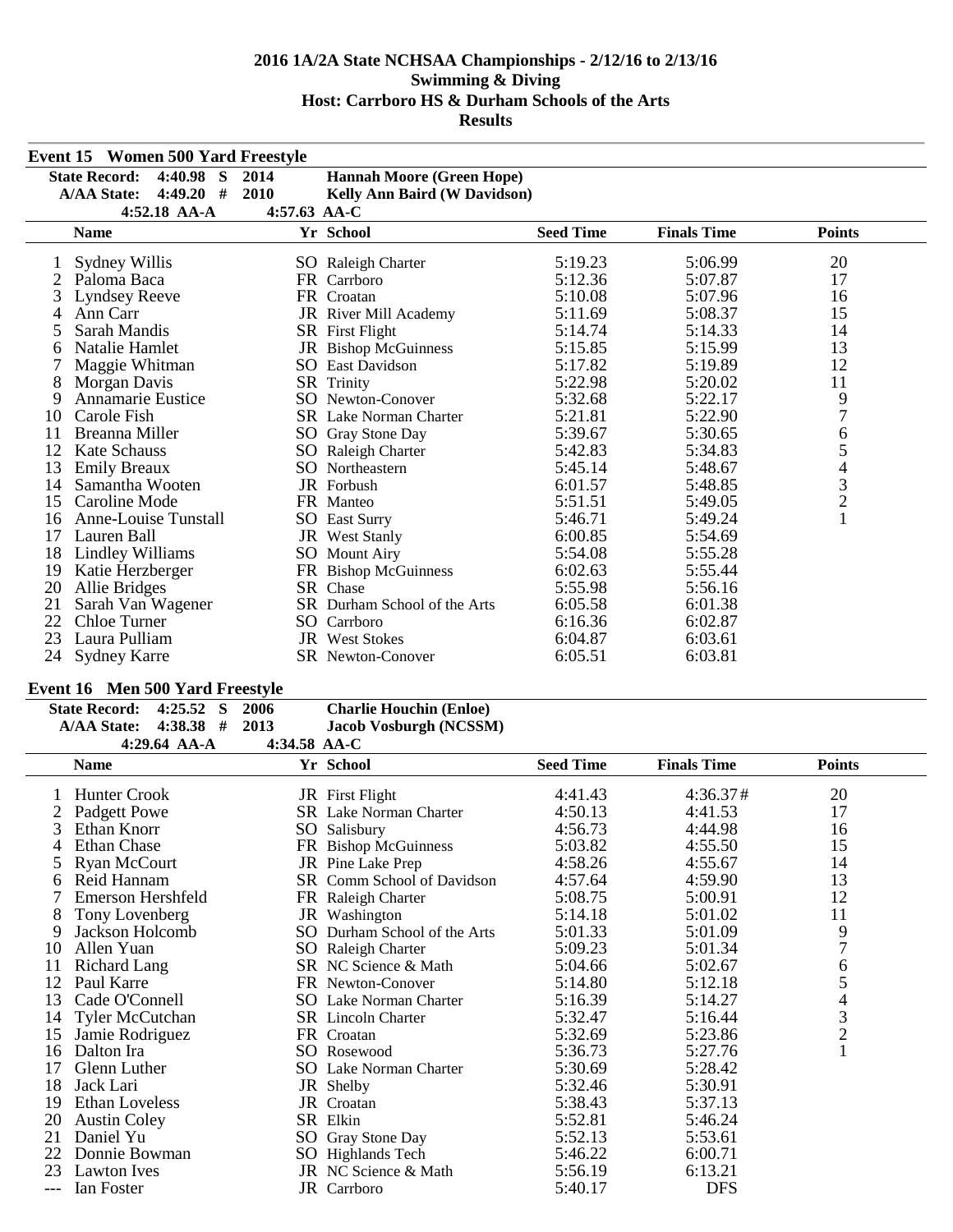|       | <b>Event 17 Women 200 Yard Freestyle Relay</b>                                                           |                                                                      |                                   |                              |                |
|-------|----------------------------------------------------------------------------------------------------------|----------------------------------------------------------------------|-----------------------------------|------------------------------|----------------|
|       | <b>State Record:</b><br>$1:33.22$ S<br>2014<br><b>A/AA State:</b><br>$1:37.53$ #<br>2006<br>1:36.02 AA-A | <b>Charlotte Catholic</b><br><b>Cardinal Gibbons</b><br>1:37.45 AA-C |                                   |                              |                |
|       | <b>Team</b>                                                                                              | <b>Relay</b>                                                         | <b>Prelim Time</b>                | <b>Finals Time</b>           | <b>Points</b>  |
|       | <b>Championship Final</b>                                                                                |                                                                      |                                   |                              |                |
|       | 1 Pine Lake Prep                                                                                         |                                                                      | 1:38.28                           | 1:36.84#                     | 40             |
|       | 1) Allyson Accordino FR                                                                                  | 2) Rose Auten SO                                                     | 3) KK Rasbornik SO                | 4) Alyssa Marsh SR           |                |
|       | 2 Lincoln Charter                                                                                        |                                                                      | 1:42.44                           | 1:39.72                      | 34             |
|       | 1) Alexandria Baker JR                                                                                   | 2) Shelby Smith SR                                                   | 3) Elizabeth Walter SO            | 4) Christina Lappin SR       |                |
|       | 3 Lake Norman Charter                                                                                    |                                                                      | 1:45.61                           | 1:43.93                      | 32             |
|       | 1) Kara Jones JR                                                                                         | 2) Andrea Gartner SR                                                 | 3) Sydney Carte JR                | 4) Caroline Macfee FR        |                |
|       | 4 East Surry                                                                                             |                                                                      | 1:46.77                           | 1:45.81                      | 30             |
|       | 1) Ashley Hicks JR                                                                                       | 2) Sydney Beck FR                                                    | 3) Avery Tilley SR                | 4) Kelsey Tunstall SR        |                |
|       | 5 Comm School of Davidson                                                                                |                                                                      | 1:46.41                           | 1:46.43                      | 28             |
|       | 1) Hannah Glover FR                                                                                      | 2) Emily Gosnell SO                                                  | 3) Kailey Hall SR                 | 4) Kylee Gomilla SR          |                |
|       | 6 Carrboro                                                                                               |                                                                      | 1:47.94                           | 1:46.73                      | 26             |
|       | 1) Madeleine Pletzke SR                                                                                  | 2) Cynthia Sullenger FR                                              | 3) Olivia Weigle FR<br>1:48.68    | 4) Leah Abrams SR<br>1:47.95 | 24             |
| 7     | <b>Bishop McGuinness</b><br>1) Carolyn O'Halloran SR                                                     | 2) Gina Koesters SR                                                  |                                   | 4) Natalie Hamlet JR         |                |
| $---$ | Raleigh Charter                                                                                          |                                                                      | 3) Katie Herzberger FR<br>1:42.85 | DQ                           |                |
|       | 1) Kristina Lane SR                                                                                      | 2) Emma Peck SO                                                      | 3) Sydney Willis SO               | 4) Lilly Whalen JR           |                |
|       | <b>Consolation Final</b>                                                                                 |                                                                      |                                   |                              |                |
|       | 9 Gray Stone Day                                                                                         |                                                                      | 1:49.22                           | 1:47.29                      | 18             |
|       | 1) Abby Buechler FR                                                                                      | 2) Caroline Cody SO                                                  | 3) Emma Milem SO                  | 4) Breanna Miller SO         |                |
|       | 10 North Stanly                                                                                          |                                                                      | 1:49.61                           | 1:47.79                      | 14             |
|       | 1) Samantha Holshouser JR                                                                                | 2) Robyn Shepherd JR                                                 | 3) Alexa Sells JR                 | 4) Whitney Throneburg SR     |                |
|       | 11 Elkin                                                                                                 |                                                                      | 1:49.04                           | 1:48.27                      | 12             |
|       | 1) Bianka Soos                                                                                           | 2) Kirstain Beaver                                                   | 3) Maia Schweikert                | 4) Palmer Duncan SR          |                |
|       | 12 First Flight                                                                                          |                                                                      | 1:53.08                           | 1:50.48                      | 10             |
|       | 1) Sarah Mandis SR                                                                                       | 2) Olivia Kyger SO                                                   | 3) Savanah Wallace SO             | 4) Morgan Gates SR           |                |
|       | 13 Forbush                                                                                               |                                                                      | 1:50.76                           | 1:51.01                      | 8              |
|       | 1) Abbi Satter SR                                                                                        | 2) Lauren Holowiti                                                   | 3) Sarah Hayden JR                | 4) Maris Bey SR              |                |
|       | 14 Thomas Jefferson Classical                                                                            |                                                                      | 1:51.92                           | 1:51.10                      | 6              |
|       | 1) Ali Huston JR                                                                                         | 2) Sonia Colnot SR                                                   | 3) Makayla Greene SO              | 4) Lindsey Martelle SR       |                |
|       | 15 Durham School of the Arts                                                                             |                                                                      | 1:51.70                           | 1:51.42                      | 4              |
|       | 1) Temple Walston JR                                                                                     | 2) Bella Cude FR                                                     | 3) Hannah Yueh SR                 | 4) Misha Neal SR             |                |
|       | 16 Franklin                                                                                              |                                                                      | 1:52.58                           | 1:52.08                      | $\mathfrak{2}$ |
|       | 1) Shelby Frazier JR                                                                                     | 2) Kelsey Woodard JR                                                 | 3) Anissa Holland                 | 4) Cassidy Zemmin SR         |                |
|       |                                                                                                          |                                                                      |                                   |                              |                |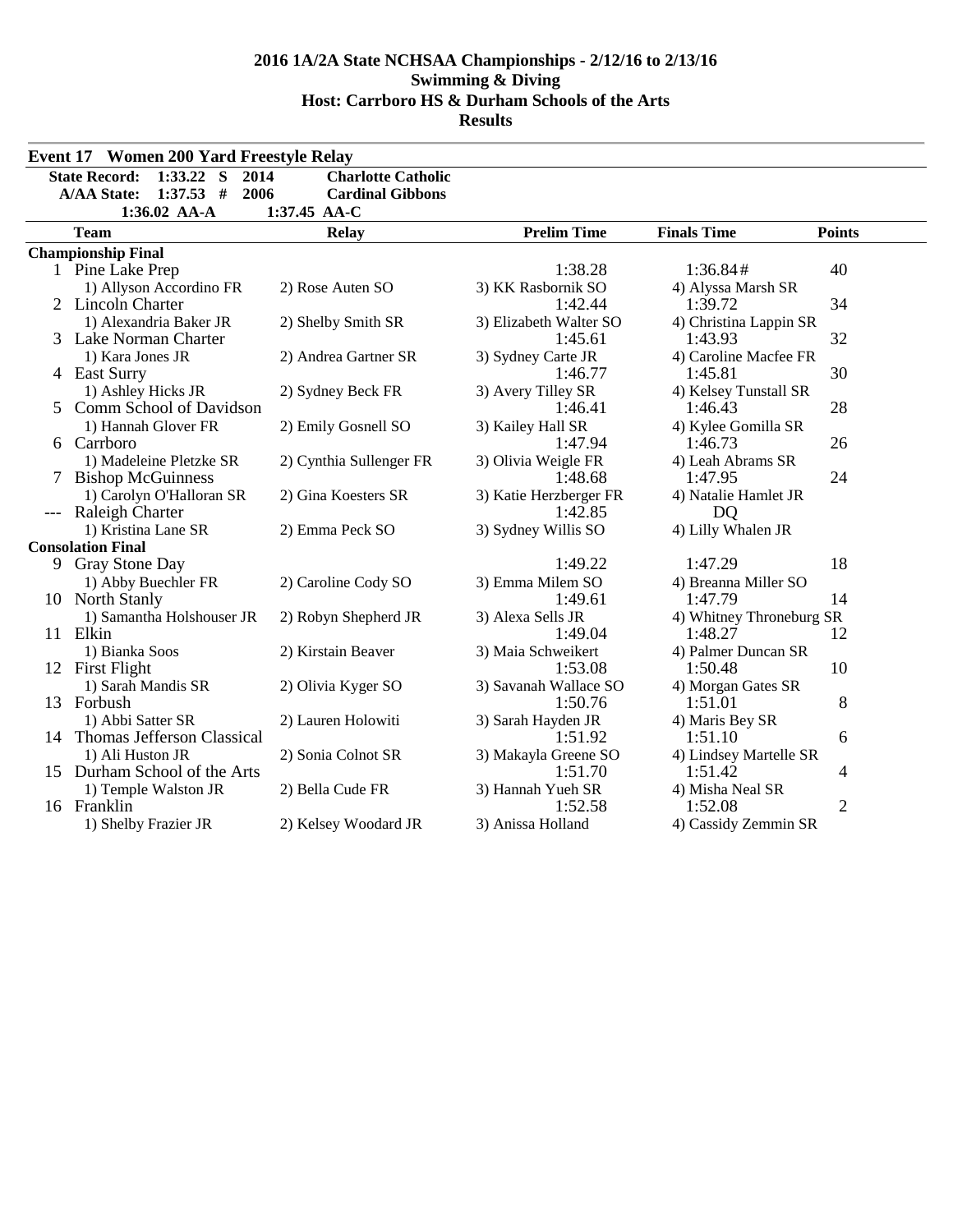|    | <b>Event 17 Women 200 Yard Freestyle Relay</b>      |                           |                                |                                 |  |  |  |  |  |
|----|-----------------------------------------------------|---------------------------|--------------------------------|---------------------------------|--|--|--|--|--|
|    | $1:33.22$ S<br><b>State Record:</b><br>2014         | <b>Charlotte Catholic</b> |                                |                                 |  |  |  |  |  |
|    | <b>A/AA State:</b><br>$1:37.53$ #<br>2006           | <b>Cardinal Gibbons</b>   |                                |                                 |  |  |  |  |  |
|    | 1:36.02 AA-A                                        | 1:37.45 AA-C              |                                |                                 |  |  |  |  |  |
|    | <b>Team</b>                                         | <b>Relay</b>              | <b>Seed Time</b>               | <b>Prelim Time</b>              |  |  |  |  |  |
|    | <b>Preliminaries</b>                                |                           |                                |                                 |  |  |  |  |  |
|    | 1 Pine Lake Prep                                    |                           | 1:40.13                        | 1:38.28                         |  |  |  |  |  |
|    | 1) Allyson Accordino FR                             | 2) Rose Auten SO          | 3) KK Rasbornik SO             | 4) Alyssa Marsh SR              |  |  |  |  |  |
|    | 2 Lincoln Charter                                   |                           | 1:43.00                        | 1:42.44                         |  |  |  |  |  |
|    | 1) Alexandria Baker JR                              | 2) Shelby Smith SR        | 3) Elizabeth Walter SO         | 4) Christina Lappin SR          |  |  |  |  |  |
|    | 3 Raleigh Charter                                   |                           | 1:43.70                        | 1:42.85                         |  |  |  |  |  |
|    | 1) Kristina Lane SR                                 | 2) Emma Peck SO           | 3) Sydney Willis SO            | 4) Lilly Whalen JR              |  |  |  |  |  |
|    | 4 Lake Norman Charter                               |                           | 1:44.43                        | 1:45.61                         |  |  |  |  |  |
|    | 1) Kara Jones JR                                    | 2) Andrea Gartner SR      | 3) Sydney Carte JR             | 4) Caroline Macfee FR           |  |  |  |  |  |
|    | 5 Comm School of Davidson                           |                           | 1:46.77                        | 1:46.41                         |  |  |  |  |  |
|    | 1) Hannah Glover FR                                 | 2) Emily Gosnell SO       | 3) Kailey Hall SR              | 4) Kylee Gomilla SR             |  |  |  |  |  |
|    | 6 East Surry                                        |                           | 1:46.14                        | 1:46.77                         |  |  |  |  |  |
|    | 1) Ashley Hicks JR                                  | 2) Sydney Beck FR         | 3) Avery Tilley SR             | 4) Kelsey Tunstall SR           |  |  |  |  |  |
|    | 7 Carrboro                                          |                           | 1:48.70                        | 1:47.94                         |  |  |  |  |  |
|    | 1) Madeleine Pletzke SR<br><b>Bishop McGuinness</b> | 2) Cynthia Sullenger FR   | 3) Olivia Weigle FR<br>1:49.45 | 4) Leah Abrams SR<br>1:48.68    |  |  |  |  |  |
|    | 1) Carolyn O'Halloran SR                            | 2) Gina Koesters SR       | 3) Katie Herzberger FR         | 4) Natalie Hamlet JR            |  |  |  |  |  |
| 9  | Elkin                                               |                           | 1:50.01                        | 1:49.04                         |  |  |  |  |  |
|    | 1) Bianka Soos                                      | 2) Kirstain Beaver        | 3) Maia Schweikert             | 4) Palmer Duncan SR             |  |  |  |  |  |
|    | 10 Gray Stone Day                                   |                           | 1:49.98                        | 1:49.22                         |  |  |  |  |  |
|    | 1) Abby Buechler FR                                 | 2) Caroline Cody SO       | 3) Emma Milem SO               | 4) Breanna Miller SO            |  |  |  |  |  |
|    | 11 North Stanly                                     |                           | 1:47.63                        | 1:49.61                         |  |  |  |  |  |
|    | 1) Samantha Holshouser JR                           | 2) Robyn Shepherd JR      | 3) Alexa Sells JR              | 4) Whitney Throneburg SR        |  |  |  |  |  |
|    | 12 Forbush                                          |                           | 1:52.88                        | 1:50.76                         |  |  |  |  |  |
|    | 1) Abbi Satter SR                                   | 2) Lauren Holowiti        | 3) Sarah Hayden JR             | 4) Maris Bey SR                 |  |  |  |  |  |
|    | 13 Durham School of the Arts                        |                           | 1:50.46                        | 1:51.70                         |  |  |  |  |  |
|    | 1) Temple Walston JR                                | 2) Bella Cude FR          | 3) Hannah Yueh SR              | 4) Misha Neal SR                |  |  |  |  |  |
|    | 14 Thomas Jefferson Classical                       |                           | 1:52.57                        | 1:51.92                         |  |  |  |  |  |
|    | 1) Ali Huston JR                                    | 2) Sonia Colnot SR        | 3) Makayla Greene SO           | 4) Lindsey Martelle SR          |  |  |  |  |  |
|    | 15 Franklin                                         |                           | 1:50.62                        | 1:52.58                         |  |  |  |  |  |
|    | 1) Shelby Frazier JR<br>16 First Flight             | 2) Kelsey Woodard JR      | 3) Anissa Holland<br>1:50.00   | 4) Cassidy Zemmin SR<br>1:53.08 |  |  |  |  |  |
|    | 1) Savanah Wallace SO                               | 2) Brooke Vuyovich SR     | 3) Cecilia Cortez FR           | 4) Sarah Mandis SR              |  |  |  |  |  |
|    | 17 Parkwood                                         |                           | 1:54.11                        | 1:53.19                         |  |  |  |  |  |
|    | 1) Ariel Ford SO                                    | 2) Shelby Couzzi          | 3) Rachel Hill SR              | 4) Lexi Souther SR              |  |  |  |  |  |
|    | 18 Croatan                                          |                           | 1:53.76                        | 1:53.55                         |  |  |  |  |  |
|    | 1) Caitlin McCabe SR                                | 2) Ki-Ki Klaumann SO      | 3) Jillian Tracy JR            | 4) Rachel Dooley JR             |  |  |  |  |  |
|    | 19 West Stanly                                      |                           | 1:54.54                        | 1:54.03                         |  |  |  |  |  |
|    | 1) Julia Brown FR                                   | 2) Alyssa Marks SO        | 3) Hannah Presley SR           | 4) Lauren Ball JR               |  |  |  |  |  |
|    | 20 Roanoke Rapids                                   |                           | 1:53.78                        | 1:54.17                         |  |  |  |  |  |
|    | 1) Addie Nixon SR                                   | 2) Katherine King SR      | 3) Amy Fromal SO               | 4) Kristy Price JR              |  |  |  |  |  |
|    | 21 NC Science & Math                                |                           | 1:54.48                        | 1:54.30                         |  |  |  |  |  |
|    | 1) Sharon Chen SR                                   | 2) Sophia Hurr JR         | 3) Taylor Stevens SR           | 4) Mary Christopher SR          |  |  |  |  |  |
|    | 22 Tarboro                                          |                           | 1:56.42                        | 1:56.86                         |  |  |  |  |  |
|    | 1) Victoria Modlin SR                               | 2) Hannah Staton FR       | 3) Chandler Harrell JR         | 4) Kaylyn Norville SR           |  |  |  |  |  |
| 23 | Northeastern                                        |                           | 1:56.22                        | 1:57.66                         |  |  |  |  |  |
|    | 1) Julianna Connor FR<br>24 Manteo                  | 2) Elizabeth Breaux SR    | 3) Anna Cherry SR<br>1:57.44   | 4) Emily Breaux SO<br>1:59.33   |  |  |  |  |  |
|    | 1) Caroline Mode FR                                 | 2) Haley Rea              | 3) Caroline Jarvis SR          | 4) Valentyna Koudelkova SO      |  |  |  |  |  |
|    |                                                     |                           |                                |                                 |  |  |  |  |  |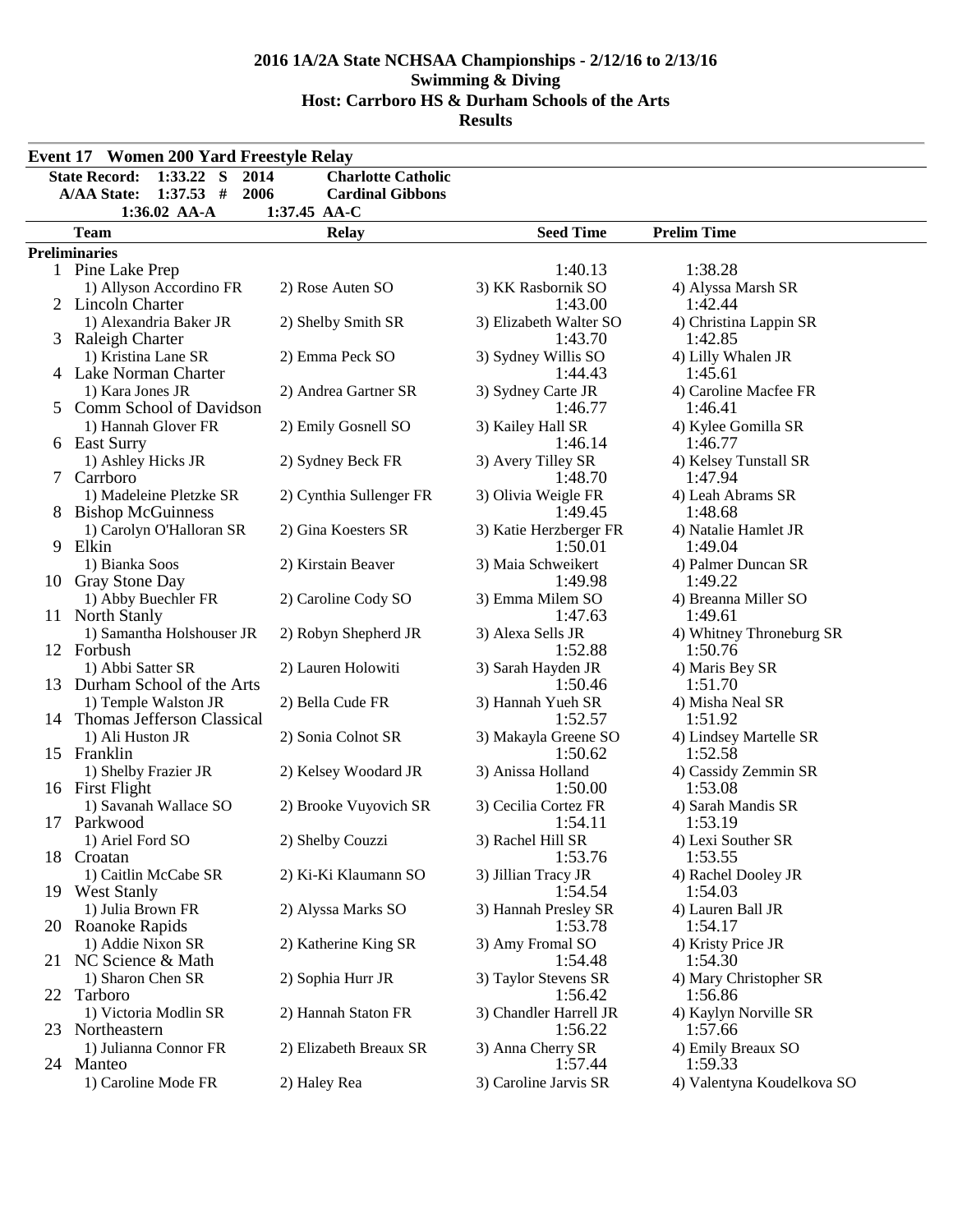|   | <b>Event 18 Men 200 Yard Freestyle Relay</b>                                                              |                                         |                         |                            |                |
|---|-----------------------------------------------------------------------------------------------------------|-----------------------------------------|-------------------------|----------------------------|----------------|
|   | <b>State Record:</b><br>1:23.66<br>S<br>2014<br>$1:27.15$ #<br>2012<br><b>A/AA State:</b><br>1:25.05 AA-A | Rose, J. H.<br>Carrboro<br>1:26.40 AA-C |                         |                            |                |
|   | <b>Team</b>                                                                                               | <b>Relay</b>                            | <b>Prelim Time</b>      | <b>Finals Time</b>         | <b>Points</b>  |
|   | <b>Championship Final</b>                                                                                 |                                         |                         |                            |                |
|   | 1 Bishop McGuinness                                                                                       |                                         | 1:29.75                 | 1:28.98                    | 40             |
|   | 1) Alex Strasser SR                                                                                       | 2) Sean Farley SR                       | 3) Thomas Hamlet FR     | 4) Jeffrey Davidson SR     |                |
|   | 2 Mount Pleasant                                                                                          |                                         | 1:32.14                 | 1:30.49                    | 34             |
|   | 1) Danny Dilks SR                                                                                         | 2) Joshua Kuenzli SR                    | 3) Miles Walker SR      | 4) Kyle Fincher SR         |                |
| 3 | Washington                                                                                                |                                         | 1:32.74                 | 1:31.13                    | 32             |
|   | 1) Justin Clark JR                                                                                        | 2) Mason Beach SR                       | 3) Eric Lovenberg SR    | 4) AJ Howard JR            |                |
|   | 4 Lincoln Charter                                                                                         |                                         | 1:32.61                 | 1:31.27                    | 30             |
|   | 1) Lucas Haskins SR                                                                                       | 2) Jackson Law SO                       | 3) Grant Swicegood SO   | 4) Tyler McCutchan SR      |                |
|   | 5 Lake Norman Charter                                                                                     |                                         | 1:33.14                 | 1:32.34                    | 28             |
|   | 1) Conner Noble SR                                                                                        | 2) Brian Hack JR                        | 3) Padgett Powe SR      | 4) Cade O'Connell SO       |                |
|   | 6 Pine Lake Prep                                                                                          |                                         | 1:33.94                 | 1:32.50                    | 26             |
|   | 1) Christian McDonough SR                                                                                 | 2) Cole Rafizadeh                       | 3) Grayson Parker SR    | 4) Ryan McCourt JR         |                |
| 7 | Shelby                                                                                                    |                                         | 1:35.75                 | 1:35.30                    | 24             |
|   | 1) Keith Chung JR                                                                                         | 2) Jack Lari JR                         | 3) Mikey Beaver JR      | 4) Davis Kennedy JR        |                |
|   | Carrboro                                                                                                  |                                         | 1:35.63                 | 1:36.10                    | 22             |
|   | 1) Jack Dozier SR                                                                                         | 2) Harrison Pletzke SO                  | 3) Myles Miller SR      | 4) Caleb Bollenbacher JR   |                |
|   | <b>Consolation Final</b>                                                                                  |                                         |                         |                            |                |
|   | 9 NC Science & Math                                                                                       |                                         | 1:37.33                 | 1:35.72                    | 18             |
|   | 1) Andy Hoang SR                                                                                          | 2) Steve Park SR                        | 3) Laydon Hutchins SR   | 4) Ian Bunner SR           |                |
|   | 10 Raleigh Charter                                                                                        |                                         | 1:36.67                 | 1:36.04                    | 14             |
|   | 1) Noah McDonald SR                                                                                       | 2) Allen Yuan SO                        | 3) Emerson Hershfeld FR | 4) William Oakley SR       |                |
|   | 11 Roanoke Rapids                                                                                         |                                         | 1:37.27                 | 1:36.54                    | 12             |
|   | 1) Hunter Hargrave SO                                                                                     | 2) Colby Allen SR                       | 3) AJ Hoscila SO        | 4) Shaun Fromal SR         |                |
|   | 12 Franklin                                                                                               |                                         | 1:37.23                 | 1:36.55                    | 10             |
|   | 1) Samuel Gurney SR                                                                                       | 2) Ryan Ballant SR                      | 3) Calvin McQuitty SO   | 4) Johnathon McAllister SR |                |
|   | 13 Elkin                                                                                                  |                                         | 1:37.08                 | 1:37.80                    | 8              |
|   | 1) Jarrett Petterson JR                                                                                   | 2) Daniel Soos                          | 3) Tyler Eaton SR       | 4) Dockery Sloop           |                |
|   | 14 Comm School of Davidson                                                                                |                                         | 1:38.42                 | 1:37.98                    | 6              |
|   | 1) Wiley Reddick SO                                                                                       | 2) Zack Burrows FR                      | 3) Joshua Lewis JR      | 4) Ethan Russell FR        |                |
|   | 15 East Burke                                                                                             |                                         | 1:37.74                 | 1:38.36                    | 4              |
|   | 1) Ethan Wilson                                                                                           | 2) Brett Walker SO                      | 3) Avery Bumgarner      | 4) Riley Welch SO          |                |
|   | 16 Central Academy                                                                                        |                                         | 1:35.99                 | 1:40.87                    | $\overline{2}$ |
|   | 1) Deyton Cook SR                                                                                         | 2) Mitchell Palmer JR                   | 3) Sawyer Newsome SR    | 4) Mark Goodson SR         |                |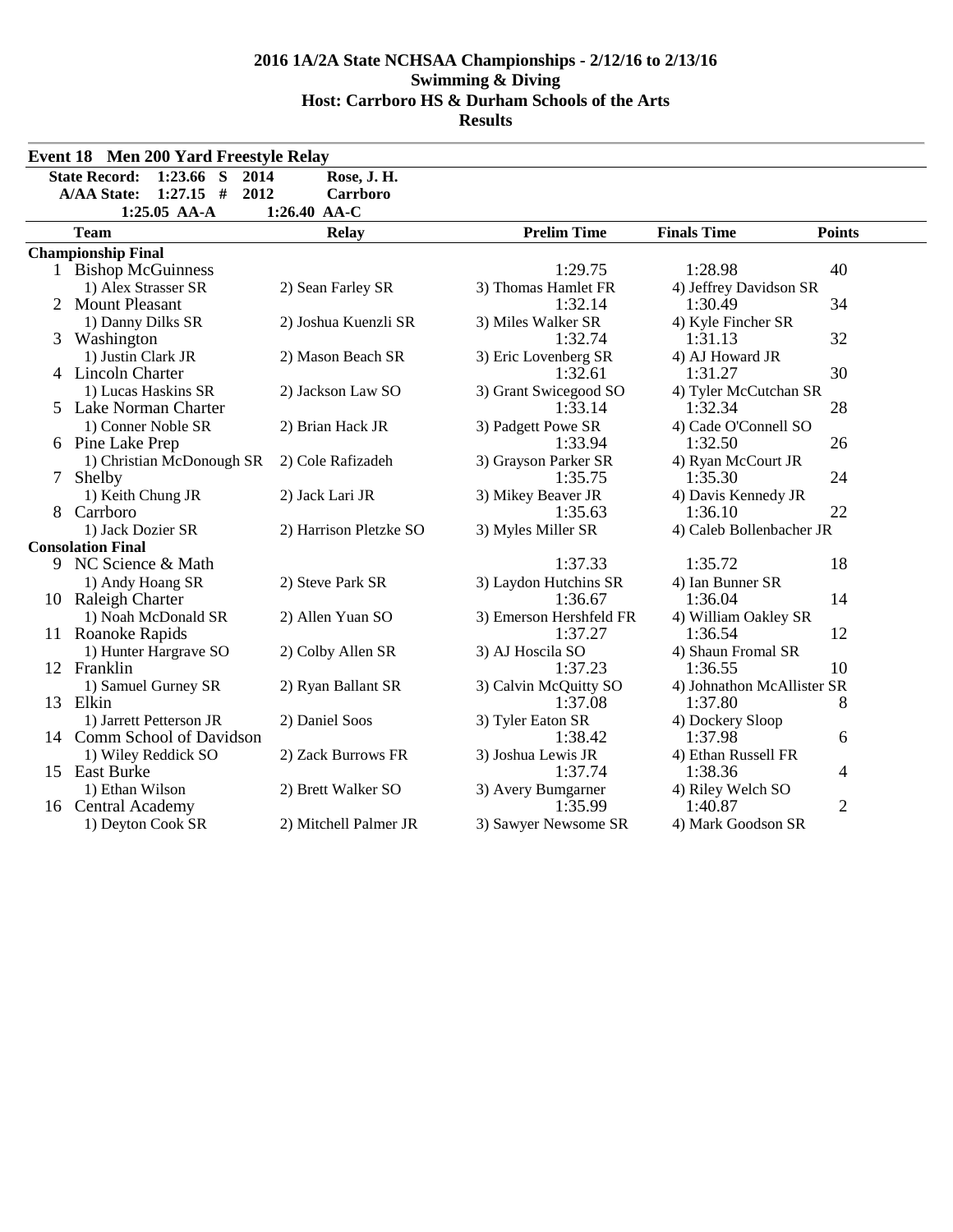|       | <b>Event 18 Men 200 Yard Freestyle Relay</b>                          |                        |                                   |                                |  |  |  |  |  |
|-------|-----------------------------------------------------------------------|------------------------|-----------------------------------|--------------------------------|--|--|--|--|--|
|       | <b>State Record:</b><br>$1:23.66$ S<br>2014                           | Rose, J. H.            |                                   |                                |  |  |  |  |  |
|       | <b>A/AA State:</b><br>$1:27.15$ #<br>2012                             | Carrboro               |                                   |                                |  |  |  |  |  |
|       | 1:25.05 AA-A                                                          | 1:26.40 AA-C           |                                   |                                |  |  |  |  |  |
|       | <b>Seed Time</b><br><b>Prelim Time</b><br><b>Relay</b><br><b>Team</b> |                        |                                   |                                |  |  |  |  |  |
|       | <b>Preliminaries</b>                                                  |                        |                                   |                                |  |  |  |  |  |
|       | 1 Bishop McGuinness                                                   |                        | 1:31.20                           | 1:29.75                        |  |  |  |  |  |
|       | 1) Alex Strasser SR                                                   | 2) Sean Farley SR      | 3) Thomas Hamlet FR               | 4) Jeffrey Davidson SR         |  |  |  |  |  |
|       | 2 Mount Pleasant                                                      |                        | 1:32.49                           | 1:32.14                        |  |  |  |  |  |
|       | 1) Danny Dilks SR                                                     | 2) Joshua Kuenzli SR   | 3) Miles Walker SR                | 4) Kyle Fincher SR             |  |  |  |  |  |
|       | 3 Lincoln Charter                                                     |                        | 1:34.22                           | 1:32.61                        |  |  |  |  |  |
|       | 1) Lucas Haskins SR                                                   | 2) Jackson Law SO      | 3) Grant Swicegood SO             | 4) Tyler McCutchan SR          |  |  |  |  |  |
|       | 4 Washington                                                          |                        | 1:32.26                           | 1:32.74                        |  |  |  |  |  |
|       | 1) Justin Clark JR                                                    | 2) Mason Beach SR      | 3) Eric Lovenberg SR              | 4) AJ Howard JR                |  |  |  |  |  |
|       | 5 Lake Norman Charter                                                 |                        | 1:34.36                           | 1:33.14                        |  |  |  |  |  |
|       | 1) Conner Noble SR                                                    | 2) Brian Hack JR       | 3) Cade O'Connell SO              | 4) Padgett Powe SR             |  |  |  |  |  |
|       | 6 Pine Lake Prep                                                      |                        | 1:34.14                           | 1:33.94                        |  |  |  |  |  |
|       | 1) Christian McDonough SR                                             | 2) Cole Rafizadeh      | 3) Grayson Parker SR              | 4) Ryan McCourt JR             |  |  |  |  |  |
|       | 7 Carrboro                                                            |                        | 1:35.76                           | 1:35.63                        |  |  |  |  |  |
|       | 1) Jack Dozier SR                                                     | 2) Harrison Pletzke SO | 3) Myles Miller SR                | 4) Caleb Bollenbacher JR       |  |  |  |  |  |
| 8.    | Shelby                                                                |                        | 1:39.43                           | 1:35.75                        |  |  |  |  |  |
|       | 1) Keith Chung JR                                                     | 2) Jack Lari JR        | 3) Mikey Beaver JR<br>1:37.89     | 4) Davis Kennedy JR<br>1:35.99 |  |  |  |  |  |
| 9.    | <b>Central Academy</b>                                                |                        |                                   |                                |  |  |  |  |  |
|       | 1) Deyton Cook SR<br>10 Raleigh Charter                               | 2) Mitchell Palmer JR  | 3) Sawyer Newsome SR<br>1:36.66   | 4) Mark Goodson SR<br>1:36.67  |  |  |  |  |  |
|       | 1) Noah McDonald SR                                                   | 2) Allen Yuan SO       | 3) Emerson Hershfeld FR           | 4) William Oakley SR           |  |  |  |  |  |
|       | 11 Elkin                                                              |                        | 1:38.13                           | 1:37.08                        |  |  |  |  |  |
|       | 1) Jarrett Petterson JR                                               | 2) Daniel Soos         | 3) Tyler Eaton SR                 | 4) Dockery Sloop               |  |  |  |  |  |
|       | 12 Franklin                                                           |                        | 1:37.47                           | 1:37.23                        |  |  |  |  |  |
|       | 1) Samuel Gurney SR                                                   | 2) Ryan Ballant SR     | 3) Calvin McQuitty SO             | 4) Johnathon McAllister SR     |  |  |  |  |  |
|       | 13 Roanoke Rapids                                                     |                        | 1:38.09                           | 1:37.27                        |  |  |  |  |  |
|       | 1) Hunter Hargrave SO                                                 | 2) Colby Allen SR      | 3) AJ Hoscila SO                  | 4) Shaun Fromal SR             |  |  |  |  |  |
|       | 14 NC Science & Math                                                  |                        | 1:36.70                           | 1:37.33                        |  |  |  |  |  |
|       | 1) Steve Park SR                                                      | 2) Andy Hoang SR       | 3) Matthew Zheng SR               | 4) Ian Bunner SR               |  |  |  |  |  |
|       | 15 East Burke                                                         |                        | 1:37.84                           | 1:37.74                        |  |  |  |  |  |
|       | 1) Ethan Wilson                                                       | 2) Brett Walker SO     | 3) Avery Bumgarner                | 4) Riley Welch SO              |  |  |  |  |  |
|       | 16 Comm School of Davidson                                            |                        | 1:37.68                           | 1:38.42                        |  |  |  |  |  |
|       | 1) Wiley Reddick SO                                                   | 2) Zack Burrows FR     | 3) Joshua Lewis JR                | 4) Ethan Russell FR            |  |  |  |  |  |
|       | 17 West Stokes                                                        |                        | 1:39.06                           | 1:38.77                        |  |  |  |  |  |
|       | 1) Noah Wege SR                                                       | 2) Omnie Grabs JR      | 3) Jacob Johnson JR               | 4) Hunter Buffington SR        |  |  |  |  |  |
|       | 18 First Flight                                                       |                        | 1:45.14                           | 1:39.99                        |  |  |  |  |  |
|       | 1) Alan Maniet SO                                                     | 2) Bryce Pugh SO       | 3) Daegan Gilbreath SO<br>1:42.13 | 4) Hunter Crook JR             |  |  |  |  |  |
|       | 19 Union Academy<br>1) John Demeraski SR                              |                        |                                   | 1:40.26                        |  |  |  |  |  |
|       | 20 Tarboro                                                            | 2) Taylor McFadden SO  | 3) Taylor Babb JR<br>1:39.76      | 4) Nick Raymond JR<br>1:40.34  |  |  |  |  |  |
|       | 1) Seth Dupree SO                                                     | 2) Trey Lancaster SO   | 3) Dawson Harris                  | 4) Alex King SR                |  |  |  |  |  |
|       | 21 Northeastern                                                       |                        | 1:43.17                           | 1:42.09                        |  |  |  |  |  |
|       | 1) Addison Barnett                                                    | 2) Noah Hurdle         | 3) Trevor Pharr FR                | 4) John Meads SR               |  |  |  |  |  |
|       | 22 Voyager Academy                                                    |                        | 1:44.30                           | 1:42.40                        |  |  |  |  |  |
|       | 1) Connor Hollon JR                                                   | 2) Adam Cheifetz FR    | 3) Michael Jones                  | 4) Sam Johnson JR              |  |  |  |  |  |
|       | Durham School of the Arts                                             |                        | 1:41.94                           | DQ                             |  |  |  |  |  |
|       | 1) Matthew Schram FR                                                  | 2) Bennett Congdon JR  | 3) Justin Brennan SO              | 4) Max Rutledge SR             |  |  |  |  |  |
| $---$ | Croatan                                                               |                        | 1:39.68                           | DQ                             |  |  |  |  |  |
|       | 1) Hunter LeRoy SR                                                    | 2) Sam Duggan FR       | 3) Matt Epperly JR                | 4) Hunter Klaumann JR          |  |  |  |  |  |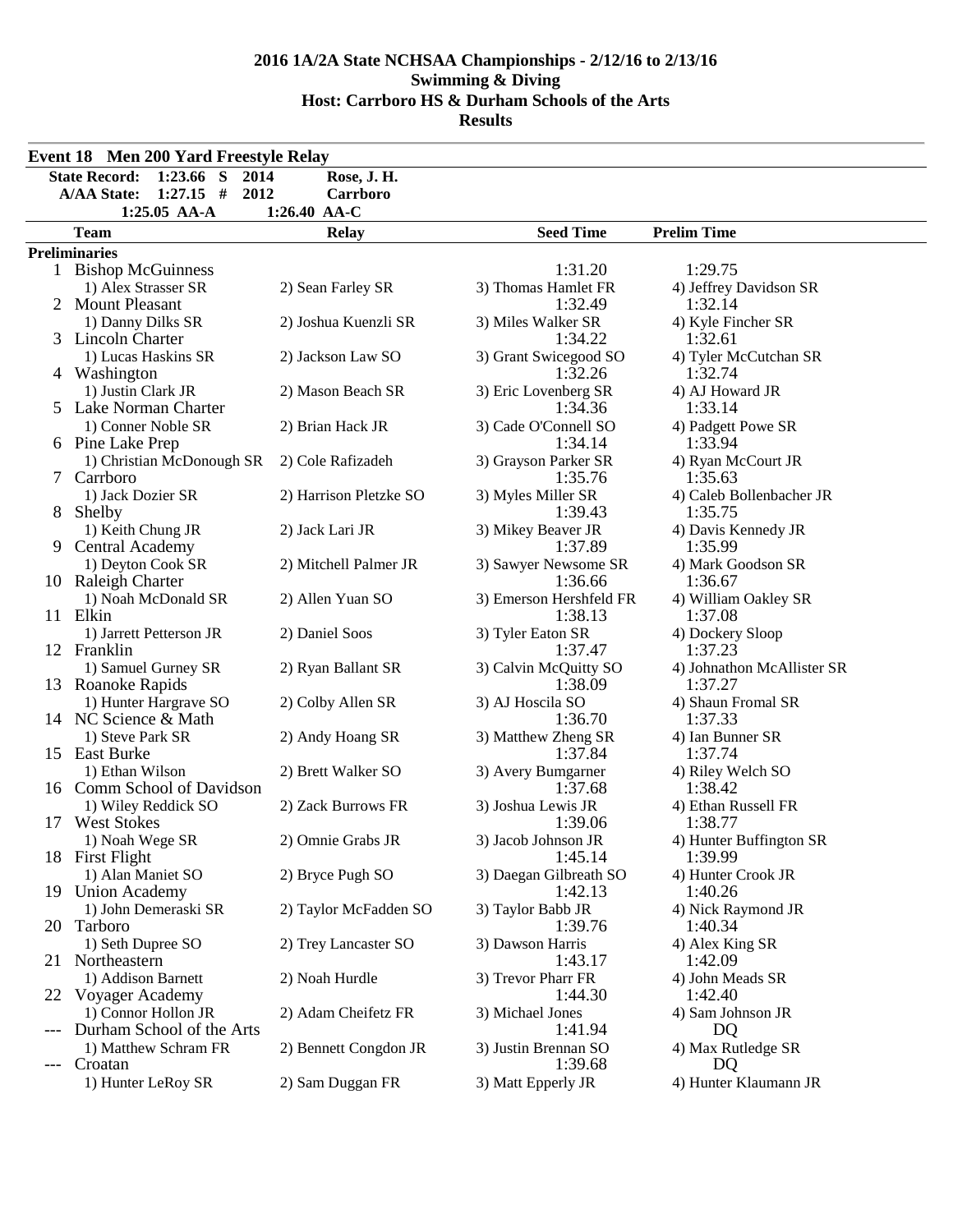| <b>Event 19</b> | <b>Women 100 Yard Backstroke</b> |            |                                       |                    |                    |                |  |
|-----------------|----------------------------------|------------|---------------------------------------|--------------------|--------------------|----------------|--|
|                 | <b>State Record:</b><br>53.59 S  | 2014       | <b>Nora McCullagh (Char Catholic)</b> |                    |                    |                |  |
|                 | #<br><b>A/AA State:</b><br>54.83 | 2015       | <b>Lexi Souther (Parkwood)</b>        |                    |                    |                |  |
|                 | 55.31 AA-A                       | 56.51 AA-C |                                       |                    |                    |                |  |
|                 | <b>Name</b>                      |            | Yr School                             | <b>Prelim Time</b> | <b>Finals Time</b> | <b>Points</b>  |  |
|                 | <b>Championship Final</b>        |            |                                       |                    |                    |                |  |
|                 | Lexi Souther                     |            | <b>SR</b> Parkwood                    | 55.09              | 54.64#             | 20             |  |
|                 | Kathryn Morrison                 | SO         | Salisbury                             | 55.91              | 54.83#             | 17             |  |
| 3               | <b>Kelsey Tunstall</b>           |            | <b>SR</b> East Surry                  | 58.49              | 57.80              | 16             |  |
|                 | Ariel Hopper                     |            | FR Lake Norman Charter                | 58.70              | 58.75              | 15             |  |
| 5               | Emma Peck                        |            | SO Raleigh Charter                    | 1:01.87            | 1:00.60            | 14             |  |
| 6               | Lindsey Allison                  |            | JR Pine Lake Prep                     | 1:02.59            | 1:01.46            | 13             |  |
|                 | Cate Davis                       |            | FR Pine Lake Prep                     | 1:03.29            | 1:02.70            | 12             |  |
| 8               | Gina Myers                       |            | SO Forbush                            | 1:01.93            | 1:03.74            | 11             |  |
|                 | <b>Consolation Final</b>         |            |                                       |                    |                    |                |  |
| 9.              | Sydney Beck                      |            | FR East Surry                         | 1:03.78            | 1:02.95            | 9              |  |
| 10              | Anna Breck                       | FR.        | Goldsboro                             | 1:03.70            | 1:03.06            | $\overline{7}$ |  |
| 11              | <b>Ashley Hicks</b>              |            | <b>JR</b> East Surry                  | 1:04.52            | 1:03.44            | 6              |  |
| 12              | <b>Kate Schauss</b>              | SO         | Raleigh Charter                       | 1:04.35            | 1:03.83            |                |  |
| 13              | Lindsay Hatt                     |            | <b>SR</b> Raleigh Charter             | 1:04.08            | 1:04.01            | 4              |  |
| 14              | <b>Shelby Smith</b>              |            | <b>SR</b> Lincoln Charter             | 1:03.54            | 1:04.18            | 3              |  |
| 15              | Maddie Marsh                     |            | SO Pine Lake Prep                     | 1:03.99            | 1:04.51            | $\overline{2}$ |  |
| 16              | Annie Reindl                     |            | SR Croatan                            | 1:03.70            | 1:04.99            |                |  |

## **Event 19 Women 100 Yard Backstroke**

|       | <b>State Record:</b>             | 53.59<br><sub>S</sub><br>54.83 # | 2014<br>2015 | Nora McCullagh (Char Catholic)               |                  |                    |  |
|-------|----------------------------------|----------------------------------|--------------|----------------------------------------------|------------------|--------------------|--|
|       | <b>A/AA State:</b><br>55.31 AA-A |                                  |              | <b>Lexi Souther (Parkwood)</b><br>56.51 AA-C |                  |                    |  |
|       | <b>Name</b>                      |                                  |              | Yr School                                    | <b>Seed Time</b> | <b>Prelim Time</b> |  |
|       | <b>Preliminaries</b>             |                                  |              |                                              |                  |                    |  |
|       | Lexi Souther                     |                                  |              | <b>SR</b> Parkwood                           | 59.02            | 55.09              |  |
|       | Kathryn Morrison                 |                                  |              | SO Salisbury                                 | 58.93            | 55.91              |  |
| 3     | <b>Kelsey Tunstall</b>           |                                  |              | <b>SR</b> East Surry                         | 59.94            | 58.49              |  |
| 4     | Ariel Hopper                     |                                  |              | FR Lake Norman Charter                       | 59.69            | 58.70              |  |
| 5     | Emma Peck                        |                                  |              | SO Raleigh Charter                           | 1:04.76          | 1:01.87            |  |
| 6     | Gina Myers                       |                                  |              | SO Forbush                                   | 1:02.96          | 1:01.93            |  |
|       | Lindsey Allison                  |                                  |              | JR Pine Lake Prep                            | 1:03.86          | 1:02.59            |  |
| 8     | Cate Davis                       |                                  |              | FR Pine Lake Prep                            | 1:04.17          | 1:03.29            |  |
| 9     | Shelby Smith                     |                                  |              | <b>SR</b> Lincoln Charter                    | 1:04.72          | 1:03.54            |  |
| $*10$ | Annie Reindl                     |                                  |              | SR Croatan                                   | 1:04.06          | 1:03.70            |  |
| $*10$ | Anna Breck                       |                                  |              | FR Goldsboro                                 | 1:05.67          | 1:03.70            |  |
| 12    | <b>Sydney Beck</b>               |                                  |              | FR East Surry                                | 1:04.13          | 1:03.78            |  |
| 13    | Maddie Marsh                     |                                  |              | SO Pine Lake Prep                            | 1:04.03          | 1:03.99            |  |
| 14    | Lindsay Hatt                     |                                  |              | SR Raleigh Charter                           | 1:05.95          | 1:04.08            |  |
| 15    | <b>Kate Schauss</b>              |                                  |              | SO Raleigh Charter                           | 1:05.79          | 1:04.35            |  |
| 16    | <b>Ashley Hicks</b>              |                                  |              | JR East Surry                                | 1:04.09          | 1:04.52            |  |
| 17    | Julianna Connor                  |                                  |              | FR Northeastern                              | 1:04.63          | 1:04.67            |  |
| 18    | Caroline Cody                    |                                  |              | SO Gray Stone Day                            | 1:05.81          | 1:06.15            |  |
| 19    | Cynthia Sullenger                |                                  |              | FR Carrboro                                  | 1:06.11          | 1:06.31            |  |
| 20    | <b>Lindley Williams</b>          |                                  |              | SO Mount Airy                                | 1:05.98          | 1:06.34            |  |
| 21    | <b>Rachael Shaughnessy</b>       |                                  |              | JR NC Science & Math                         | 1:06.50          | 1:07.45            |  |
| 22    | Whitney Throneburg               |                                  |              | SR North Stanly                              | 1:07.27          | 1:07.49            |  |
| 23    | Erin Steadman                    |                                  |              | <b>SO</b> Providence Grove                   | 1:08.00          | 1:09.00            |  |
| 24    | Temple Walston                   |                                  |              | JR Durham School of the Arts                 | 1:09.84          | 1:11.18            |  |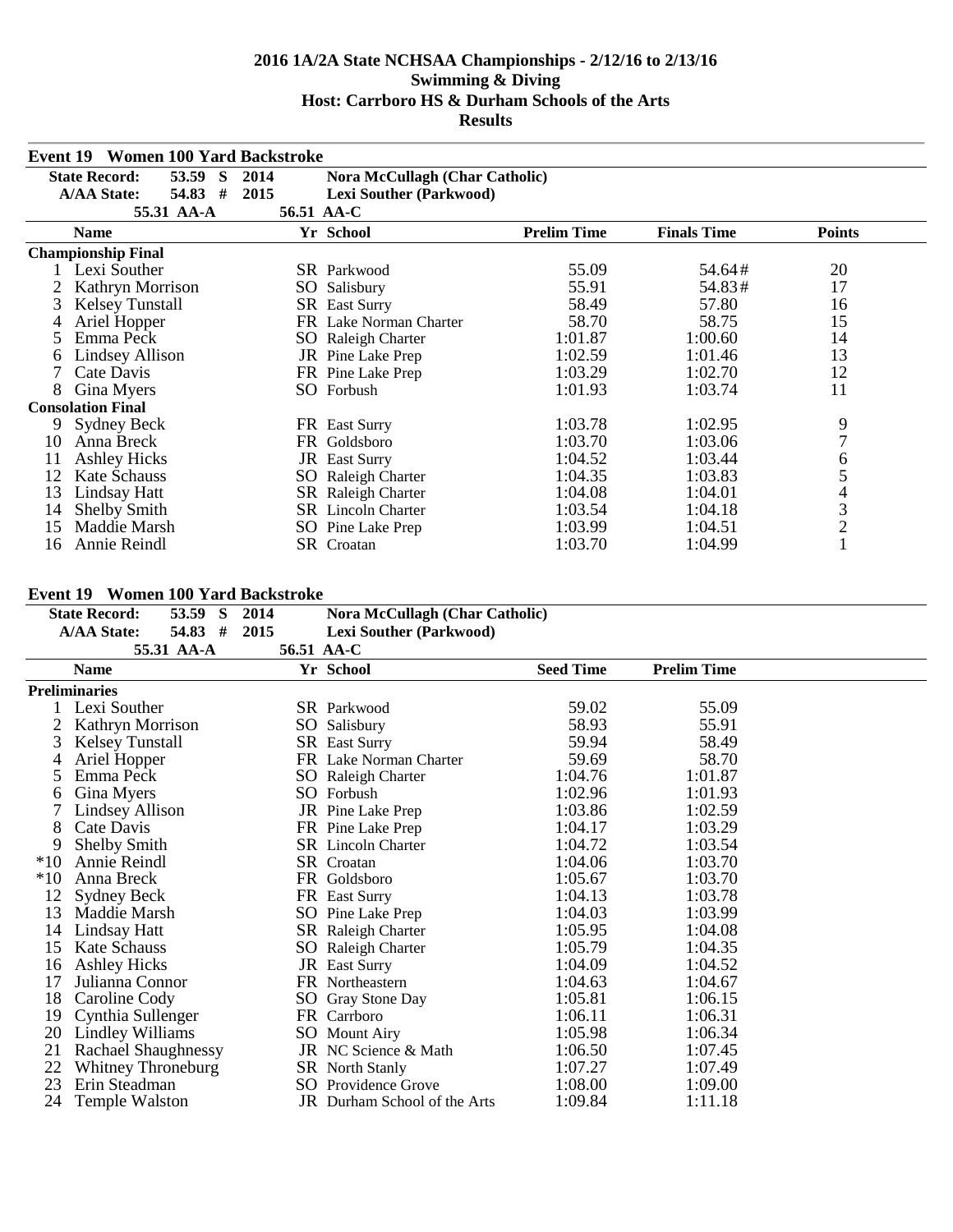| <b>Event 20</b> | <b>Men 100 Yard Backstroke</b>   |            |                                    |                    |                    |                |
|-----------------|----------------------------------|------------|------------------------------------|--------------------|--------------------|----------------|
|                 | <b>State Record:</b><br>48.78 S  | 2006       | <b>Eugene Godsoe (SE Guilford)</b> |                    |                    |                |
|                 | <b>A/AA State:</b><br>#<br>50.21 | 2015       | <b>Parker Campbell (Shelby)</b>    |                    |                    |                |
|                 | 49.85 AA-A                       | 51.13 AA-C |                                    |                    |                    |                |
|                 | <b>Name</b>                      |            | Yr School                          | <b>Prelim Time</b> | <b>Finals Time</b> | <b>Points</b>  |
|                 | <b>Championship Final</b>        |            |                                    |                    |                    |                |
|                 | Kevin Andrews                    |            | JR Washington                      | 52.42              | 51.76              | 20             |
|                 | Thomas Hamlet                    |            | FR Bishop McGuinness               | 53.68              | 53.46              | 17             |
| 3               | Davis Kennedy                    |            | JR Shelby                          | 57.53              | 56.68              | 16             |
| $*4$            | Jackson Law                      |            | <b>SO</b> Lincoln Charter          | 57.99              | 57.38              | 14.50          |
| $*4$            | <b>Justin Clark</b>              |            | JR Washington                      | 59.65              | 57.38              | 14.50          |
| 6               | <b>Ethan Chase</b>               |            | FR Bishop McGuinness               | 56.34              | 57.44              | 13             |
|                 | Ethan Jones                      |            | FR Camden                          | 58.40              | 58.38              | 12             |
| 8               | Brian Hack                       |            | <b>JR</b> Lake Norman Charter      | 59.88              | 58.92              | 11             |
|                 | <b>Consolation Final</b>         |            |                                    |                    |                    |                |
|                 | 9 Ryan Eusebio                   |            | SR Shelby                          | 1:01.75            | 59.11              | 9              |
| 10              | <b>Steve Park</b>                |            | SR NC Science & Math               | 59.95              | 59.53              | 7              |
| 11              | Cole Lewis                       |            | JR NC Science & Math               | 1:01.06            | 59.93              | 6              |
| 12              | Noah O'Neal                      |            | SO Hendersonville                  | 1:00.04            | 59.97              | 5              |
| 13              | Jack Dozier                      |            | SR Carrboro                        | 1:01.64            | 59.98              | 4              |
| 14              | <b>Shane Hooley</b>              |            | SR Croatan                         | 1:00.39            | 1:00.00            | $\mathfrak{Z}$ |
| 15              | Isaac Hancock                    |            | FR Raleigh Charter                 | 1:00.81            | 1:00.74            | $\overline{2}$ |
| 16              | Alex Duncan                      |            | SO Elkin                           | 1:01.19            | 1:00.75            |                |

### **Event 20 Men 100 Yard Backstroke**

|    | $E$ vent $20$ -vien Too Taru Dackstroke       |            |                                    |                  |                    |  |
|----|-----------------------------------------------|------------|------------------------------------|------------------|--------------------|--|
|    | <b>State Record:</b><br>48.78<br><sub>S</sub> | 2006       | <b>Eugene Godsoe (SE Guilford)</b> |                  |                    |  |
|    | $50.21$ #<br><b>A/AA State:</b>               | 2015       | <b>Parker Campbell (Shelby)</b>    |                  |                    |  |
|    | 49.85 AA-A                                    | 51.13 AA-C |                                    |                  |                    |  |
|    | <b>Name</b>                                   |            | Yr School                          | <b>Seed Time</b> | <b>Prelim Time</b> |  |
|    | <b>Preliminaries</b>                          |            |                                    |                  |                    |  |
|    | Kevin Andrews                                 |            | JR Washington                      | 52.90            | 52.42              |  |
|    | <b>Thomas Hamlet</b>                          |            | FR Bishop McGuinness               | 55.55            | 53.68              |  |
| 3  | <b>Ethan Chase</b>                            |            | FR Bishop McGuinness               | 58.05            | 56.34              |  |
| 4  | Davis Kennedy                                 |            | JR Shelby                          | 59.93            | 57.53              |  |
| 5  | Jackson Law                                   | SO.        | Lincoln Charter                    | 1:00.30          | 57.99              |  |
| 6  | Ethan Jones                                   |            | FR Camden                          | 59.54            | 58.40              |  |
|    | Justin Clark                                  |            | JR Washington                      | 57.12            | 59.65              |  |
| 8  | Brian Hack                                    |            | <b>JR</b> Lake Norman Charter      | 1:00.59          | 59.88              |  |
| 9  | <b>Steve Park</b>                             |            | SR NC Science & Math               | 1:00.55          | 59.95              |  |
| 10 | Noah O'Neal                                   |            | SO Hendersonville                  | 1:00.67          | 1:00.04            |  |
| 11 | Shane Hooley                                  |            | SR Croatan                         | 1:01.49          | 1:00.39            |  |
| 12 | Isaac Hancock                                 |            | FR Raleigh Charter                 | 1:02.48          | 1:00.81            |  |
| 13 | Cole Lewis                                    |            | JR NC Science & Math               | 1:01.17          | 1:01.06            |  |
| 14 | Alex Duncan                                   |            | SO Elkin                           | 1:00.68          | 1:01.19            |  |
| 15 | Jack Dozier                                   |            | SR Carrboro                        | 1:01.76          | 1:01.64            |  |
| 16 | Ryan Eusebio                                  |            | SR Shelby                          | 1:00.71          | 1:01.75            |  |
| 17 | Douglas Glasgow                               |            | JR Roanoke Rapids                  | 1:03.03          | 1:02.14            |  |
| 18 | <b>Zack Burrows</b>                           |            | FR Comm School of Davidson         | 1:02.57          | 1:02.23            |  |
| 19 | <b>Harrison Mantooth</b>                      |            | <b>SR</b> Stuart Cramer            | 1:03.06          | 1:02.34            |  |
| 20 | <b>Bradley Cox</b>                            |            | SO Eastern Randolph                | 1:03.15          | 1:02.79            |  |
| 21 | Roarke Burton                                 |            | FR Salisbury                       | 1:04.83          | 1:03.26            |  |
| 22 | Jake Craddock                                 |            | SR NC Science & Math               | 1:03.59          | 1:03.64            |  |
| 23 | <b>Sammy Murphy</b>                           |            | SR Reidsville                      | 1:02.58          | 1:03.69            |  |
| 24 | <b>Trey Blackwood</b>                         |            | FR East Burke                      | 1:04.86          | 1:03.74            |  |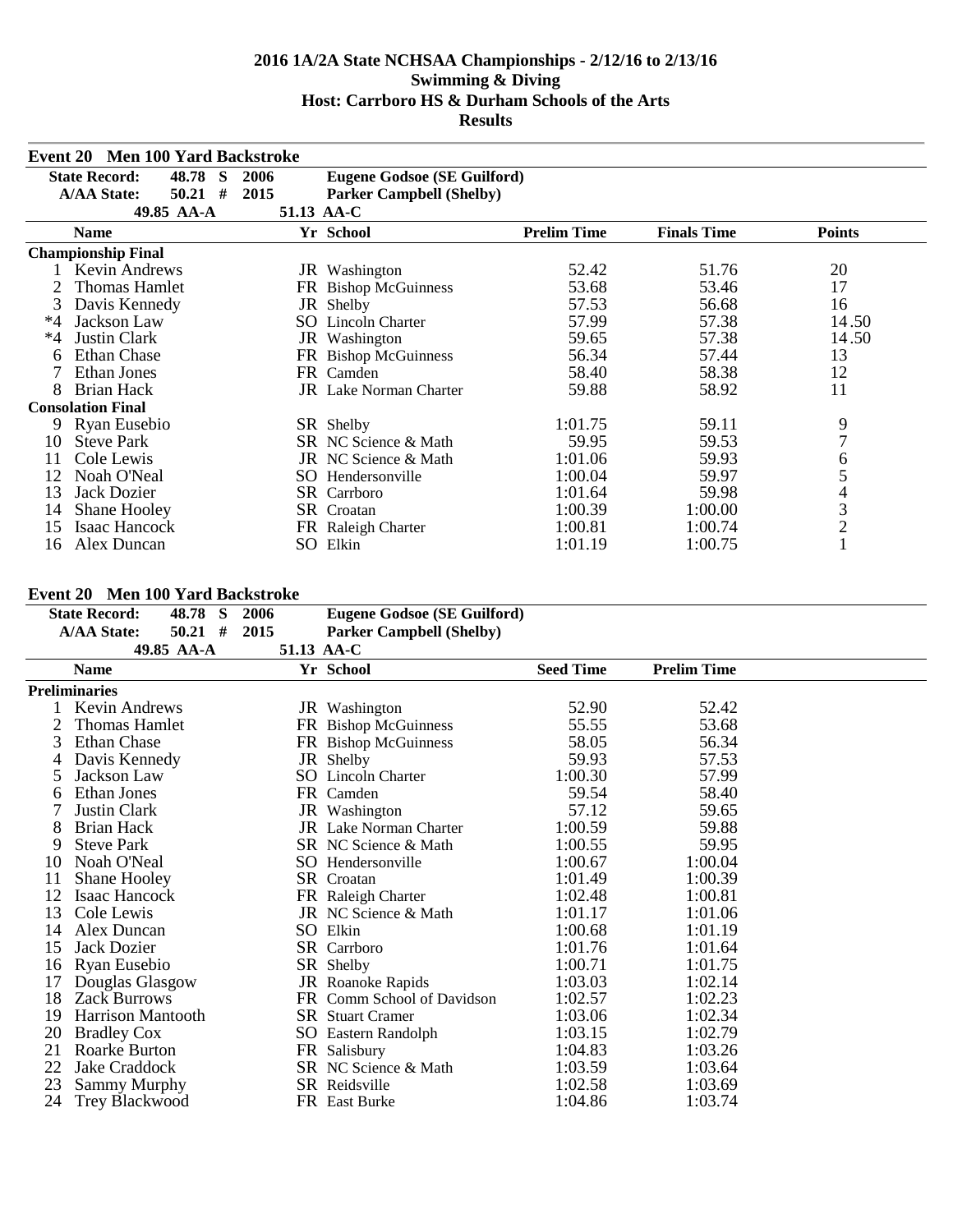| Event 21 | <b>Women 100 Yard Breaststroke</b>              |              |                                      |                    |                    |                                       |
|----------|-------------------------------------------------|--------------|--------------------------------------|--------------------|--------------------|---------------------------------------|
|          | <b>State Record:</b><br>1:02.10<br><sub>S</sub> | 2015         | Alyssa Arwood (Roberson, T.C.)       |                    |                    |                                       |
|          | <b>A/AA State:</b><br>1:02.64<br>#              | 2015         | <b>Olivia Ontjes (Raleigh Char)</b>  |                    |                    |                                       |
|          | $1:03.22$ AA-A                                  | 1:04.66 AA-C |                                      |                    |                    |                                       |
|          | <b>Name</b>                                     |              | Yr School                            | <b>Prelim Time</b> | <b>Finals Time</b> | <b>Points</b>                         |
|          | <b>Championship Final</b>                       |              |                                      |                    |                    |                                       |
|          | Riggan Ayscue                                   |              | FR Lake Norman Charter               | 1:07.43            | 1:06.28            | 20                                    |
|          | Alexandria Baker                                |              | <b>JR</b> Lincoln Charter            | 1:08.77            | 1:06.91            | 17                                    |
| 3        | <b>Sydney Parsons</b>                           |              | <b>SO</b> Raleigh Charter            | 1:07.61            | 1:07.02            | 16                                    |
|          | <b>Audrey Costley</b>                           |              | FR Carrboro                          | 1:08.57            | 1:08.07            | 15                                    |
|          | <b>Lindsey Martelle</b>                         |              | <b>SR</b> Thomas Jefferson Classical | 1:11.52            | 1:10.59            | 14                                    |
| 6        | Heidi Curtis                                    |              | FR Raleigh Charter                   | 1:13.96            | 1:11.50            | 13                                    |
|          | Valentyna Koudelkova                            |              | SO Manteo                            | 1:13.55            | 1:13.61            | 12                                    |
| 8        | Kelsi Hill                                      |              | FR Union Academy                     | 1:13.05            | 1:13.67            | 11                                    |
|          | <b>Consolation Final</b>                        |              |                                      |                    |                    |                                       |
| 9        | Karina Lubian-Lopez                             |              | SO Hendersonville                    | 1:14.02            | 1:12.15            | 9                                     |
| 10       | Mia Macon                                       |              | FR Newton-Conover                    | 1:14.42            | 1:12.60            | 7                                     |
| 11       | Emma Godwin                                     |              | FR Wheatmore                         | 1:14.00            | 1:13.67            | $\begin{array}{c} 6 \\ 5 \end{array}$ |
| 12       | Mikki Nunn                                      | SO.          | <b>East Surry</b>                    | 1:14.02            | 1:14.19            |                                       |
| $*13$    | <b>Avery Tilley</b>                             |              | <b>SR</b> East Surry                 | 1:14.15            | 1:14.92            | 3.50                                  |
| $*13$    | Anne-Louise Tunstall                            |              | <b>SO</b> East Surry                 | 1:14.75            | 1:14.92            | 3.50                                  |
| 15       | Addie Nixon                                     |              | SR Roanoke Rapids                    | 1:14.73            | 1:15.47            | $\mathbf{2}$                          |
| 16       | Kaylyn Norville                                 |              | SR Tarboro                           | 1:14.15            | 1:15.74            | 1                                     |

## **Event 21 Women 100 Yard Breaststroke**

|       | <b>State Record:</b><br>1:02.10<br><sub>S</sub> | 2015         | Alyssa Arwood (Roberson, T.C.)      |                  |                    |  |
|-------|-------------------------------------------------|--------------|-------------------------------------|------------------|--------------------|--|
|       | <b>A/AA State:</b><br>$1:02.64$ #               | 2015         | <b>Olivia Ontjes (Raleigh Char)</b> |                  |                    |  |
|       | 1:03.22 AA-A                                    | 1:04.66 AA-C |                                     |                  |                    |  |
|       | <b>Name</b>                                     |              | Yr School                           | <b>Seed Time</b> | <b>Prelim Time</b> |  |
|       | <b>Preliminaries</b>                            |              |                                     |                  |                    |  |
|       | Riggan Ayscue                                   |              | FR Lake Norman Charter              | 1:07.14          | 1:07.43            |  |
| 2     | <b>Sydney Parsons</b>                           |              | <b>SO</b> Raleigh Charter           | 1:10.12          | 1:07.61            |  |
| 3     | <b>Audrey Costley</b>                           |              | FR Carrboro                         | 1:11.30          | 1:08.57            |  |
|       | Alexandria Baker                                |              | <b>JR</b> Lincoln Charter           | 1:08.63          | 1:08.77            |  |
| 5     | <b>Lindsey Martelle</b>                         |              | SR Thomas Jefferson Classical       | 1:10.54          | 1:11.52            |  |
| 6     | Kelsi Hill                                      |              | FR Union Academy                    | 1:12.16          | 1:13.05            |  |
|       | Valentyna Koudelkova                            |              | SO Manteo                           | 1:12.30          | 1:13.55            |  |
| 8     | Heidi Curtis                                    |              | FR Raleigh Charter                  | 1:13.51          | 1:13.96            |  |
| 9     | Emma Godwin                                     |              | FR Wheatmore                        | 1:13.06          | 1:14.00            |  |
| $*10$ | Mikki Nunn                                      |              | <b>SO</b> East Surry                | 1:12.96          | 1:14.02            |  |
| $*10$ | Karina Lubian-Lopez                             |              | SO Hendersonville                   | 1:14.78          | 1:14.02            |  |
| $*12$ | Kaylyn Norville                                 |              | SR Tarboro                          | 1:14.45          | 1:14.15            |  |
| $*12$ | <b>Avery Tilley</b>                             |              | SR East Surry                       | 1:14.82          | 1:14.15            |  |
| 14    | Mia Macon                                       |              | FR Newton-Conover                   | 1:14.71          | 1:14.42            |  |
| 15    | Addie Nixon                                     |              | SR Roanoke Rapids                   | 1:15.40          | 1:14.73            |  |
| 16    | <b>Anne-Louise Tunstall</b>                     |              | <b>SO</b> East Surry                | 1:14.30          | 1:14.75            |  |
| 17    | Allison Schimmoller                             |              | <b>JR</b> Lake Norman Charter       | 1:15.79          | 1:14.90            |  |
| 18    | Sierra Best                                     |              | <b>SO</b> Mount Airy                | 1:13.62          | 1:14.92            |  |
| 19    | Callie Alexander                                |              | JR Salisbury                        | 1:16.08          | 1:15.01            |  |
| 20    | Camryn Gleason                                  |              | JR Franklinton                      | 1:16.57          | 1:15.40            |  |
| 21    | Mia Salvaggio                                   |              | FR Hendersonville                   | 1:16.13          | 1:15.77            |  |
| 22    | Meghan Krol                                     |              | FR Albemarle                        | 1:15.66          | 1:15.98            |  |
| 23    | Emma Milem                                      |              | SO Gray Stone Day                   | 1:18.94          | 1:19.13            |  |
| 24    | Temple Walston                                  |              | <b>JR</b> Durham School of the Arts | 1:18.93          | 1:21.27            |  |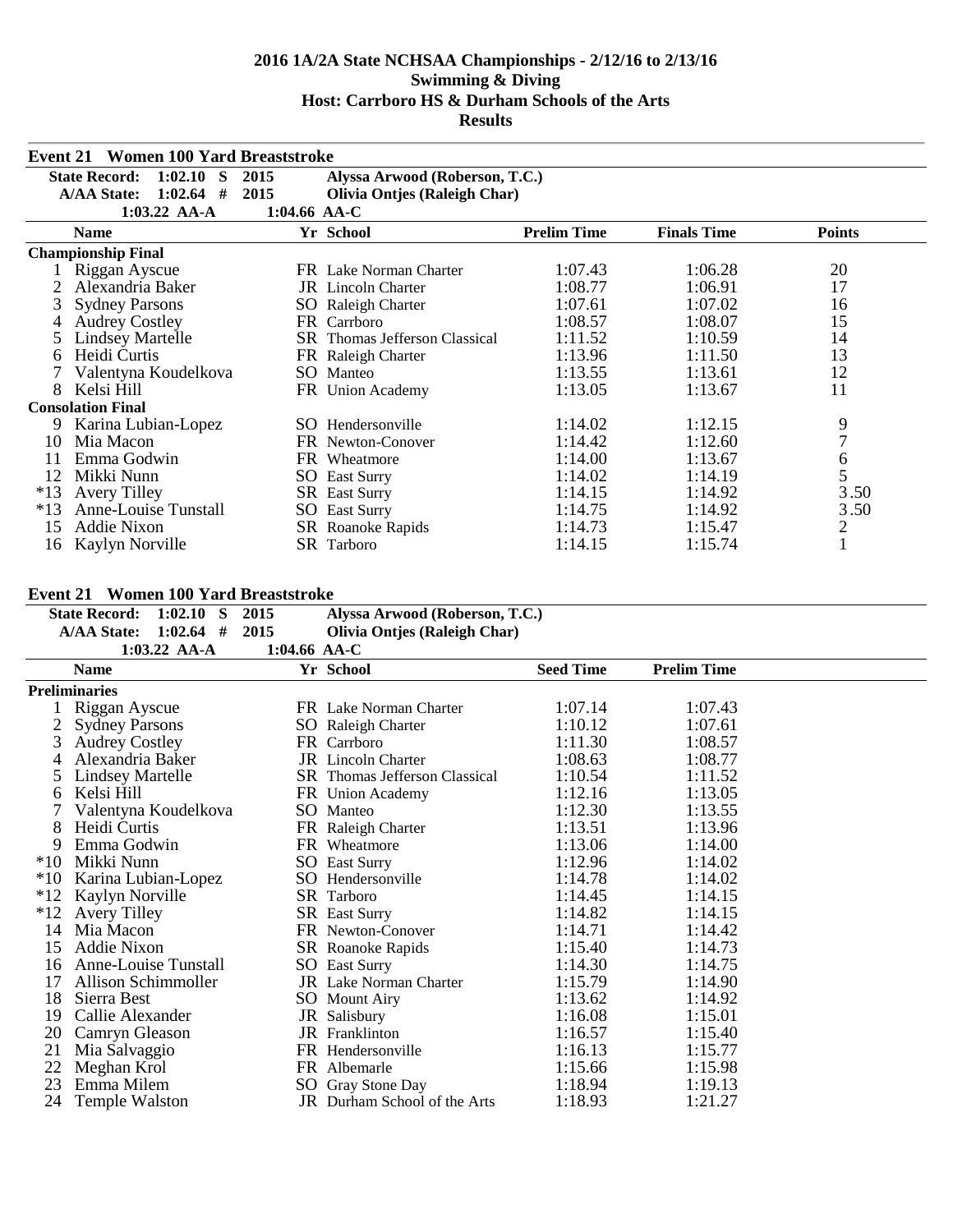|                                                                                  | <b>Event 22 Men 100 Yard Breaststroke</b> |           |              |      |                                       |                    |                    |                         |  |
|----------------------------------------------------------------------------------|-------------------------------------------|-----------|--------------|------|---------------------------------------|--------------------|--------------------|-------------------------|--|
| <b>State Record:</b><br>55.14<br><sub>S</sub><br>2013<br>Daniel Le (NW Guilford) |                                           |           |              |      |                                       |                    |                    |                         |  |
|                                                                                  | <b>State Record:</b>                      | 55.14     | <sub>S</sub> | 2016 | <b>Will Chan (Hough)</b>              |                    |                    |                         |  |
|                                                                                  | <b>A/AA State:</b>                        | $57.52$ # |              | 2016 | <b>Taylor Powell (Lincoln Charter</b> |                    |                    |                         |  |
|                                                                                  | 56.25 AA-A                                |           |              |      | 57.49 AA-C                            |                    |                    |                         |  |
|                                                                                  | <b>Name</b>                               |           |              |      | Yr School                             | <b>Prelim Time</b> | <b>Finals Time</b> | <b>Points</b>           |  |
|                                                                                  | <b>Championship Final</b>                 |           |              |      |                                       |                    |                    |                         |  |
|                                                                                  | Danny Dilks                               |           |              |      | <b>SR</b> Mount Pleasant              | 58.31              | 56.51#             | 20                      |  |
|                                                                                  | <b>Taylor Powell</b>                      |           |              |      | <b>SR</b> Lincoln Charter             | 57.52              | 58.09              | 17                      |  |
| 3                                                                                | <b>Simon Deshusses</b>                    |           |              |      | SR Carrboro                           | 1:00.15            | 58.10              | 16                      |  |
|                                                                                  | Eric Lovenberg                            |           |              |      | SR Washington                         | 1:02.72            | 1:02.23            | 15                      |  |
| 5                                                                                | Myles Sims                                |           |              |      | SO Durham School of the Arts          | 1:02.98            | 1:02.65            | 14                      |  |
| O                                                                                | Joseph Murray                             |           |              |      | JR Pine Lake Prep                     | 1:02.55            | 1:02.77            | 13                      |  |
|                                                                                  | Dylan Fore                                |           |              |      | <b>SO</b> Atkins                      | 1:03.30            | 1:03.30            | 12                      |  |
| 8                                                                                | James Reindl                              |           |              |      | SO Croatan                            | 1:03.17            | 1:03.41            | 11                      |  |
|                                                                                  | <b>Consolation Final</b>                  |           |              |      |                                       |                    |                    |                         |  |
| 9.                                                                               | William Oakley                            |           |              |      | SR Raleigh Charter                    | 1:03.67            | 1:03.84            | 9                       |  |
| 10                                                                               | <b>Shaun Fromal</b>                       |           |              |      | SR Roanoke Rapids                     | 1:04.91            | 1:05.41            | $\overline{7}$          |  |
| 11                                                                               | Deyton Cook                               |           |              |      | SR Central Academy                    | 1:05.76            | 1:05.44            | 6                       |  |
| 12                                                                               | Kodey Silknitter                          |           |              |      | SR Rosewood                           | 1:05.80            | 1:05.69            | 5                       |  |
| 13                                                                               | Matt Woolly                               |           |              |      | SR Salisbury                          | 1:05.22            | 1:05.92            | $\overline{\mathbf{4}}$ |  |
| 14                                                                               | Jay Wilson                                |           |              |      | JR Shelby                             | 1:05.73            | 1:06.41            | 3                       |  |
| 15                                                                               | Stone Sisk                                |           |              |      | <b>SO</b> East Lincoln                | 1:07.05            | 1:08.15            | $\overline{c}$          |  |
| 16                                                                               | Jonathan Storie                           |           |              |      | FR Pine Lake Prep                     | 1:08.10            | 1:08.23            | $\overline{\mathbf{1}}$ |  |

## **Event 22 Men 100 Yard Breaststroke**

|    | <b>THEIR TOO THEY DECADED TO A</b> |   |            |                                       |                  |                    |  |
|----|------------------------------------|---|------------|---------------------------------------|------------------|--------------------|--|
|    | <b>State Record:</b><br>55.14 S    |   | 2013       | Daniel Le (NW Guilford)               |                  |                    |  |
|    | <b>State Record:</b><br>55.14      | S | 2016       | <b>Will Chan (Hough)</b>              |                  |                    |  |
|    | $57.52$ #<br><b>A/AA State:</b>    |   | 2016       | <b>Taylor Powell (Lincoln Charter</b> |                  |                    |  |
|    | 56.25 AA-A                         |   | 57.49 AA-C |                                       |                  |                    |  |
|    | <b>Name</b>                        |   |            | Yr School                             | <b>Seed Time</b> | <b>Prelim Time</b> |  |
|    | <b>Preliminaries</b>               |   |            |                                       |                  |                    |  |
|    | <b>Taylor Powell</b>               |   |            | <b>SR</b> Lincoln Charter             | 1:00.50          | 57.52#             |  |
| 2  | Danny Dilks                        |   |            | <b>SR</b> Mount Pleasant              | 59.36            | 58.31              |  |
| 3  | Simon Deshusses                    |   |            | <b>SR</b> Carrboro                    | 1:00.51          | 1:00.15            |  |
| 4  | Joseph Murray                      |   |            | JR Pine Lake Prep                     | 1:07.40          | 1:02.55            |  |
| 5  | Eric Lovenberg                     |   |            | SR Washington                         | 1:02.48          | 1:02.72            |  |
| 6  | Myles Sims                         |   |            | SO Durham School of the Arts          | 1:03.32          | 1:02.98            |  |
|    | James Reindl                       |   |            | SO Croatan                            | 1:03.71          | 1:03.17            |  |
| 8  | Dylan Fore                         |   |            | SO Atkins                             | 1:03.52          | 1:03.30            |  |
| 9  | William Oakley                     |   |            | SR Raleigh Charter                    | 1:05.87          | 1:03.67            |  |
| 10 | <b>Shaun Fromal</b>                |   |            | SR Roanoke Rapids                     | 1:05.38          | 1:04.91            |  |
| 11 | Matt Woolly                        |   |            | SR Salisbury                          | 1:07.57          | 1:05.22            |  |
| 12 | Jay Wilson                         |   |            | JR Shelby                             | 1:07.70          | 1:05.73            |  |
| 13 | Deyton Cook                        |   |            | SR Central Academy                    | 1:06.28          | 1:05.76            |  |
| 14 | Kodey Silknitter                   |   |            | SR Rosewood                           | 1:08.49          | 1:05.80            |  |
| 15 | <b>Stone Sisk</b>                  |   |            | <b>SO</b> East Lincoln                | 1:08.38          | 1:07.05            |  |
| 16 | Jonathan Storie                    |   |            | FR Pine Lake Prep                     | 1:09.32          | 1:08.10            |  |
| 17 | Patrick Lancaster                  |   |            | JR Bishop McGuinness                  | 1:08.78          | 1:08.69            |  |
| 18 | Mason Beach                        |   |            | SR Washington                         | 1:08.40          | 1:09.00            |  |
| 19 | Gabriel Keeling                    |   |            | FR Camden                             | 1:09.22          | 1:09.02            |  |
| 20 | <b>Aravind Ganesan</b>             |   |            | FR Raleigh Charter                    | 1:08.83          | 1:09.10            |  |
| 21 | Zach Walker                        |   |            | <b>SR</b> Mount Pleasant              | 1:08.13          | 1:09.13            |  |
| 22 | <b>Jarrett Petterson</b>           |   |            | JR Elkin                              | 1:09.17          | 1:10.26            |  |
| 23 | Matt Duggan                        |   |            | SO Croatan                            | 1:10.92          | 1:12.00            |  |
| 24 | Seth Yook                          |   |            | SR NC Science & Math                  | 1:10.16          | 1:12.32            |  |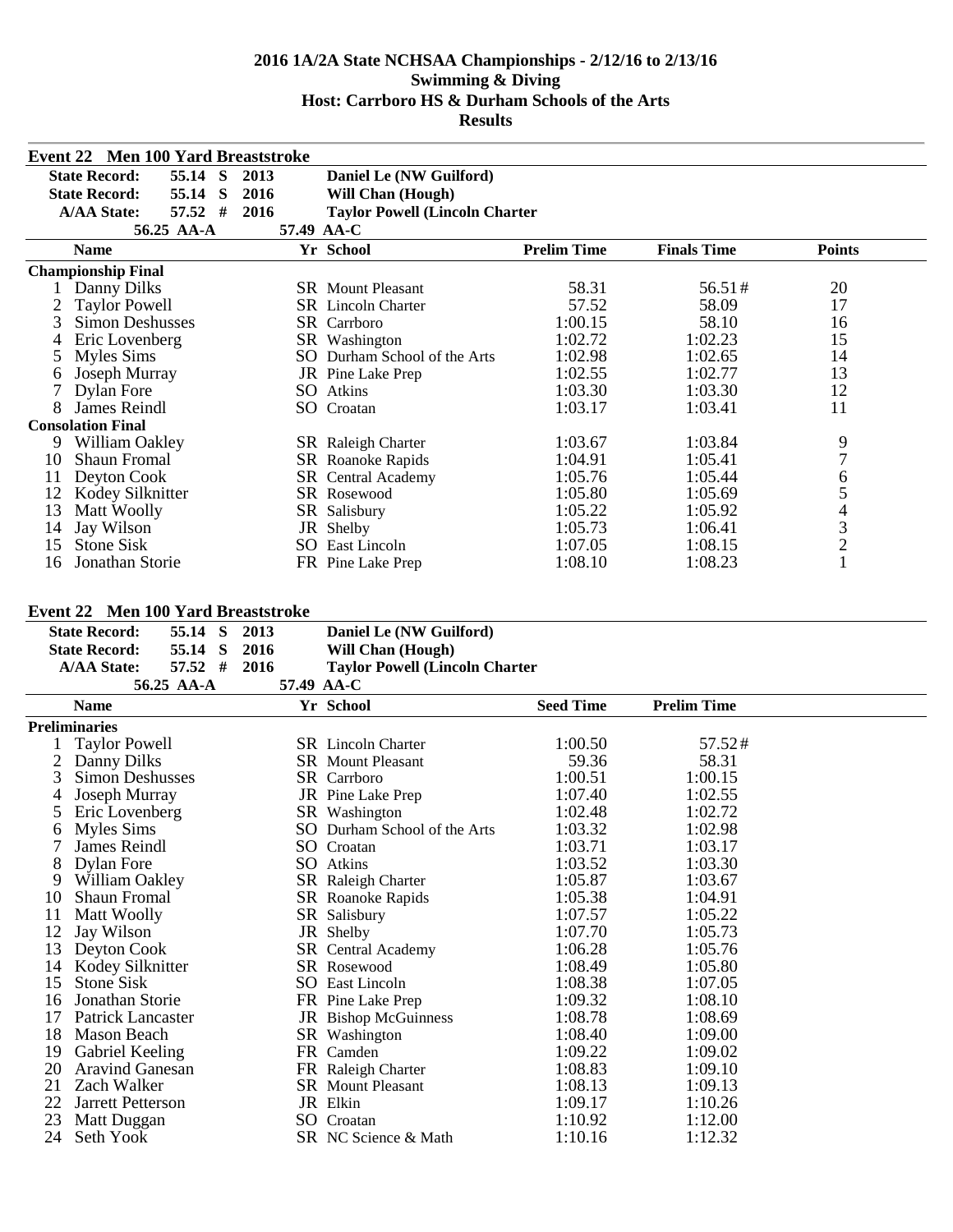|   | <b>Event 23 Women 400 Yard Freestyle Relay</b> |                            |                         |                            |                |
|---|------------------------------------------------|----------------------------|-------------------------|----------------------------|----------------|
|   | $3:22.15$ S<br><b>State Record:</b><br>2014    | <b>Charlotte Catholic</b>  |                         |                            |                |
|   | $3:32.16$ #<br><b>A/AA State:</b><br>2012      | <b>Raleigh Charter</b>     |                         |                            |                |
|   | 3:28.71 AA-A                                   | 3:32.15 AA-C               |                         | <b>Finals Time</b>         |                |
|   | <b>Team</b>                                    | <b>Relay</b>               | <b>Seed Time</b>        |                            | <b>Points</b>  |
|   | 1 Pine Lake Prep                               |                            | 3:39.67                 | 3:34.51                    | 40             |
|   | 1) Alyssa Marsh SR                             | 2) KK Rasbornik SO         | 3) Lindsey Allison JR   | 4) Allyson Accordino FR    |                |
|   | 2 Carrboro                                     |                            | 3:47.35                 | 3:38.10                    | 34             |
|   | 1) Paloma Baca FR                              | 2) Anneliese Merry FR      | 3) Audrey Costley FR    | 4) Mia Morrell SR          |                |
|   | 3 Lake Norman Charter                          |                            | 3:42.42                 | 3:43.38                    | 32             |
|   | 1) Caroline Macfee FR                          | 2) Ariel Hopper FR         | 3) Riggan Ayscue FR     | 4) Carole Fish SR          |                |
|   | 4 Raleigh Charter                              |                            | 3:50.45                 | 3:47.59                    | 30             |
|   | 1) Kristina Lane SR                            | 2) Kate Schauss SO         | 3) Sydney Parsons SO    | 4) Sydney Willis SO        |                |
|   | 5 East Surry                                   |                            | 3:56.17                 | 3:53.41                    | 28             |
|   | 1) Ashley Hicks JR                             | 2) Anne-Louise Tunstall SO | 3) Avery Tilley SR      | 4) Kelsey Tunstall SR      |                |
|   | 6 Croatan                                      |                            | 3:54.49                 | 3:55.17                    | 26             |
|   | 1) Lyndsey Reeve FR                            | 2) Rachel Dooley JR        | 3) Lydia Domitrovits FR | 4) Annie Reindl SR         |                |
|   | 7 Forbush                                      |                            | 4:04.50                 | 3:59.13                    | 24             |
|   | 1) Sarah Hayden JR                             | 2) Samantha Wooten JR      | 3) Sierra Winters JR    | 4) Gina Myers SO           |                |
|   | 8 First Flight                                 |                            | 4:26.52                 | 3:59.15                    | 22             |
|   | 1) Sarah Mandis SR                             | 2) Laura Maniet SR         | 3) Olivia Kyger SO      | 4) Cecilia Cortez FR       |                |
| 9 | Salisbury                                      |                            | 3:59.66                 | 3:59.79                    | 18             |
|   | 1) Michaela Lemmon                             | 2) Shelby Holden           | 3) Amelia Steinman SR   | 4) Kathryn Morrison SO     |                |
|   | 10 Comm School of Davidson                     |                            | 3:59.07                 | 3:59.83                    | 14             |
|   | 1) Hannah Glover FR                            | 2) Marissa Deininger JR    | 3) Kailey Hall SR       | 4) Kylee Gomilla SR        |                |
|   | 11 North Stanly                                |                            | 4:09.96                 | 4:06.38                    | 12             |
|   | 1) Samantha Holshouser JR                      | 2) Robyn Shepherd JR       | 3) Alexa Sells JR       | 4) Whitney Throneburg SR   |                |
|   | 12 Newton-Conover                              |                            | 4:15.09                 | 4:06.66                    | 10             |
|   | 1) Mia Macon FR                                | 2) Valeria Pichardo FR     | 3) Madyson Fair JR      | 4) Annamarie Eustice SO    |                |
|   | 13 Elkin                                       |                            | 4:09.01                 | 4:07.14                    | 8              |
|   | 1) Bianka Soos                                 | 2) Kirstain Beaver         | 3) Maia Schweikert      | 4) Palmer Duncan SR        |                |
|   | 14 Franklin                                    |                            | 4:12.77                 | 4:09.55                    | 6              |
|   | 1) Shelby Frazier JR                           | 2) Aimee Roberts FR        | 3) Anissa Holland       | 4) Cassidy Zemmin SR       |                |
|   | 15 West Stanly                                 |                            | 4:19.80                 | 4:11.56                    | 4              |
|   | 1) Julia Brown FR                              | 2) Alyssa Marks SO         | 3) Hannah Presley SR    | 4) Lauren Ball JR          |                |
|   | 16 Mount Airy                                  |                            | 4:15.32                 | 4:13.83                    | $\overline{2}$ |
|   | 1) Ailia Halpern SR                            | 2) Paige Berman SR         | 3) Lindley Williams SO  | 4) Sierra Best SO          |                |
|   | 17 Northeastern                                |                            | 4:15.01                 | 4:15.36                    |                |
|   | 1) Julianna Connor FR                          | 2) Elizabeth Breaux SR     | 3) Anna Cherry SR       | 4) Emily Breaux SO         |                |
|   | 18 Bishop McGuinness                           |                            | 4:18.18                 | 4:15.66                    |                |
|   | 1) Katie Herzberger FR                         | 2) Amanda Brechko JR       | 3) Maia Cancro SR       | 4) Emily Waite JR          |                |
|   | 19 NC Science & Math                           |                            | 4:20.42                 | 4:15.85                    |                |
|   | 1) Rachael Shaughnessy JR                      | 2) Sophia Hurr JR          | 3) Emily York SR        | 4) Mary Christopher SR     |                |
|   | 20 Roanoke Rapids                              |                            | 4:20.42                 | 4:17.77                    |                |
|   | 1) Abbey Acree SO                              | 2) Katherine King SR       | 3) Amy Fromal SO        | 4) Kristy Price JR         |                |
|   | 21 Manteo                                      |                            | 4:16.46                 | 4:20.82                    |                |
|   | 1) Caroline Mode FR                            | 2) Melissa Heath           | 3) Caroline Jarvis SR   | 4) Valentyna Koudelkova SO |                |
|   | 22 East Carteret                               |                            | 4:23.78                 | 4:22.56                    |                |
|   | 1) Christian Corwin JR                         | 2) Sarah MacArthur JR      | 3) Erin Midgett JR      | 4) Sarah Golden FR         |                |
|   | 23 Durham School of the Arts                   |                            | 4:41.03                 | 4:22.88                    |                |
|   | 1) Alexandra Schneider SR                      | 2) Bella Cude FR           | 3) Hannah Yueh SR       | 4) Sarah Van Wagener SR    |                |
|   | 24 Gray Stone Day                              |                            | 4:32.88                 | 4:23.16                    |                |
|   | 1) Rachel Fields SR                            | 2) Chloe Burks SR          | 3) Victoria Lambert JR  | 4) Zoe Matney FR           |                |